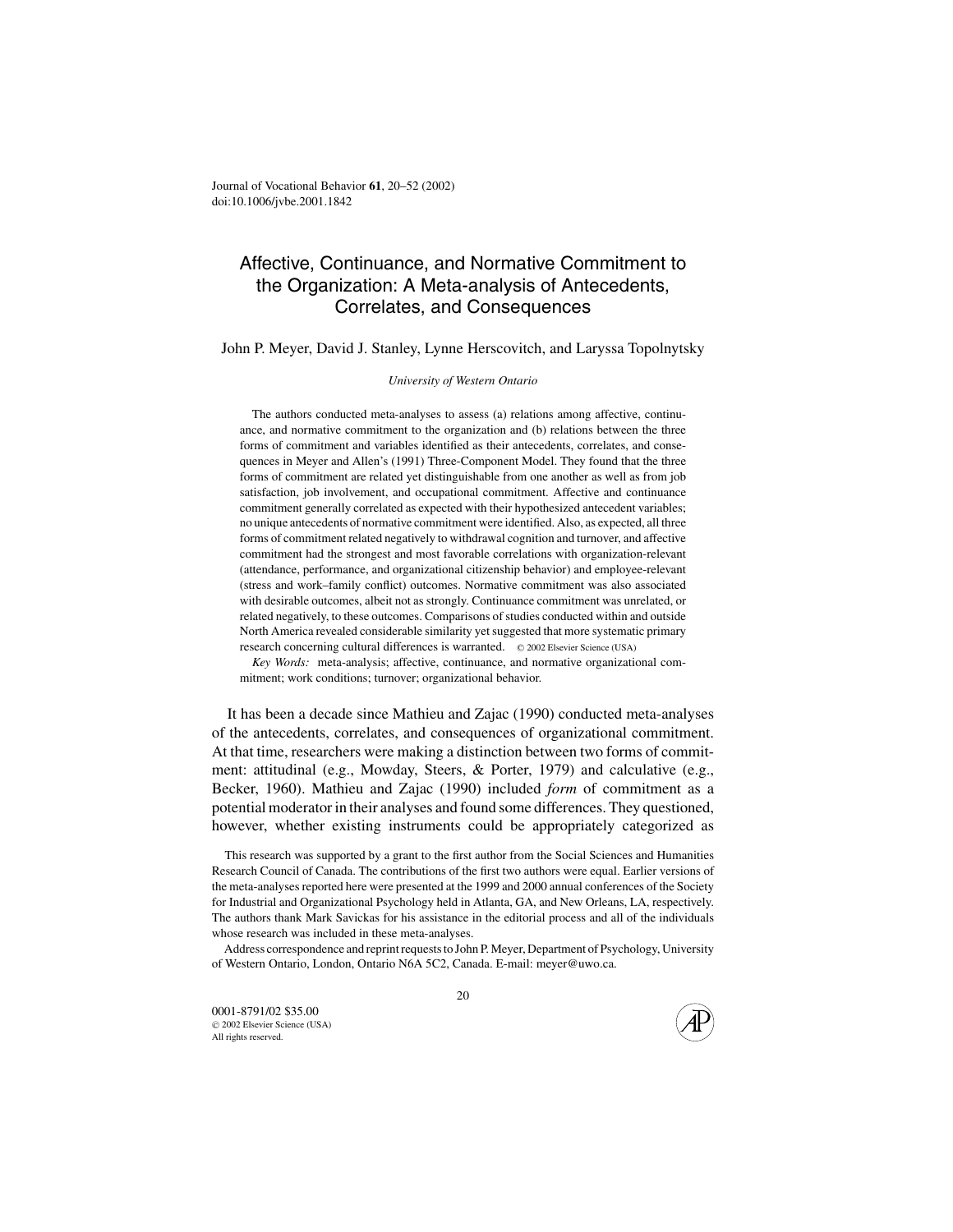measures of attitudinal or calculative commitment. Moreover, they noted that researchers were beginning to identify other forms of commitment, but there were too few studies available to consider these within the moderator analyses.

During the 1990s, organizational commitment continued to be a major focus of research. There was also considerable attention given to theory development. It is now well recognized, for example, that commitment is a multidimensional construct and that the antecedents, correlates, and consequences of commitment vary across dimensions. The purpose of the current meta-analytic investigation was to estimate and compare the strength of true correlations between variables identified in Meyer and Allen's (1991, 1997; see also Allen & Meyer, 1990) Three-Component Model of organizational commitment. This model overlaps considerably with other multidimensional conceptualizations (e.g., Jaros, Jermier, Koehler, & Sincich, 1993; Mayer & Schoorman, 1992). However, because there are some important differences in the measures derived from these multidimensional models (see Meyer & Herscovitch, 2001), we concentrated only on research using the Affective (ACS), Continuance (CCS), and Normative (NCS) Commitment Scales (Allen & Meyer, 1990; Meyer, Allen, & Smith, 1993), which were constructed specifically to evaluate the Three-Component Model. We provide a brief overview of the model below, followed by a summary of our objectives.

## *Meyer and Allen's Three-Component Model of Commitment*

Meyer and Allen (1984) initially proposed that a distinction be made between *affective* and *continuance* commitment, with affective commitment denoting an emotional attachment to, identification with, and involvement in the organization and continuance commitment denoting the perceived costs associated with leaving the organization. Allen and Meyer (1990) later suggested a third distinguishable component of commitment, *normative* commitment, which reflects a perceived obligation to remain in the organization. Figure 1 presents a summary of the hypothesized links between the three components of commitment and variables considered to be their antecedents, correlates, and consequences (for more detail, see Meyer & Allen, 1991, 1997).

On the left side of Fig. 1, we identify the general categories of variables hypothesized to be involved in the development of affective, continuance, and normative commitment. On the right side of the figure are variables considered to be consequences of commitment. An important rationale for the development of the Three-Component Model was the belief that, although all three forms of commitment relate negatively to turnover, they relate differently to measures of other work-relevant behaviors (e.g., attendance, in-role performance, organizational citizenship behavior [OCB]). More specifically, affective commitment is expected to have the strongest positive relation, followed by normative commitment; continuance commitment is expected to be unrelated, or related negatively, to these desirable work behaviors.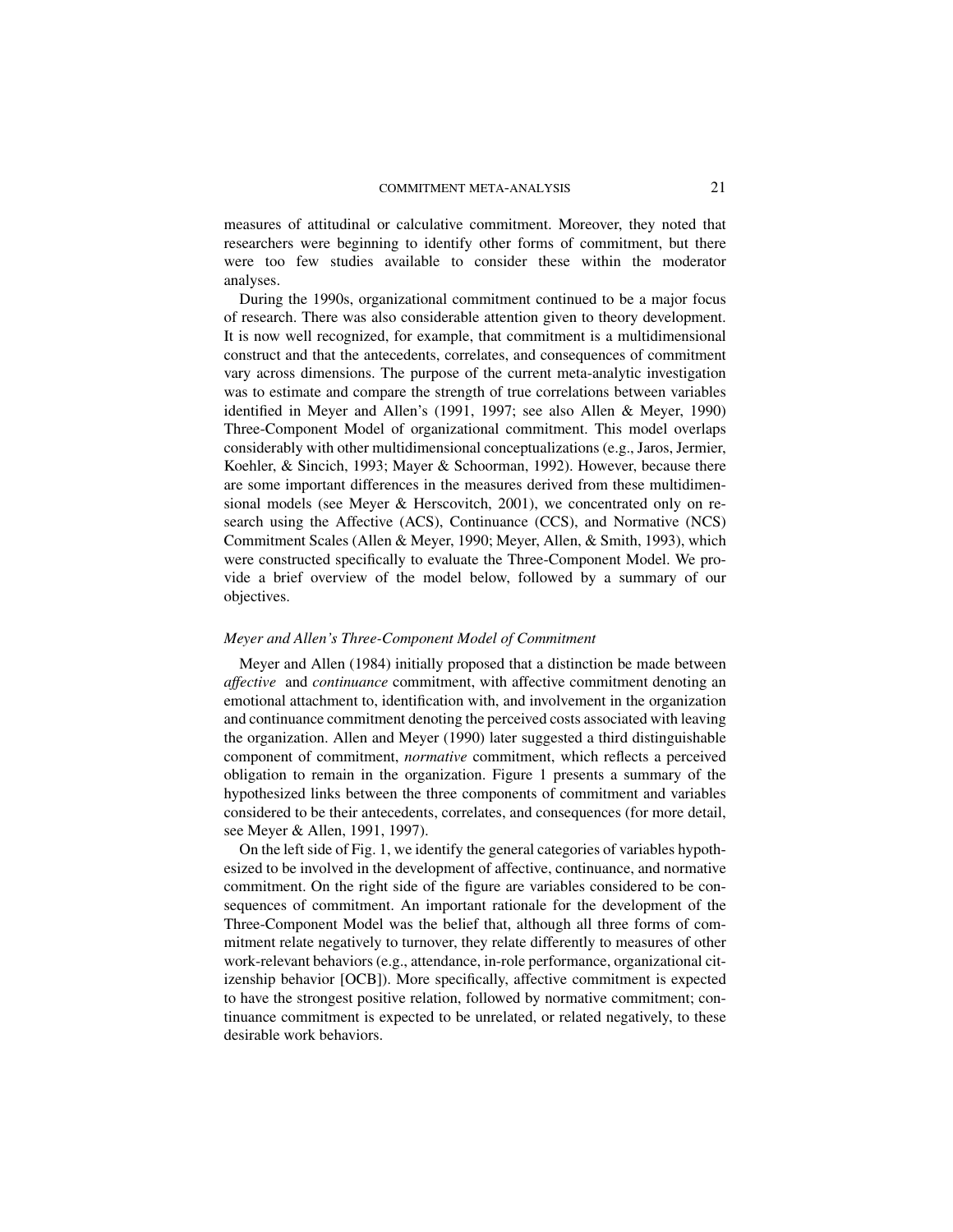

**FIG. 1.** A Three-Component Model of Organizational Commitment.

Until recently, organizational commitment theory and research has focused primarily on outcomes of relevance to employers. There is now a growing body of research examining the links between commitment and employee-relevant outcomes including stress and work–family conflict. Therefore, we included employee health and well-being as an outcome category in the model. There is some disagreement, however, about how commitment, particularly affective commitment, relates to these outcome variables. Some researchers argue that affective commitment can buffer the negative impact of work stressors on employee health and well-being (e.g., Begley & Czajka, 1993), whereas others suggest that committed employees might experience more negative reactions to such stressors than those who are less committed (e.g., Reilly, 1994).

Figure 1 also includes a category of variables that, like Mathieu and Zajac (1990), we considered *correlates* of commitment because there is no consensus concerning causal ordering. The debate concerning causality is most salient in the case of job satisfaction (for a summary of conflicting findings, see Meyer, 1997). Job involvement and occupational commitment are other frequently studied correlates. Like job satisfaction, these variables have an "affective" tone and are best considered to be correlates of affective commitment. Meyer and Allen (1991, 1997) argued, however, that although they are correlated, job satisfaction, job involvement, and occupational commitment all are distinguishable from affective commitment to the organization.

#### *Objectives of the Current Research*

Allen and Meyer (1996) conducted a narrative review of research using one or more of the ACS, CCS, and NCS to evaluate the construct validity of the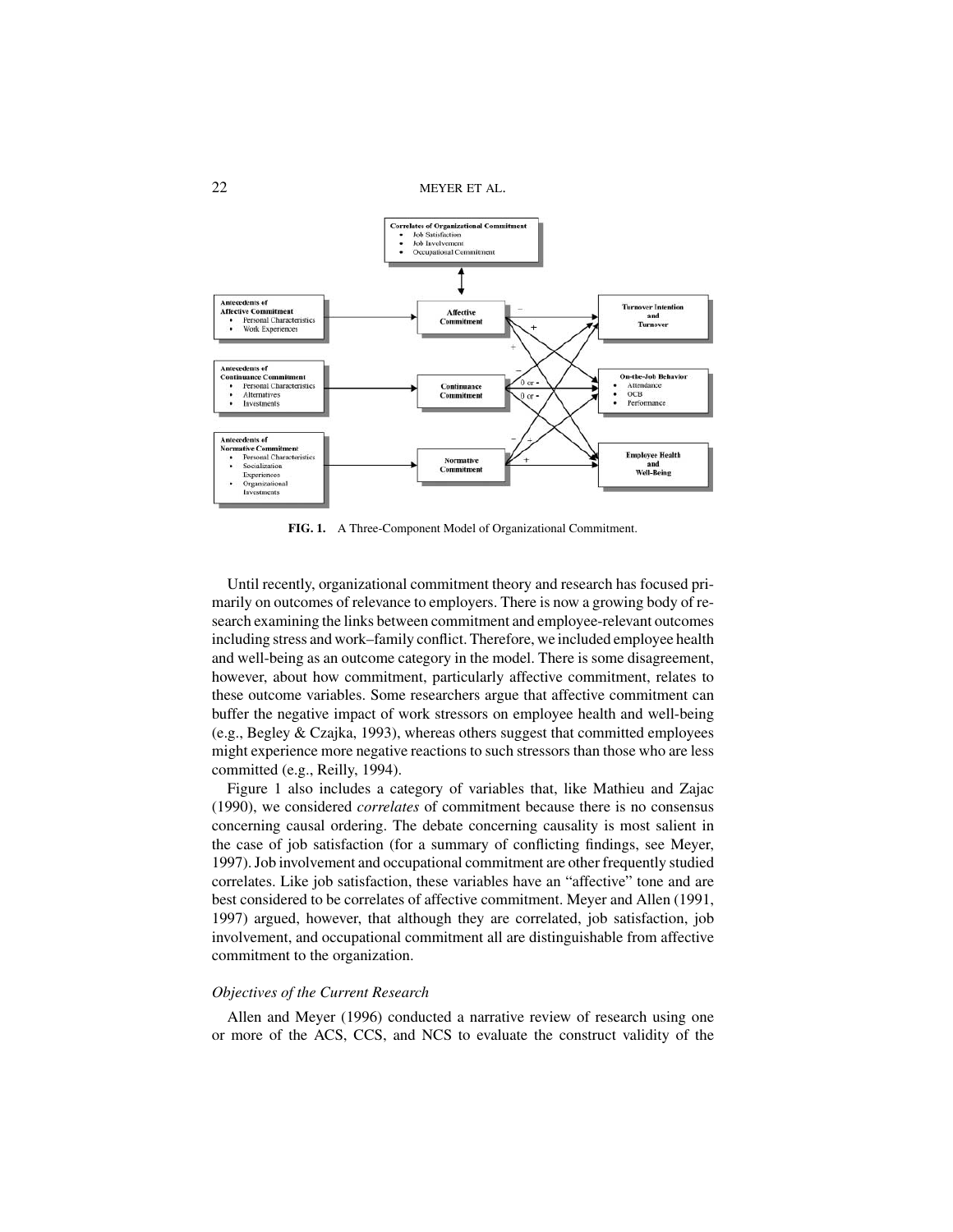measures and, by extension, the Three-Component Model. They concluded that the findings generally supported the model and the continued use of the commitment measures. At the time that Allen and Meyer conducted their review, there were too few studies reporting correlations between the commitment scales and many of the antecedent, correlate, or consequence variables to justify the application of meta-analysis. Since then, many more studies have been conducted. One of our objectives, therefore, was to calculate meta-analytic estimates of the relations between variables identified in the Three-Component Model.

A major advantage of meta-analysis over narrative reviews is that, by correcting for statistical artifacts (e.g., unreliability of measurement), it is possible to estimate the true correlations between constructs (cf. Schmidt, 1992). Therefore, unlike Allen and Meyer (1996), who reported study correlations between *measures* of the variables included in the model, our objective was to estimate the true correlations between the *constructs* underlying these measures. Moreover, by controlling variance due to sampling error across study correlations, we could determine whether there is meaningful variance in correlations across studies and, if so, attempt to explain this variance. Our focus, therefore, was not on the validity of the commitment scales but rather on the validity and generalizability of the model itself.

Although they argued that the model was generally supported, Allen and Meyer (1996) identified a few issues that warranted further investigation. Specifically, they recommended that additional attention be given to investigating (a) the strength of relation between the components of commitment, most notably affective and normative commitment; (b) the dimensionality of the CCS; and (c) the generalizability of the model outside North America. A second objective of the current research, therefore, was to address these issues through meta-analyses of data reported prior to, and following, Allen and Meyer's review. The issues and our approach to resolving them are described below.

*Relations among the components.* According to Meyer and Allen (1991; see also Allen & Meyer, 1990), affective, continuance, and normative commitment are *distinguishable* components of commitment. Results of confirmatory factor analyses (e.g., Dunham, Grube, & Castenada, 1994; Hackett, Bycio, & Hausdorf, 1994; Meyer, Allen, & Gellatly, 1990) have generally supported this hypothesis. Nevertheless, research using the ACS, CCS, and NCS has consistently yielded non-zero correlations between the scales. Most notably, the correlation between the ACS and NCS is often quite strong. Indeed, some investigators have questioned the utility of retaining normative commitment as a separate scale (e.g., Ko, Price, & Mueller, 1997). Others argued that, despite their high correlation, affective and normative commitment demonstrate sufficiently different correlations with other variables, especially variables purported to be outcomes of commitment, that both are worth retaining (e.g., Cohen, 1996; Meyer et al., 1993). In an attempt to clarify the distinction between affective and normative commitment, Meyer et al. (1993) revised the NCS (see Method for more details). To evaluate the conflicting arguments, we estimated the true correlation between affective and normative commitment and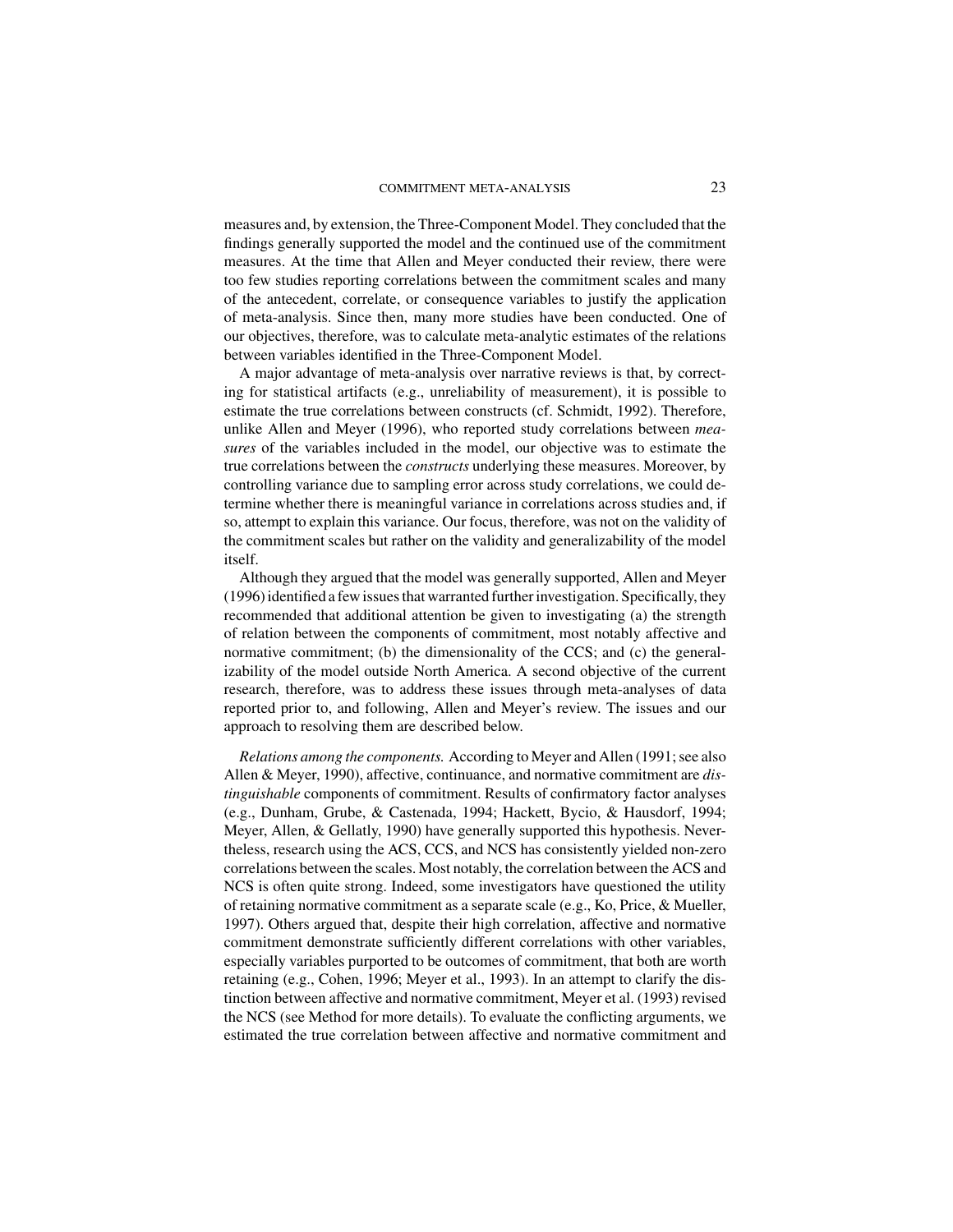compared their correlations to other variables. Moreover, to determine whether revisions made to the NCS had any effect on the strength of these relations, we conducted separate analyses for studies that used the original and revised versions of the scale.

*Dimensionality of continuance commitment.* Meyer and Allen (1984) developed an 8-item scale (the CCS) that they asserted was more appropriate than existing instruments (e.g., Hrebiniak & Alutto, 1972; Ritzer & Trice, 1969) for the measurement of commitment as conceptualized by Becker (1960) in his "side bet" theory. Although internal consistency estimates for the CCS have generally been acceptable, a principal components analysis conducted by McGee and Ford (1987) revealed three factors, two of which were interpretable. One factor, labeled CC:LoAlt, was defined by 3 items reflecting a perceived lack of alternative employment opportunities. A second factor, labeled CC:HiSac, was defined by 3 items reflecting perceived sacrifices associated with leaving the organization. McGee and Ford also noted that these subscales correlated significantly, and in opposite directions, with scores on the ACS; CC:LoAlt correlated negatively  $(r = -.21)$ and CC:HiSac correlated positively  $(r = .34)$ .

Attempts to evaluate the dimensionality of the CCS using confirmatory factor analyses have yielded mixed results. Some studies found evidence for a twodimensional structure (e.g., Hackett et al., 1994; Meyer et al., 1990; Somers, 1993), whereas others found the scale to be unidimensional (e.g., Dunham et al., 1994; Ko et al., 1997; Shore & Tetrick, 1991). Even when evidence for two factors was obtained, however, the factors were generally highly correlated. An important consideration in deciding whether to treat continuance commitment as a one- or two-dimensional construct, therefore, is how the subscales relate to other constructs. If they relate differently, as McGee and Ford (1987) found to be the case with the ACS, it will have implications for how correlations involving the full-scale CCS are interpreted and for how continuance commitment should be operationally defined in the future. Using meta-analysis, we can provide an estimate of the true correlation between the subcomponents of continuance commitment and of the correlations between these subcomponents and other variables.

*Generalizability of the model outside North America.* Allen and Meyer (1996) noted that the ACS, CCS, and NCS were beginning to be used outside North America. However, they identified only one such study in their review. Since then, there has been an increase in the use of these scales in countries around the world. This raises issues concerning the generalizability of the model in other cultures. Admittedly, the number of studies conducted outside North America is still relatively small, and the number of studies from any particular country is smaller still. Therefore, it is not possible at this time to conduct a systematic evaluation of cross-cultural generalizability. Nevertheless, using meta-analysis, it is possible to determine whether geographic location acts as a moderator for some of the relations examined in this study. These preliminary findings could prove useful to those who are using the scales outside North America and serve as the basis for more systematic cross-cultural investigations in the future.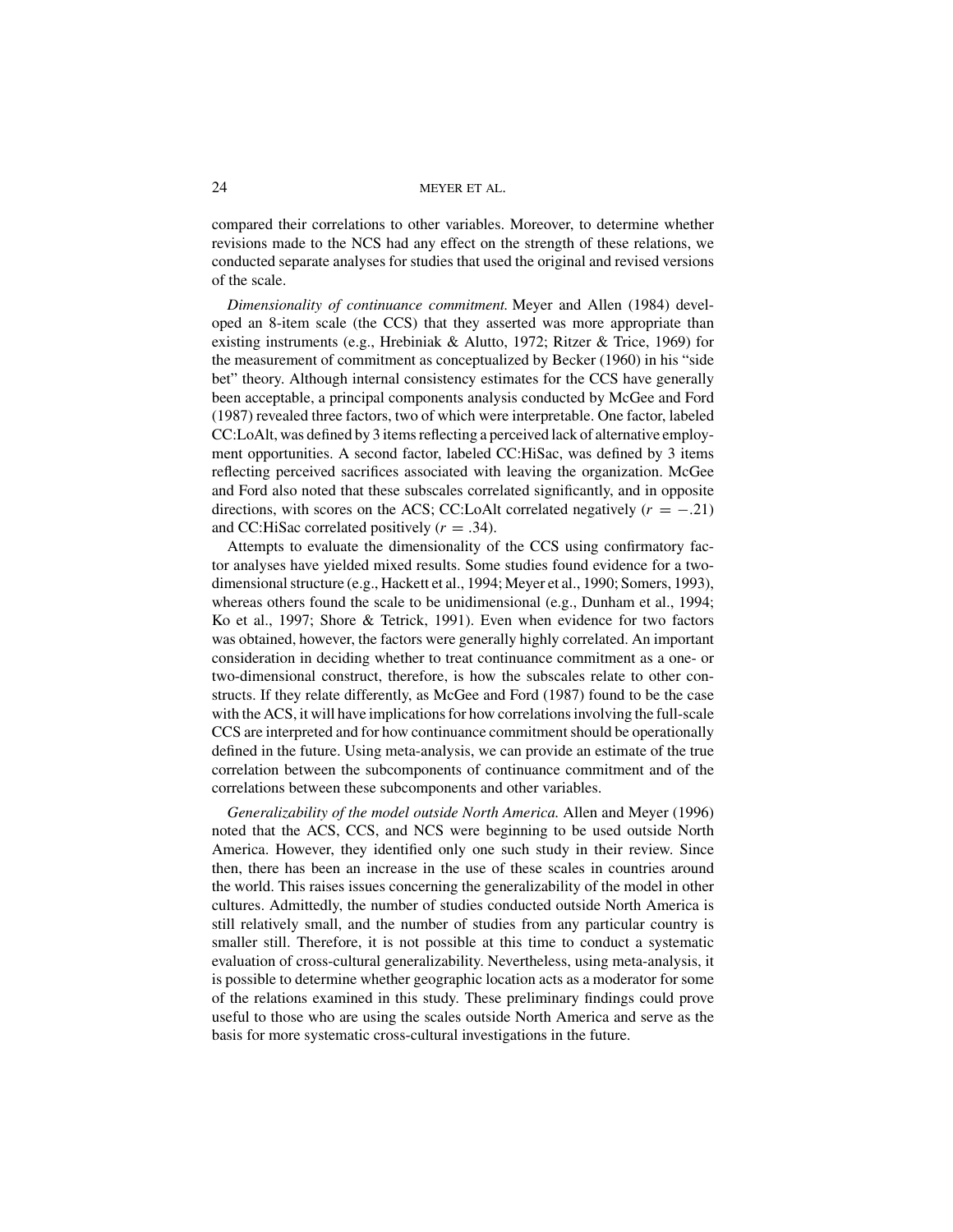## METHOD

## *Literature Search*

The search for studies to be used in our meta-analyses involved computer and manual methods. The computer search involved scanning the *PsychLit* (1985– 2000), *PsycInfo* (1985–2000), and *ProQuest Direct* (1990–2000) databases using the key words *commitment, organizational commitment, affective, continuance*, and *normative commitment* as well as *Meyer* and *Allen*. In addition, we searched the *Social Sciences Citation Index* up to and including the year 2000 for studies that cited articles of direct relevance to the commitment measures (i.e., Allen & Meyer, 1990; Meyer & Allen, 1984, 1991, 1997; Meyer et al., 1993). The manual search was conducted by contacting the authors of the published studies and dissertations we had found as well as people who, over the course of the past 15 years, asked for permission to use the commitment scales in their research to request articles, manuscripts, or the results of data analyses involving one or more of the ACS, CCS, and NCS. Our mailout of 58 requests yielded 18 responses and identified 12 additional studies (20 letters were returned undelivered).

To be included in our analyses, a study had to use one of the three commitment scales (ACS, CCS, or NCS) and report zero-order correlations with relevant variables. We conducted analyses only for variables for which there were at least three correlations from independent samples. We did not include studies that reported only regression coefficients or correlations between latent variables obtained in structural equation modeling analyses. In cases where zero-order correlations were not reported, we attempted to contact authors to obtain these correlations. In total, we identified research reports providing usable data for 155 independent samples involving 50,146 employees. Of these samples, 99 were from published articles, 22 were from dissertations, and 34 were from unpublished manuscripts or papers presented at conferences. When we encountered more than one report providing data from the same or overlapping samples, we included the data from the one including the largest sample. For longitudinal studies, we included only correlations between measures obtained on a single occasion and for only a single wave of data. The sources for studies included in the meta-analyses are identified with asterisks in the References.

#### *Analytic Procedures*

The meta-analyses were conducted using procedures described by Hunter and Schmidt (1990). First, correlations were corrected for unreliability using the reliability estimates reported for each sample. In cases where reliabilities were not reported, whenever possible, we substituted the mean reliability obtained from all studies in our database reporting reliabilities. These means are reported in Table 1. Note that for demographic variables such as age and tenure, we assumed that reliabilities were 1.00. Next, we estimated true correlations  $(\rho)$  by computing the average of the corrected correlations, weighting each correlation by sample size and degree of artifact correction (i.e., following procedures suggested by Hunter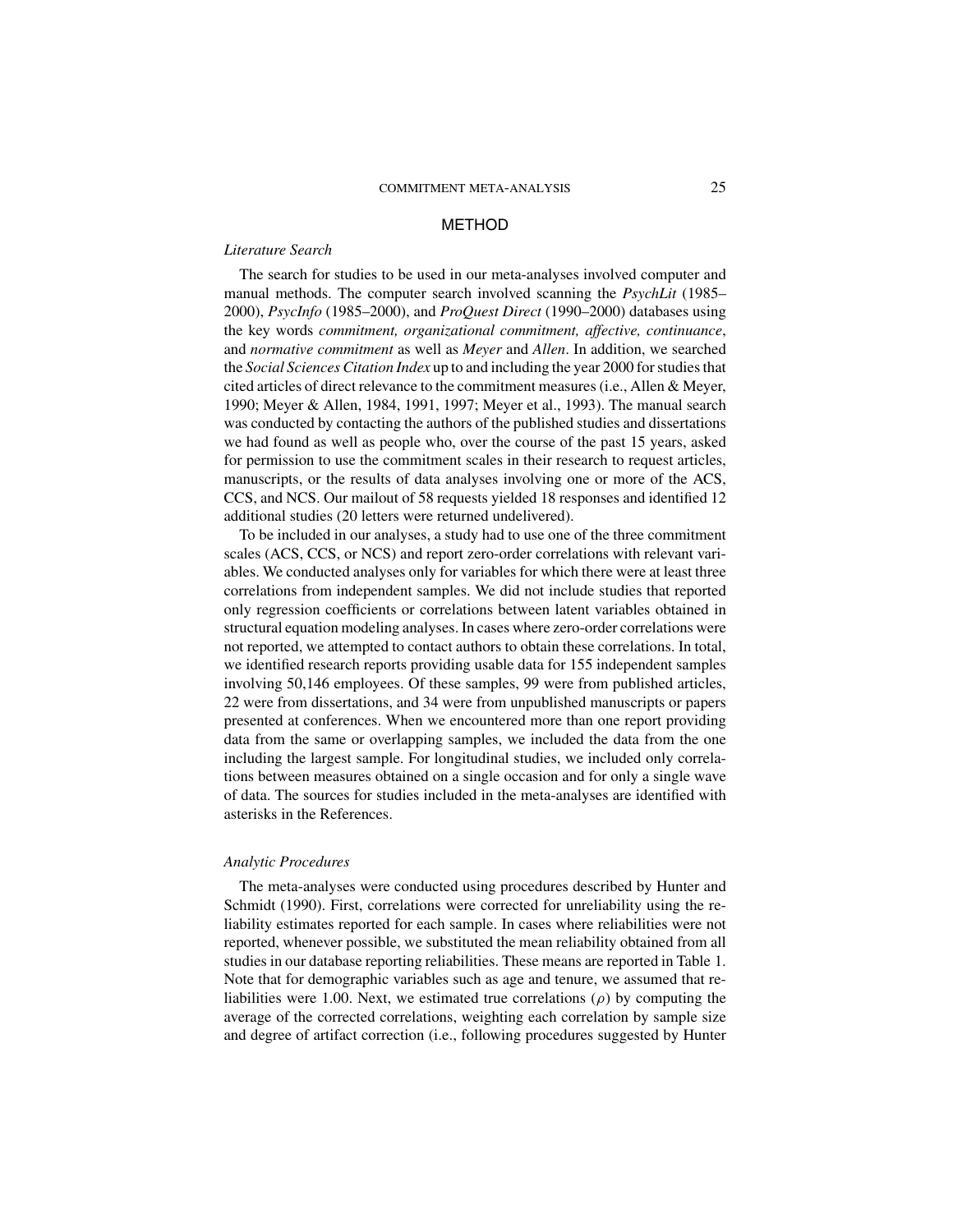#### 26 MEYER ET AL.

#### TABLE 1 Reliabilities

|                              | Average N-weighted |                  |                  |
|------------------------------|--------------------|------------------|------------------|
| Scale                        | reliability        | $\boldsymbol{k}$ | $\boldsymbol{N}$ |
| <b>ACS</b>                   | .82                | 144              | 47,073           |
| <b>NCS</b>                   | .73                | 61               | 22,080           |
| <b>CCS</b>                   | .76                | 102              | 34,424           |
| CCS: HiSac                   | .70                | 12               | 4,283            |
| <b>CCS: LoAlt</b>            | .70                | 12               | 4,283            |
| OCQ                          | .90                | 7                | 3,438            |
| Self-efficacy                | .83                | $\overline{4}$   | 806              |
| Locus of control             | .82                | $\overline{c}$   | 322              |
| Justice: Interactional       | .92                | 5                | 916              |
| Justice: Distributive        | .80                | 7                | 1,656            |
| Justice: Procedural          | .89                | 11               | 3,747            |
| Leadership: Transformational | .95                | $\overline{4}$   | 2,361            |
| Role ambiguity               | .82                | 8                | 2,587            |
| Role conflict                | .78                | 6                | 2,112            |
| Organizational support       | .90                | 15               | 5,619            |
| <b>Alternatives</b>          | .90                | $\mathbf{1}$     | 265              |
| Investments                  | .79                | $\mathbf{1}$     | 265              |
| Job involvement              | .82                | 15               | 3,432            |
| Career commitment            | .86                | 13               | 3,599            |
| Satisfaction: Overall        | .86                | 54               | 20,059           |
| Satisfaction: Coworkers      | .76                | $\overline{c}$   | 532              |
| Satisfaction: Extrinsic      | .70                | 3                | 895              |
| Satisfaction: Intrinsic      | .84                | 3                | 895              |
| Satisfaction: Pay            | .87                | 5                | 819              |
| Satisfaction: Promotion      | .85                | 3                | 309              |
| Satisfaction: Supervision    | .90                | 3                | 671              |
| Satisfaction: Work           | .84                | $\overline{2}$   | 532              |
| Performance                  | .82                | 10               | 3,354            |
| Withdrawal cognition         | .82                | 38               | 13,264           |
| Absence                      | .58                | $\mathbf{1}$     | 166              |
| <b>OCB</b>                   | .85                | 15               | 4,611            |
| Work-Family conflict         | .85                | 9                | 2,147            |
| <b>Stress</b>                | .85                | 5                | 2,189            |

*Note.* ACS, Affective Commitment Scale; NCS, Normative Commitment Scale; CCS, Continuance Commitment Scale; OCQ, Organizational Commitment Questionnaire; OCB, organizational citizenship behavior.  $k =$  number of studies in analysis;  $N =$  total number of respondents.

and Schmidt, study correlations that required less correction for artifacts were given greater weight in the computation of true correlation estimates). The expected sampling error variance was then subtracted from the observed variance in the correlations to obtain an estimate of the true variation in the estimate of the population correlation. Credibility intervals were computed by multiplying the *z* score for the desired interval by this corrected standard deviation (*SD*ρ). All analyses were conducted using a computer program developed by Stanley (2000).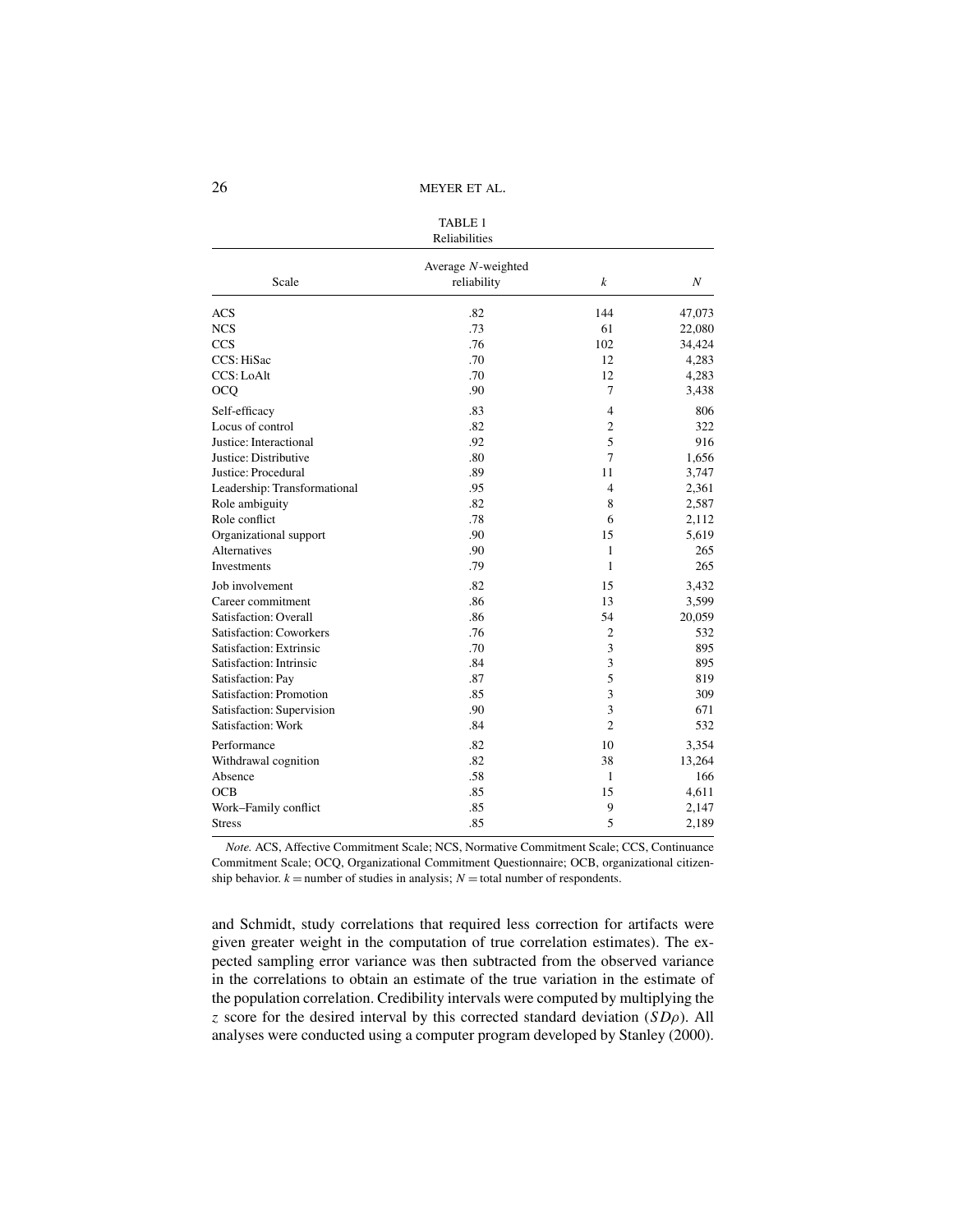*Data transformations.* Studies reporting correlations between commitment and relevant outcomes sometimes included correlations with multiple measures of the same variable (e.g., self and supervisor ratings of performance). To compute a single correlation for use in overall or subgroup analyses, we used the weighted linear composite method recommended by Hunter and Schmidt (1990) whenever possible. If the authors did not provide sufficient information to generate the composite, then a simple average correlation was used for that study.

*Moderator analyses.* Hunter and Schmidt (1990) suggested that if at least 75% of the variance in study correlations is explained by artifacts (e.g., sampling error, measurement unreliability, range restriction), then it is unlikely that a search for moderators will yield meaningful results. In the current research, we corrected only for unreliability before estimating the variance explained by sampling error. Accordingly, we lowered the cutoff and conducted subgroup analyses when (a) less than 60% of the variance in the corrected correlations was explained by sampling error and (b) there was a minimum of three studies available for each subgroup.

When appropriate, we examined the moderating effects of form of commitment measure and geographic location of the study. With regard to form of measure, we conducted separate analyses for the 6-item (Meyer et al., 1993) and 8-item (Allen & Meyer, 1990) versions of the commitment scales. The major difference between the 6- and 8-item versions is in the NCS; the 6-item version was intended to measure employees' sense of obligation to remain in an organization more generally and placed less emphasis than the 8-item version on socialized obligation. Some investigators made modifications to the published versions of the scales (e.g., eliminated or modified items, translated items). Although we included studies using modified scales in our principal analyses, we excluded them in the subgroup analyses.

We also conducted separate analyses for studies conducted within versus outside North America. Unfortunately, there were too few studies available to make systematic comparisons across cultures. Our objective, therefore, was simply to determine whether meaningful differences in relations might be expected when the model is tested outside North America. Not surprisingly, geographic location and language are largely confounded because using the commitment scales outside North America often requires that they be translated. Indeed, 72% of the studies conducted outside North America used translated versions of the scales. Thus, any differences observed could reflect cultural differences, problems with translation, or both (see Allen & Meyer, 2000). The findings of analyses using language as a moderator were very similar to those using geographic location; therefore, only the latter are reported.

The nature of research concerning the consequences of commitment necessitated some additional subgroup analyses. Specifically, for job performance, we conducted separate analyses for supervisor ratings and self-ratings. Similarly, for OCB, we conducted separate analyses for self-ratings and supervisor ratings and for specific forms of citizenship behavior. For absenteeism, we conducted separate analyses for voluntary and involuntary absence. Finally, for withdrawal cognition,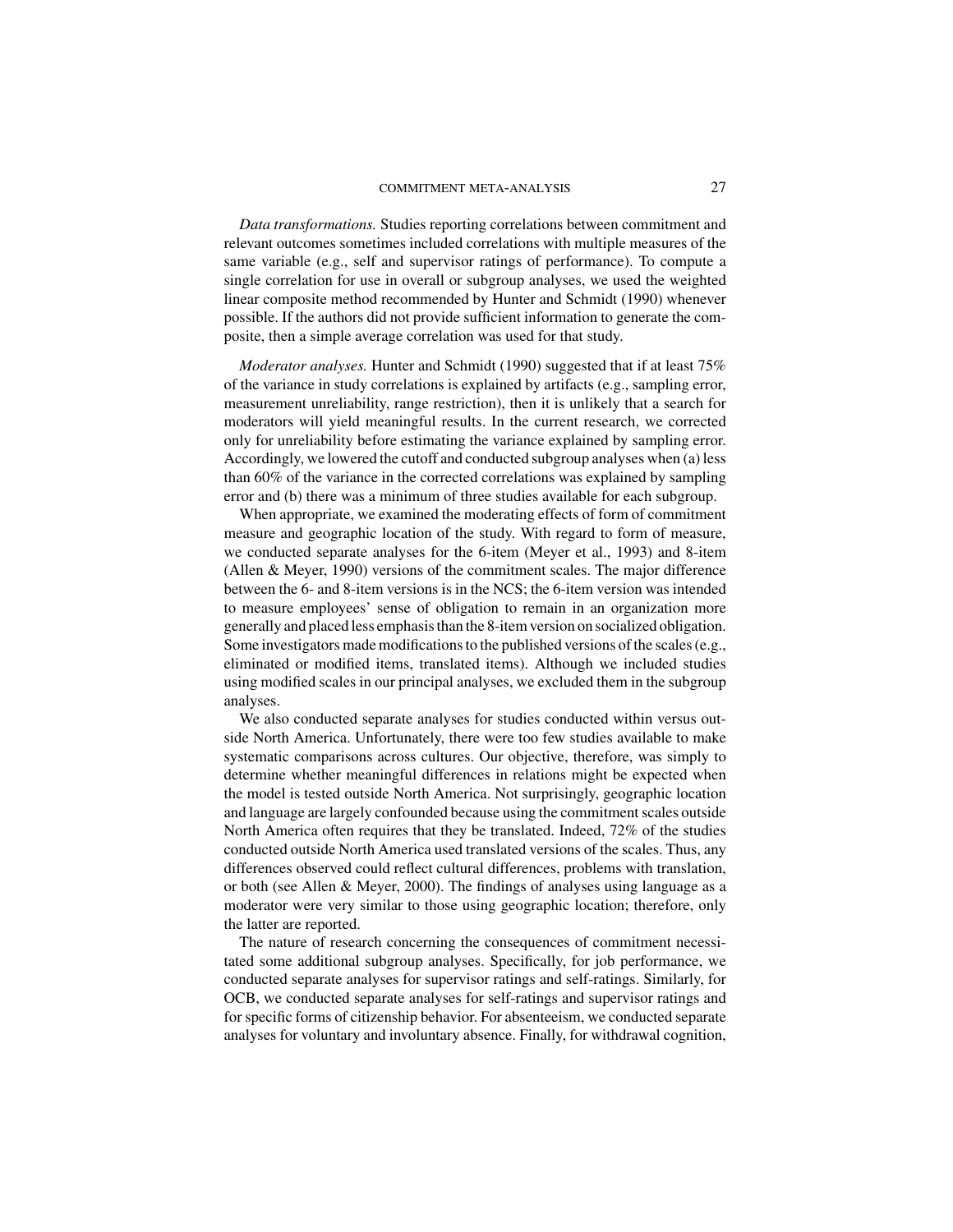we conducted separate analyses for general measures (e.g., those including items pertaining to thoughts of quitting, intention to search, or intention to quit) and for pure measures of turnover intention.

## RESULTS

## *Relations among the Components of Commitment*

Results of the analyses involving correlations among the component measures are presented in Table 2. For comparison purposes, we also computed correlations with commitment measured using the Organizational Commitment Ouestionnaire (OCQ) (Mowday et al., 1979), the most widely used unidimensional measure of organizational commitment. In all of these analyses, less that 60% of the variance in study correlations was accounted for by sampling error; therefore, when sufficient data were available, moderator analyses were conducted. Results for the subgroup analyses are also reported in Table 2.

As expected, the corrected correlation between affective and normative commitment was substantial ( $\rho = .63$ ), suggesting that there is considerable overlap in the two constructs. When analyses were conducted separately for the 8- and 6-item measures, the correlation was considerably larger for the 6-item measure ( $\rho = .77$ ) than for the 8-item measure ( $\rho = .54$ ). Analyses conducted separately for studies conducted within and outside North America revealed a higher correlation outside  $(\rho = .69)$  compared to within  $(\rho = .59)$  North America.

The correlations between continuance commitment, measured using the fullscale CCS, and both affective ( $\rho = .05$ ) and normative ( $\rho = .18$ ) commitment were modest. The correlations between affective commitment and the alternatives  $(\rho = -.24)$  and sacrifice ( $\rho = .06$ ) subcomponents of continuance commitment, albeit low, were opposite in sign, as expected. The same was true for correlations with normative commitment, but in this case the strength of association was greater for the sacrifice component ( $\rho = .16$ ) than for the alternatives component ( $\rho =$ −.02). Although not reported in Table 2, the subcomponents themselves were highly correlated ( $k = 9$ ,  $N = 3608$ ,  $\rho = .86$ ).

Commitment measured using the OCQ correlated highly with commitment measured using the ACS ( $\rho = .88$ ). Moreover, correlations with normative ( $\rho = .50$ ) and continuance ( $\rho = -.02$ ) commitment were comparable to those for affective commitment measured using the ACS.

## *Antecedent Variables*

Results of analyses involving the antecedent variables are presented in Table 3. We divided these variables into four groups: demographic variables, individual differences, work experiences, and alternatives/investments. In most of the analyses, a relatively small portion of the variance was accounted for by sampling error. Therefore, we conducted planned subgroup analyses. The results of these analyses are also reported in Table 3. Correlations with the demographic variables were generally low. Age and tenure (organization and position) correlated positively, albeit weakly, with all three components of commitment. However, there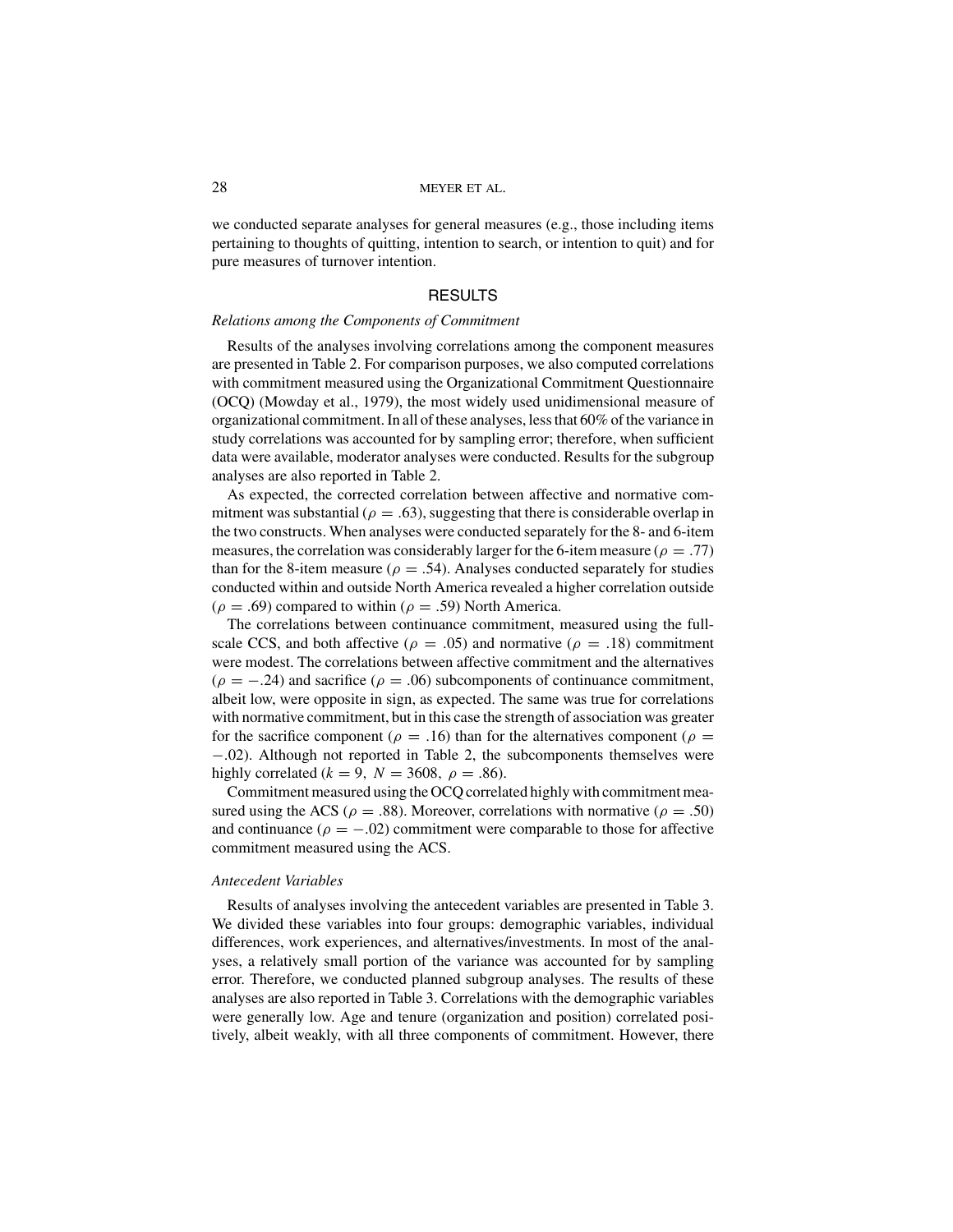|                                      | ငင         | E                    |
|--------------------------------------|------------|----------------------|
|                                      |            |                      |
|                                      |            |                      |
|                                      |            |                      |
|                                      |            | $C^{\mu}$ $C^{\mu}$  |
|                                      |            | E                    |
| Relations among Commitment Component | <b>SON</b> | C<br>C               |
| TABLE <sub>2</sub>                   |            | $\ddot{\phantom{0}}$ |
|                                      |            |                      |
|                                      |            |                      |
|                                      |            | أمرينى               |

|                                                                                                                                                                                                                                                                                                                                                                     |                                  |                        |                                  | ACS                   |                        |                                                                                                                                            |         |                          |                                 | <b>NCS</b>            |                      |                                          |   |                          |                                        | CCS                    |                        |                                            |
|---------------------------------------------------------------------------------------------------------------------------------------------------------------------------------------------------------------------------------------------------------------------------------------------------------------------------------------------------------------------|----------------------------------|------------------------|----------------------------------|-----------------------|------------------------|--------------------------------------------------------------------------------------------------------------------------------------------|---------|--------------------------|---------------------------------|-----------------------|----------------------|------------------------------------------|---|--------------------------|----------------------------------------|------------------------|------------------------|--------------------------------------------|
|                                                                                                                                                                                                                                                                                                                                                                     |                                  |                        | ∘                                | $SD_{\rm o}$          | $\mathrm{SD}_\rho$     | $90\%$ Cred                                                                                                                                |         | 2                        | Ó                               | SD <sub>o</sub>       | $\mathrm{SD}_\rho$   | $90\%$ Cred                              | Ł | 2                        | ∘                                      | SD <sub>o</sub>        | $\mathrm{SD}_\rho$     | 90% Cred                                   |
| NCS                                                                                                                                                                                                                                                                                                                                                                 | 54                               | 18,508                 | $.63^{ab}$                       | .1899                 | .1823                  | $33 - 93$                                                                                                                                  |         | $\overline{\phantom{a}}$ |                                 |                       |                      | $\overline{\phantom{a}}$                 |   | $\overline{\phantom{a}}$ |                                        |                        |                        | $\overline{\phantom{a}}$                   |
| 8 items<br>6 items<br>Scale                                                                                                                                                                                                                                                                                                                                         |                                  | 2,826<br>9,472         | 77а<br>$54^a$                    | .1673<br>.1400        | .1606<br>.1275         | $51 - 1.00$<br>$33 - 75$                                                                                                                   |         |                          |                                 |                       |                      | $\overline{\phantom{a}}$<br>I            |   |                          |                                        |                        |                        | $\overline{\phantom{a}}$                   |
| North America<br>Outside North<br>America<br>Location                                                                                                                                                                                                                                                                                                               | 39                               | 1,977<br>6,531         | $.59^a$<br>$69^a$                | 1813<br>.1882         | 1719<br>.1830          | $-39 - 1.00$<br>$31 - 88$                                                                                                                  |         | I<br>I                   | I                               |                       |                      | I<br>I                                   |   |                          | I                                      |                        | I                      | I<br>I                                     |
| CCS                                                                                                                                                                                                                                                                                                                                                                 | 92                               | 29,604                 | 05 <sup>a</sup>                  | .1866                 | .1728                  | $-.23-.33$                                                                                                                                 | 52      | 17,903                   | .18 <sup>a</sup>                | .1680                 | .1522                | $-.07 - .43$                             | I | I                        | I                                      | I                      | I                      | I                                          |
| 8 items<br>6 items<br>Scale                                                                                                                                                                                                                                                                                                                                         |                                  | 16,086<br>051          | ⊅.<br>।<br>03                    | 1550<br>1097          | 0759<br>1394           | $-.20 - .26$<br>$-.16-.09$                                                                                                                 | 25      | 2,826<br>8,782           | $\tilde{=}$<br>.16 <sup>a</sup> | 1425<br>1337          | 1232<br>1071         | $-.04 - .36$<br>$-.07 - .29$             |   |                          | I                                      |                        |                        | I<br>$\overline{\phantom{a}}$              |
| North America<br>Outside North<br>Location                                                                                                                                                                                                                                                                                                                          | $\frac{8}{3}$<br>$\overline{24}$ | 19,666<br>9,938        | 13 <sup>a</sup><br>$\mathcal{S}$ | 1599<br>2188          | 1425<br>2090           | $-.22-.25$<br>$-.22 - .47$                                                                                                                 | 38<br>4 | 11,519<br>6,384          | $22^a$<br>$.15^a$               | 1916<br>.1476         | .1816<br>.1266       | $-.06 - .36$<br>$-.08-.52$               |   |                          |                                        |                        |                        | I<br>$\overline{\phantom{a}}$              |
| America<br>CCS: High Sac<br>CCS: Low Alt<br>$\overline{\text{CQ}}$                                                                                                                                                                                                                                                                                                  |                                  | 3,698<br>3,698<br>,542 | $-.24^{a}$<br>$88^a$<br>S.       | .1554<br>0739<br>1427 | .1404<br>.1273<br>0709 | $-.45--03$<br>$.77 - 1.00$<br>$-.17 - .29$                                                                                                 |         | 4,314<br>2,801<br>2,801  | $-02^a$<br>$50^a$<br>$.16^{a}$  | 0249<br>.1057<br>1057 | 0889<br>0957<br>0000 | $-.02 - .02$<br>$.34 - 66$<br>$.01 - 31$ |   | 3,608<br>3,608<br>4,774  | 1.00 <sup>a</sup><br>$1.00^a$<br>$-02$ | .0000<br>1463<br>.0000 | .0000<br>.0000<br>1355 | $1.00 - 1.00$<br>$00 - 1.00$<br>$.24 - 20$ |
| tionnaire. $k =$ number of studies in analysis; $N =$ total number of respondents; $\rho =$ weighted average corrected correlation; $SD_0 =$ observed standard deviation of<br>Note. ACS, Affective Commitment Scale; NCS, Normative Commitment Scale; CCS, Continuance Commitment Scale; OCQ, Organizational Commitment Ques-<br>corrected correlations; $SD_\rho$ |                                  |                        |                                  |                       |                        | $=$ estimated true/residual standard deviation of corrected correlation; 90% Cred = 90% credibility interval centered on average corrected |         |                          |                                 |                       |                      |                                          |   |                          |                                        |                        |                        |                                            |

<sup>*a*</sup> Confidence interval constructed around the uncorrected *N*-weighted mean correlaton does not include zero. Confidence interval constructed around the uncorrected *N*-weighted mean correlaton does not include zero.

 $b$  Percentage of  $SD_0$  accounted for by sampling error is more than 60%.  $P$ ercentage of *SD*<sub>o</sub> accounted for by sampling error is more than 60%.

correlation.

correlation.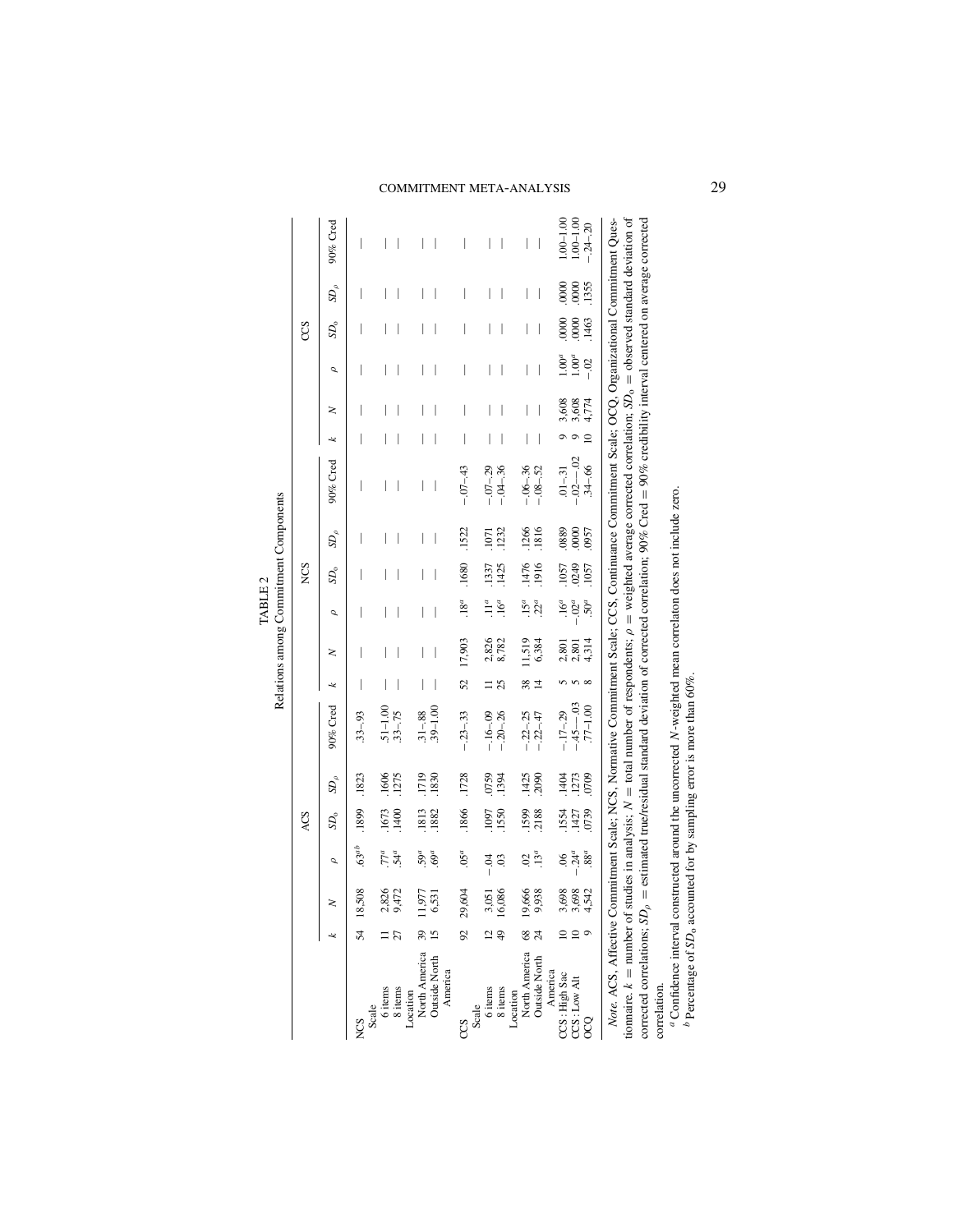|                                    |                                   |                                |                                         |                          |                    |                             |                   | Antecedents of Commitment | <b>TABLE 3</b>                             |              |                  |                              |                 |                         |                         |                                       |                          |                            |
|------------------------------------|-----------------------------------|--------------------------------|-----------------------------------------|--------------------------|--------------------|-----------------------------|-------------------|---------------------------|--------------------------------------------|--------------|------------------|------------------------------|-----------------|-------------------------|-------------------------|---------------------------------------|--------------------------|----------------------------|
|                                    |                                   |                                |                                         | ACS                      |                    |                             |                   |                           |                                            | <b>NCS</b>   |                  |                              |                 |                         |                         | CCS                                   |                          |                            |
|                                    | k                                 | z                              | σ                                       | $\mathrm{SD}_\mathrm{o}$ | $\mathrm{SD}_\rho$ | 90% Cred                    | k                 | z                         | σ                                          | $SD_0$       | $SD_{\rho}$      | 90% Cred                     | k               | z                       | σ                       | $SD_0$                                | $\mathrm{SD}_\rho$       | 90% Cred                   |
| Demographic variables              | 53                                | 21,446                         | .15 <sup>a</sup>                        | .0972                    | .0809              | $.02 - 28$                  | $\overline{c}$    | 9,480                     | .12 <sup>a</sup>                           | .1510        | .1399            | $-.11 - .35$                 | 36              | 14,057                  | $\ddot{4}^a$            | 1045                                  | 0876                     | $00 - 29$                  |
| 6 items<br>Scale                   | $5^{0}$                           | 1,677                          | $\frac{4a}{1}$                          | .1019                    | 0831               | $.00 - .28$                 |                   |                           |                                            |              |                  |                              | <u>ო ღ</u>      | 1,067                   | $\sqrt{0}$              | 0642                                  | .0228                    | $.03 - 11$                 |
| 8 items<br>Location                |                                   | 9,132                          | .16 <sup>a</sup>                        | .0961                    | 577                | $.03 - 29$                  |                   |                           |                                            |              |                  | $\overline{\phantom{a}}$     |                 | 6,975                   | $10^{ab}$               | 0775                                  | 0509                     | $.02 - 19$                 |
| North America                      | 39                                |                                | $\frac{15^a}{17^a}$                     | 1660.<br>LS60            | 0792               | $.02 - 28$                  | $\frac{6}{2}$     |                           |                                            | 1452         | 1337<br>1358     |                              | 26              |                         |                         | E660<br>0260                          | 0771                     | $-0.01 - 25$               |
| Outside North America<br>Gender    | $\mathfrak{L}$<br>4               | 15,567<br>5,879<br>11,764      | $-03$                                   | .1016                    | .0833<br>0837      | $.03 - 31$<br>$-17 - 11$    | $\frac{8}{16}$    | 6,229<br>3,251<br>5,982   | $-5^a$<br>$-5^a$                           | 1475<br>1027 | 0843             | $-07-37$<br>-16-29<br>-16-12 | 10 <sub>2</sub> | 9,282<br>4,775<br>9,530 | <u>ក្នុ</u> ំ ខ្ញុំ គ្ន | 1400                                  | 0840<br>1286             | $.06 - .34$<br>$-12 - .22$ |
| Scale                              |                                   |                                |                                         |                          |                    |                             |                   |                           |                                            |              |                  |                              |                 |                         |                         |                                       |                          |                            |
| 6 items<br>8 items                 | $\frac{1}{2}$                     | 1,000<br>3,687                 | $-13a$<br>$\mathcal{S}$                 | .0413<br>1131            | 8160.<br>.0000     | $-.13 - .13$<br>$-.14-.17$  |                   |                           |                                            |              |                  | I                            |                 |                         |                         | $\begin{array}{c} \hline \end{array}$ | $\overline{\phantom{a}}$ |                            |
| Location                           |                                   |                                |                                         |                          |                    |                             |                   |                           |                                            |              |                  |                              |                 |                         |                         |                                       |                          |                            |
| North America                      |                                   |                                | <b>io</b>                               | 1217                     | 1039               | $-.16-.19$                  | $\infty$ $\infty$ | .673                      | $\ddot{\mathrm{c}}$                        | 1065         | 0713             | $-0.09 - 14$                 | 7               |                         | $\dot{q}$ is            | .1582                                 | 1453                     | $-.19 - .28$               |
| Outside North America<br>Education | $\mathfrak{L}$<br>$\overline{15}$ | $4,946$<br>$6,818$<br>$11,491$ | $-07^a$<br>$-02$                        | .0617<br>1161            | .0325<br>.1002     | $-0$<br>$-.18-.15$<br>$-12$ | $\overline{c}$    | 4,255<br>2,606            | $-04$<br>ā                                 | 0949<br>1583 | 0815<br>1378     | $-17-09$<br>$.21 - .24$      | $\frac{10}{20}$ | 3,829<br>5,701<br>6,043 | $-11^a$                 | 1173<br>1611                          | 1066<br>1473             | $-.20 - 15$<br>$-.35 - 14$ |
| Scale                              |                                   |                                |                                         |                          |                    |                             |                   |                           |                                            |              |                  |                              |                 |                         |                         |                                       |                          |                            |
| 6 items                            | 母 보                               | 1,210<br>3,755                 | S S                                     | .1173                    | .0992<br>.1188     | $-14 - 19$                  |                   | $\mathsf{I}$              | $\mathsf{I}$                               | I            | L                | I                            | ო თ             | 916                     | $\mathcal{S}$           | 16871                                 | 0605<br>0549             | $-.10-.10$                 |
| 8 items                            |                                   |                                |                                         | 1359                     |                    | $-.15-.24$                  |                   |                           |                                            |              |                  |                              |                 | 2,389                   | $-13a$                  |                                       |                          | $-.22 - .04$               |
| North America<br>Location          | $\approx$                         | 7,898                          | $-0.1$                                  | .1252                    | 1123               | $-.19-.18$                  |                   | ,956                      |                                            | 1783         | 1608             | $-.24-.29$                   | 5               | 3,305                   | $-0.09$                 | 1038                                  | 0795                     | $-.23 - .04$               |
| Outside North America              |                                   |                                | $-0$                                    | .0861                    | .0553              | $-.13-.05$                  | Ó                 |                           | $6.64$<br>$-1.74$                          | 0428         | 0000             | $-0.02 - 0.02$               |                 | 2,738                   | $-12$                   |                                       | 2054                     | $-.46 - 21$                |
| Organization tenure<br>Scale       | $^{12}$ 51                        | 3,593<br>18,630                | .16 <sup>a</sup>                        | 1298                     | 1168               | $-.03-.35$                  | ್ ಜ               | 50627                     |                                            | 1459         | 1332             | $-.05-.39$                   | $\frac{8}{2}$   | 13,347                  | $21^a$                  | 2149<br>1147                          | 0978                     | $.05 - 37$                 |
| 6 items                            | ω                                 | 978                            | .16 <sup>a</sup>                        |                          | .1040              | $-.01 - .33$                |                   |                           |                                            |              |                  |                              |                 |                         |                         |                                       |                          |                            |
| 8 items                            | 26                                | 8,444                          | 20 <sup>a</sup>                         | $1194$<br>$1410$         | .1285              | $-.01 - .41$                |                   |                           |                                            |              |                  | I                            |                 |                         |                         |                                       |                          |                            |
| Location                           |                                   |                                |                                         |                          |                    |                             |                   |                           |                                            |              |                  |                              |                 |                         |                         |                                       |                          |                            |
| North America                      | $\frac{5}{20}$                    | 11,919<br>6,711<br>6,796       | $\frac{16^a}{17^a}$<br>07 <sup>ab</sup> | 1404                     | 1292               | $-.06-.37$                  | ≌                 | 4,308<br>3,597<br>3,279   | $\frac{5}{24}$ $\frac{8}{2}$ $\frac{5}{2}$ | 1222         | $\overline{105}$ | $-50 - 42$                   | 23              | 7,195                   | .19 <sup>a</sup>        | 1142                                  | 0958                     | $.03 - .35$<br>$.08 - .39$ |
| Outside North America              |                                   |                                |                                         | .1072                    | 0890               | $.02 - 31$                  | o n               |                           |                                            | 1213         | 1077<br>534      | $-09 - 26$<br>06-24          | $\frac{16}{10}$ | 6,152<br>5,640          | .23 <sup>a</sup>        | $\Xi$                                 | 0953<br>0815             |                            |
| Position tenure                    | $\overline{4}$                    |                                |                                         | .0607                    | 0342               | $.01 - 12$                  |                   |                           |                                            | 0697         |                  |                              |                 |                         | .15 <sup>a</sup>        | 0944                                  |                          | $.01 - 28$                 |
| Location                           |                                   |                                |                                         |                          |                    |                             |                   |                           |                                            |              |                  |                              |                 |                         |                         |                                       |                          |                            |
| North America                      |                                   | 4,797                          | $07^{ab}$                               | .0663                    | 0416               | $.00 - 14$                  |                   | I                         |                                            | I            |                  | I                            |                 |                         |                         | $\mid$                                |                          | I                          |
| Outside North America              |                                   | 1,999<br>2,239                 | $.06^{ab}$<br>$.09^{ab}$                | 0404                     | .0000              | $.06 - .06$<br>$00 - .18$   |                   |                           |                                            |              |                  |                              |                 |                         |                         |                                       |                          |                            |
| Marital status                     | $\circ$                           |                                |                                         | .0872                    | .0544              |                             | 5                 | 864                       | $900$                                      | .0666        | .0000            | $00 - 00$                    | $\circ$         | 1,121                   | S.                      | .1569                                 | .1313                    | $-.18 - .26$               |

30 MEYER ET AL .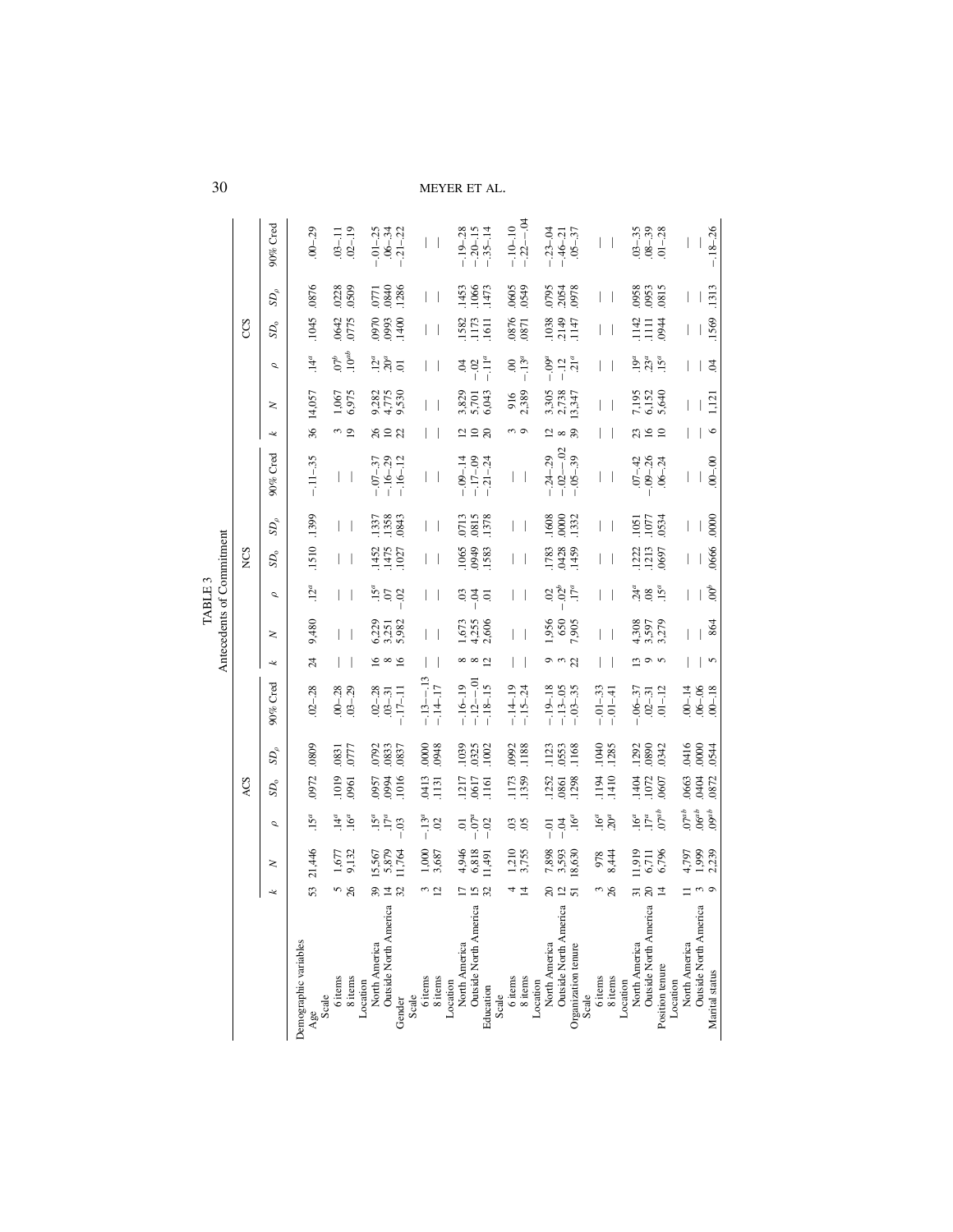|                                                                                                                                                                     |                |                |                                     |                 |                    |                            |                |                                                | TABLE 3-Continued         |                 |                    |                                                                                                                                                                                                                                                                                               |                 |                |                           |                          |               |                            |
|---------------------------------------------------------------------------------------------------------------------------------------------------------------------|----------------|----------------|-------------------------------------|-----------------|--------------------|----------------------------|----------------|------------------------------------------------|---------------------------|-----------------|--------------------|-----------------------------------------------------------------------------------------------------------------------------------------------------------------------------------------------------------------------------------------------------------------------------------------------|-----------------|----------------|---------------------------|--------------------------|---------------|----------------------------|
|                                                                                                                                                                     |                |                |                                     | ACS             |                    |                            |                |                                                |                           | <b>NCS</b>      |                    |                                                                                                                                                                                                                                                                                               |                 |                |                           | CCS                      |               |                            |
|                                                                                                                                                                     | ید             | z              | ∘                                   | SD <sub>o</sub> | $\mathrm{SD}_\rho$ | $90\%$ Cred                | ×              | z                                              | ∘                         | SD <sub>o</sub> | $\mathrm{SD}_\rho$ | 90% Cred                                                                                                                                                                                                                                                                                      | ×               | z              | ∘                         | $\mathrm{SD}_\mathrm{o}$ | $SD_{\rho}$   | 90% Cred                   |
| Individual differences<br>Locus of control<br>Self-efficacy                                                                                                         |                | 1,010<br>580   | $\prod^b$<br>$-0.29^a$              | 1456<br>.0877   | .0204<br>.1267     | $50 - 08$<br>$.08 - 14$    |                |                                                |                           |                 |                    |                                                                                                                                                                                                                                                                                               |                 |                |                           |                          |               |                            |
| Organizational support<br>Work experiences                                                                                                                          | $\frac{8}{2}$  | 7,128          | $63^a$                              | 1290            | .1222              | $43 - 83$                  | $\infty$       | 2,831                                          | $47^a$                    | .1089           | 0945               | $32 - 63$                                                                                                                                                                                                                                                                                     | $\overline{15}$ | 6,547          | $-11^a$                   | .1410                    | .1289         | $-.32 - 10$                |
| ica<br>Outside North Ameri<br>North America<br>Location                                                                                                             | $\overline{C}$ | 3,453<br>3,675 | 61 <sup>a</sup><br>.66 <sup>a</sup> | 0456<br>1721    | .1652<br>0307      | $.34 - .88$<br>$.61 - .71$ | $\mathfrak{c}$ | 1,155                                          | $51^{ab}$<br>$42^a$       | .1505<br>0440   | 1318<br>0175       | $.20 - 63$<br>$.48 - .54$                                                                                                                                                                                                                                                                     | Ó<br>$\circ$    | 2,872<br>3,675 | $-0.9a$<br>$-13$          | 1605<br>1101             | 1528<br>.0887 | $-.23 - .06$<br>$-.38-.12$ |
| Transformational leaders<br>Role ambiguity                                                                                                                          | $\overline{C}$ | 3,774<br>2,361 | $.46^{ab}$<br>$-.39a$               | 1794<br>0467    | .0245              | $.67 - .12$<br>$.42 - .50$ | $\frac{1}{2}$  | 1,6746<br>2,246<br>1,853                       | $-21^a$<br>$27^a$         | 1439            | 0775<br>121        | $-41 - 01$<br>$.14 - 40$                                                                                                                                                                                                                                                                      |                 | 2,361<br>3,591 | $-14^a$<br>$10^a$         | 0942<br>0927             | 0635<br>,0800 | $-27-00$<br>$-01-20$       |
| ica<br>Outside North Amer<br>North America<br>Location                                                                                                              |                | 1,354<br>2,420 | $-.26a$<br>$-47^a$                  | 1258<br>1801    | .1115<br>1691      | $-.65--29$<br>$-.54-.02$   |                | $\frac{682}{1.171}$                            | $-19^a$<br>$-.23^a$       | 1495<br>1386    | 1125<br>1232       | $-.42 - .05$<br>$-.40-01$                                                                                                                                                                                                                                                                     |                 | 2,420<br>I.IT  | $12^{ab}$<br>$\ddot{a}$   | $0800$<br>7480           | 0698<br>0481  | $-07 - 16$<br>$-19$        |
| North America<br>Role conflict<br>Location                                                                                                                          | 6              | 3,225<br>2,057 | $-.33a$<br>$-.30^{a}$               | 0939<br>1023    | 0716<br>.0818      | $-.42 - .18$<br>$-46 - 20$ |                | 1,529<br>I                                     | $-.24^{ab}$               | 8060            | 0536               | $-.33--.16$                                                                                                                                                                                                                                                                                   |                 | 3,042<br>,874  | 13 <sup>a</sup><br>$20^a$ | .0963<br>1364            | .1194<br>0731 | $.08 - .32$<br>$-.06 - 33$ |
| ica<br>Outside North Amer                                                                                                                                           |                | 1,168          | $-0.25^{ab}$                        | <b>THO</b>      | 0000               | $-25 - 25$                 |                |                                                |                           |                 |                    |                                                                                                                                                                                                                                                                                               |                 | 1,168          | $-0.0$                    | 0867                     | 0503          | $-0.09 - 0.7$              |
| Interactional justice<br>Distributive justice<br>Scale                                                                                                              | 보              | 1,210<br>3,426 | .50 <sup>a</sup><br>$40^a$          | 1262<br>1318    | .1086<br>1124      | $.32 - .68$<br>$.22 - .59$ | ິ⊇             | $658$<br>2,611                                 | 31 <sup>a</sup><br>$52^a$ | 2023<br>1580    | 1878<br>1428       | $.29 - .76$<br>$.00 - .62$                                                                                                                                                                                                                                                                    | $\circ$<br>4    | 823<br>2,440   | $-.16^{ab}$<br>$-06$      | 0458<br>1701             | 0000<br>1485  | $-16 - 16$<br>$-.30 - 19$  |
| 6 items<br>8 items                                                                                                                                                  | $\circ$        | .675<br>884    | $39^{ab}$                           | 0689            | 0319               | $.33 - .44$                |                |                                                |                           |                 |                    |                                                                                                                                                                                                                                                                                               |                 |                |                           |                          |               |                            |
| Procedural justice<br>Scale                                                                                                                                         | 호              | 4,384          | $38^{a}$                            | 1590<br>2044    | .1358              | $.14 - 58$<br>$.05 - 70$   | Γ              | 2,422<br>$\begin{array}{c} \hline \end{array}$ | 31 <sup>a</sup>           | .1431           | 1303               | $10 - 52$                                                                                                                                                                                                                                                                                     |                 | 2,476          |                           | 2229                     | 2138          | $-49 - 21$                 |
| 6 items<br>8 items                                                                                                                                                  |                | 884<br>188     | .41 $^{ab}$<br>$.38^a$              | 0476<br>.1488   | .1289<br>.0000     | $.17 - 59$<br>$41 - 41$    |                |                                                |                           |                 |                    | $\overline{\phantom{a}}$                                                                                                                                                                                                                                                                      |                 |                |                           |                          |               |                            |
| Alternatives/Investments                                                                                                                                            |                |                |                                     |                 | .1776              |                            |                |                                                |                           | 0629            | 0000               |                                                                                                                                                                                                                                                                                               |                 |                |                           |                          | .2504         |                            |
| Alternatives<br>Investments                                                                                                                                         |                | .655<br>887    | $.24^{ab}$<br>$-0.7$                | 0764<br>1905    | .0000              | $.24 - .24$<br>$-36 - 22$  | ოოო            | <b>20213</b><br>2022                           | $-0.08$<br>$-21^a$        | .1896           | .1669              | $-0.0 - 0.08$<br>$-06 - 49$                                                                                                                                                                                                                                                                   |                 | 887<br>,655    | 5.<br><u>ic</u>           | .1288<br>2601            | 0956          | $-.14-.17$<br>$-.62 - 21$  |
| Transferability of education                                                                                                                                        |                | 978            | $-04$                               | 0943            | 0646               | $-.15 - .07$               |                |                                                | $-0.07$                   | .0992           | 0656               | $-.18-.04$                                                                                                                                                                                                                                                                                    |                 | 978            | $-.22^{ab}$               | .0762                    | 0266          | $-.26 - 17$                |
| Transferability of skills                                                                                                                                           |                | 978            | $17^{ab}$                           | .0802           | 0440               | $.10 - .24$                | $\mathfrak{c}$ |                                                | $\ddot{1}3^a$             | .1036           | 0728               | $.01 - .25$                                                                                                                                                                                                                                                                                   |                 | 978            | $-.31^{ab}$               | 0870                     | 0533          | $-.39 - .22$               |
| number of respondents; $\rho$<br>Note. ACS, Affective                                                                                                               |                |                |                                     |                 |                    |                            |                |                                                |                           |                 |                    | = weighted average corrected correlation; $SD_0$ = observed standard deviation of corrected correlations; $SD_0$ = estimated true/residual standard<br>Commitment Scale; NCS, Normative Commitment Scale; CCS, Continuance Commitment Scale; $k =$ number of studies in analysis; $N =$ total |                 |                |                           |                          |               |                            |
| deviation of corrected correlation; 90% Cred = 90% credibility interval centered on average corrected correlation. Gender is coded lower for men. Marital status is |                |                |                                     |                 |                    |                            |                |                                                |                           |                 |                    |                                                                                                                                                                                                                                                                                               |                 |                |                           |                          |               |                            |

<sup>*a*</sup> Confidence interval constructed around the uncorrected N-weighted mean correlation does not include zero. Confidence interval constructed around the uncorrected *N*-weighted mean correlation does not include zero. coded higher for married. Locus of control is coded higher for external locus of control. coded higher for married. Locus of control is coded higher for external locus of control. *b* Percentage of  $SD_0$  accounted for by sampling error is more than 60%.

 $P$ ercentage of *SD*<sub>0</sub> accounted for by sampling error is more than 60%.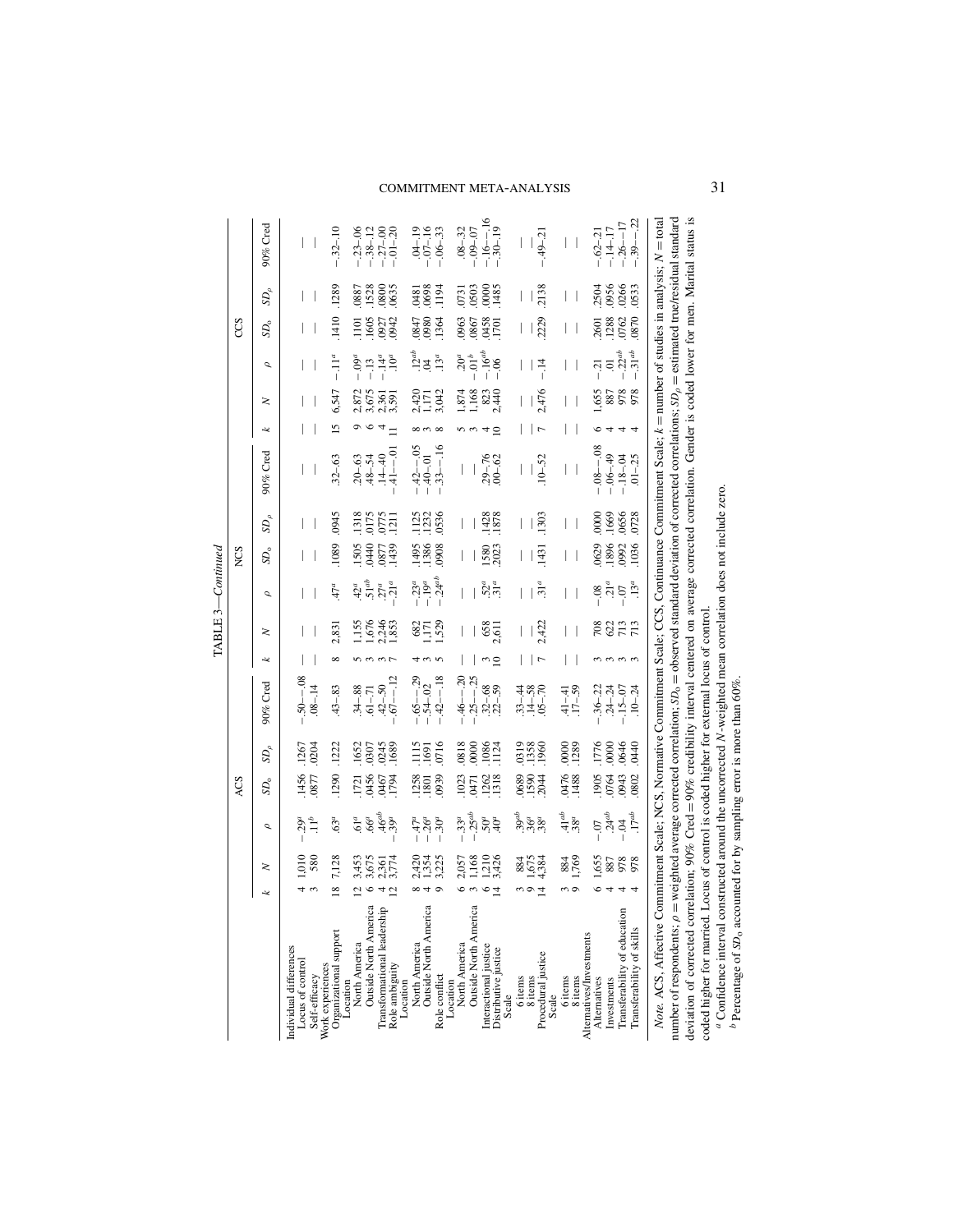were some interesting differences in comparisons of studies conducted within and outside North America. Specifically, age correlated more strongly with continuance commitment in studies conducted outside North America ( $\rho$ 's = .20 vs .12). The reverse was true for the correlations with normative commitment, where age correlated less strongly outside North America ( $\rho$ 's = .07 vs .15). Organizational tenure also correlated less strongly with normative commitment in studies outside North America ( $\rho$ 's = .08 vs .24).

Two individual difference variables met our criterion for inclusion, but only for affective commitment. External locus of control correlated negatively with affective commitment ( $\rho = -.29$ ), whereas task self-efficacy had a weak positive correlation ( $\rho = .11$ ). There were too few studies available to conduct subgroup analyses.

Correlations involving the work experience variables were generally much stronger than those involving personal characteristics. As expected, these variables correlated most strongly with affective commitment. In all cases, the sign of the correlation involving continuance commitment was opposite to that for affective and normative commitment.

Subgroup analyses conducted for the work experience variables revealed that role ambiguity and role conflict correlated more strongly with affective commitment in studies conducted within compared to outside North America ( $\rho$ 's = −.47 vs  $-0.26$  and  $\rho$ 's =  $-0.33$  vs  $-0.25$ , respectively). Role conflict was also more strongly correlated with continuance commitment in North American studies  $(\rho's = .20 \text{ vs } -.01)$ . Finally, the correlation between perceived organizational support and normative commitment was stronger in studies conducted outside North America ( $\rho$ 's = .52 vs .42).

The availability of alternatives and investment variables were expected to correlate more strongly with continuance commitment than with affective or normative commitment. For availability of alternatives, the pattern of correlations was as expected ( $\rho$ 's = − .21 vs −.07 and −.08, respectively). Correlations involving transferability of skills and education were also consistent with prediction  $(e^s = -0.31$  and  $-.22$  with continuance commitment vs .17 and  $-.04$  with affective commitment and .13 and −.07 with normative commitment). Correlations involving general measures of investments, however, did not show this same pattern; the correlations with affective ( $\rho = .24$ ) and normative ( $\rho = .21$ ) commitment were greater than the correlation with continuance commitment ( $\rho = .01$ ).

#### *Correlate Variables*

Results from analyses involving the correlate variables are presented in Table 4. As expected, the correlations between affective commitment and overall job satisfaction, job involvement, and occupational commitment were all quite strong, and considerably stronger than the correlations with continuance and normative commitment. The strongest correlation involving affective commitment was with overall job satisfaction ( $\rho = .65$ ). Correlations with measures of the five facets of satisfaction for which we had sufficient data tended to be lower.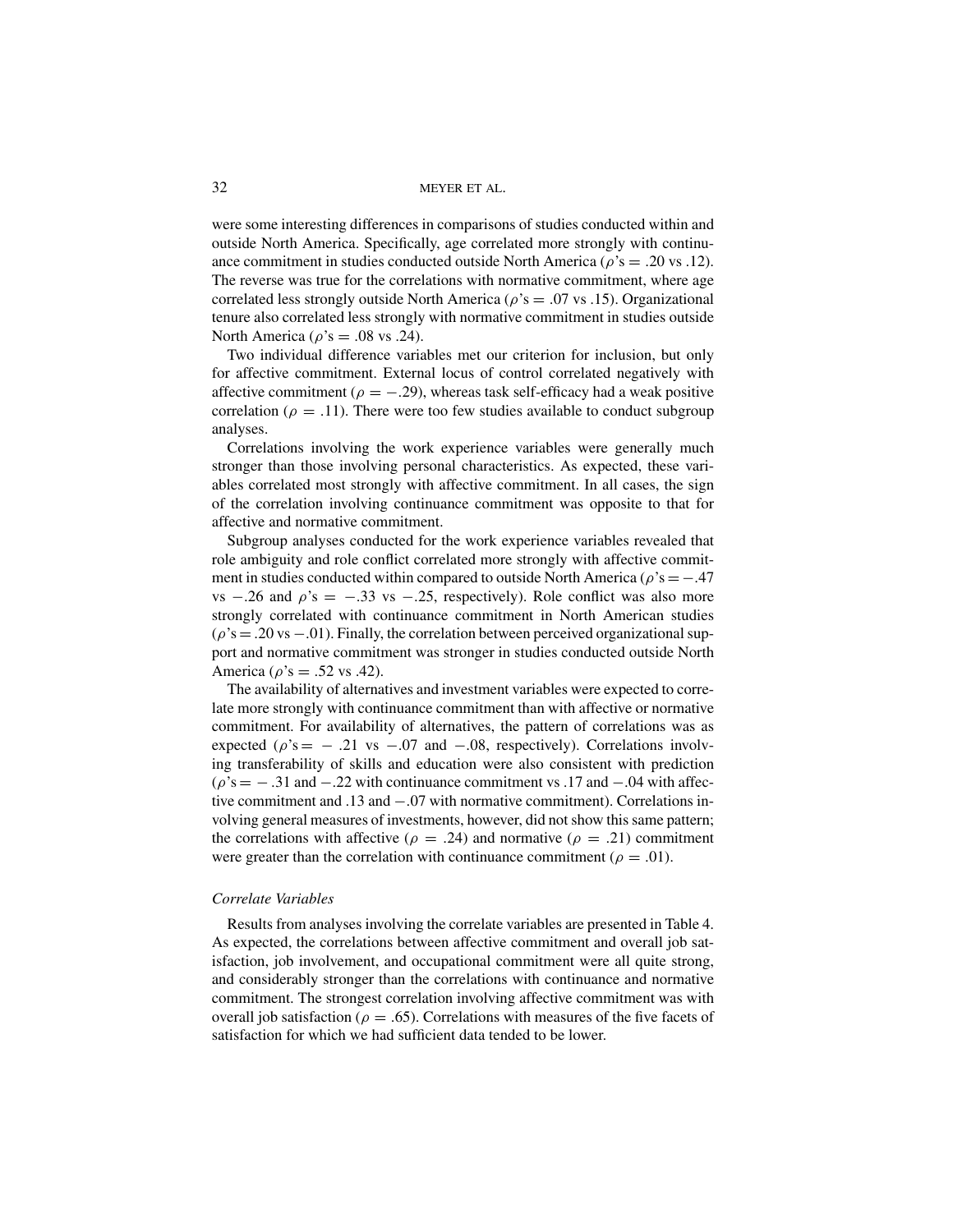|                                                                                                                                                                                                            |                      |                      |                                       |                          |                    |                            |                          |                          |                             | Correlates of Commitment                                                                            |                          |                                |                |                  |                          |                          |                          |                                            |
|------------------------------------------------------------------------------------------------------------------------------------------------------------------------------------------------------------|----------------------|----------------------|---------------------------------------|--------------------------|--------------------|----------------------------|--------------------------|--------------------------|-----------------------------|-----------------------------------------------------------------------------------------------------|--------------------------|--------------------------------|----------------|------------------|--------------------------|--------------------------|--------------------------|--------------------------------------------|
|                                                                                                                                                                                                            |                      |                      |                                       | ACS                      |                    |                            |                          |                          |                             | <b>NCS</b>                                                                                          |                          |                                |                |                  |                          | CCS                      |                          |                                            |
|                                                                                                                                                                                                            | ∗                    | z                    | Ó                                     | $\mathrm{SD}_\mathrm{o}$ | $\mathrm{SD}_\rho$ | 90% Cred                   | ĸ                        | $\geq$                   | འ                           | SD <sub>o</sub>                                                                                     | $\mathrm{SD}_\rho$       | 90% Cred                       | ⊻              | $\geq$           | འ                        | $\operatorname{SD}_o$    | $\mathrm{SD}_\rho$       | $90\%$ Cred                                |
| Job involvement<br>Scale                                                                                                                                                                                   |                      | 3,625                | 53 <sup>a</sup>                       | .1413                    | .1258              | $.33 - .74$                | 4                        | $\overline{4}$           | $40^a$                      | .2088                                                                                               | .1682                    | $.12 - .68$                    | ${}^{\circ}$   | 1,526            | $03^b$                   | 1090                     | .0600                    | $-.06 - 13$                                |
|                                                                                                                                                                                                            | ო თ                  | 45<br>22599          | ទី ចំ <u>ដូ</u>                       | 0251<br>0251<br>1134     | 0000               | $.60 - .60$<br>$-40 - 77$  |                          | I                        |                             |                                                                                                     | $\overline{\phantom{a}}$ |                                |                |                  |                          |                          |                          | I                                          |
|                                                                                                                                                                                                            | 3                    |                      |                                       |                          | 1128<br>0975       | $.35 - .67$                | I                        | I                        |                             | I                                                                                                   | $\overline{\phantom{a}}$ |                                |                |                  |                          | I                        |                          | I                                          |
|                                                                                                                                                                                                            | Q                    | 2,674                | $.52^a$                               | 1254                     | 1115               | $.34 - .70$                | I                        |                          |                             |                                                                                                     | I                        | I                              |                |                  | I                        |                          |                          | ı                                          |
|                                                                                                                                                                                                            | $\mathfrak{c}$       | 925                  | $48^{ab}$                             | 0510                     | 0000               | $48 - 48$                  | $\overline{\phantom{a}}$ |                          |                             |                                                                                                     | $\overline{\phantom{a}}$ | $\overline{\phantom{a}}$       |                |                  | $\overline{\phantom{a}}$ | $\overline{\phantom{a}}$ | $\overline{\phantom{a}}$ | $\overline{\phantom{a}}$                   |
|                                                                                                                                                                                                            | $\tilde{\mathbf{e}}$ | 23,656               | .65 <sup>a</sup>                      | .1367                    | .1289              | $.43 - .86$                | 25                       | 9,944                    | 31 <sup>a</sup>             | .1402                                                                                               | .1269                    | $.10 - 52$                     | $\frac{4}{3}$  | 15,492           | $-07^a$                  | 1242                     | .1050                    | $-24 - 11$                                 |
|                                                                                                                                                                                                            | ಂ                    | 2,956<br>12,217      | $\mathcal{S}^a$                       | .1698                    | 1626<br>1062       | $.34 - .87$<br>$.48 - .83$ | $\frac{5}{2}$            | 1,918<br>5,763           | $43^a$                      | 1615                                                                                                | 1524                     | $.18 - .68$<br>$.10 - .41$     |                | 2,313            | $-15^a$                  | 1380<br>0992             | .1214                    | $-35-05$<br>-.19-07                        |
|                                                                                                                                                                                                            |                      |                      | .65 <sup>a</sup>                      | 1158                     |                    |                            |                          |                          |                             |                                                                                                     |                          |                                | $\overline{z}$ |                  | $-.06a$                  |                          | 0763                     |                                            |
|                                                                                                                                                                                                            |                      |                      |                                       |                          | 1102<br>1569       | $.49 - .85$<br>$.30 - .82$ | $\overline{6}$           |                          | $\frac{3}{3}$ $\frac{a}{a}$ | .1537                                                                                               | 1410<br>0774             | $.08 - .55$<br>$.19 - .44$     | 33             | 10,920<br>4,572  |                          |                          | 0060                     |                                            |
|                                                                                                                                                                                                            | ಲೆ ಪ                 | 18,384<br>5,272      | $.56^a$                               | 1187<br>1643             |                    |                            | $\circ$                  | 7,390<br>2,554           |                             | 0954                                                                                                |                          |                                | ニ              |                  | $-0.5$                   | 1178                     | 1057                     | $-25-07$<br>-.18-.16                       |
|                                                                                                                                                                                                            |                      | 53                   | $35^a$                                | 1032                     | 0725               | $23 - 47$                  | $\infty$                 | $\frac{60}{3}$           | jða                         | 2197                                                                                                | .2017                    | $-.14-.52$                     |                | 1,931            | $02^b$                   | 0948                     | 0447                     | $-0.05 - 10$                               |
|                                                                                                                                                                                                            |                      | 391                  | $.45^a$                               | .1864                    | 1742               | $.16 - .73$                |                          | $-06$                    | .16 <sup>a</sup>            | 1103                                                                                                | 0756                     | $.03 - .28$                    |                | 1,391            | $-11^{ab}$               | 0968                     | 0590                     | $-21 - 0$                                  |
|                                                                                                                                                                                                            |                      |                      |                                       | 0550                     | 0000               | $.71 - .71$                |                          |                          |                             |                                                                                                     |                          | $\overline{\phantom{a}}$       |                |                  |                          |                          |                          |                                            |
|                                                                                                                                                                                                            |                      |                      |                                       | 0456                     | 0000               | $.68 - .68$                |                          |                          |                             |                                                                                                     | I                        | $\begin{array}{c} \end{array}$ |                |                  |                          |                          |                          | I                                          |
| Promotion satisfaction                                                                                                                                                                                     |                      | 88<br>88<br>88<br>88 | $71^{ab}$<br>$-38^{ab}$<br>$-42^{ab}$ | .1624                    | 1398               | $.15 - 61$                 | n m                      | 800                      | $.18^a$                     | .1882                                                                                               | .1629                    | $-0.09 - 45$                   |                | $\frac{60}{20}$  | $-60$                    | 1175                     | 0704                     | $-16 - 08$                                 |
| Supervision satisfaction                                                                                                                                                                                   |                      |                      |                                       | 0811                     | 0497               | $.34 - 50$                 |                          | 657                      | $\overline{13}$             | .1470                                                                                               | 1214                     | $-07 - 33$                     |                | 987              | $-0.4$                   | 1125                     | 0844                     | $-.18-.09$                                 |
| Work satisfaction                                                                                                                                                                                          |                      | 856                  | $62^a$                                | .0977                    | 0823               | $-49 - 76$                 |                          | $\overline{\phantom{a}}$ | I                           | $\overline{\phantom{a}}$                                                                            | $\overline{\phantom{a}}$ | $\overline{\phantom{a}}$       | $\sim$         | 856              | $-11^{ab}$               | 0815                     | 0396                     | $-18 - 05$                                 |
| Note. ACS, Affective Commitment Scale; NCS, Normative Commitment Scale; CCS, Continuance Commitment Scale. $k =$ number of studies in analysis; $N = \text{total}$<br>ومستقطات والمستحدث والمستقط والمستقط |                      |                      |                                       |                          |                    |                            |                          |                          |                             | مان الكون المواصول المواصول المواصول المواصول المواصول المواصول المواصول المواصول المواصول المواصول |                          |                                |                | .<br>المصر الصدر |                          |                          |                          | المستلف ومستقبل والمستقبلة وأمار والمتعامل |

TABLE 4 TABLE 4

number of respondents;  $\rho =$  weighted average corrected correlation;  $SD_0 =$  observed standard deviation of corrected correlations;  $SD_\rho =$  estimated true/residual standard number of respondents; ρ = weighted average corrected correlation; *SD*o = observed standard deviation of corrected correlations; *SD*ρ = estimated true/residual standard deviation of corrected correlation; 90% Cred = 90% credibility interval centered on average corrected correlation. deviation of corrected correlation; 90% Cred = 90% credibility interval centered on average corrected correlation. <sup>*a*</sup> Confidence interval constructed around the uncorrected *N*-weighted mean correlation does not include zero. Confidence interval constructed around the uncorrected *N*-weighted mean correlation does not include zero.

*b* Percentage of  $SD_0$  accounted for by sampling error is more than 60%.  $P$ ercentage of *SD*<sub>o</sub> accounted for by sampling error is more than 60%.

COMMITMENT META -ANALYSIS 33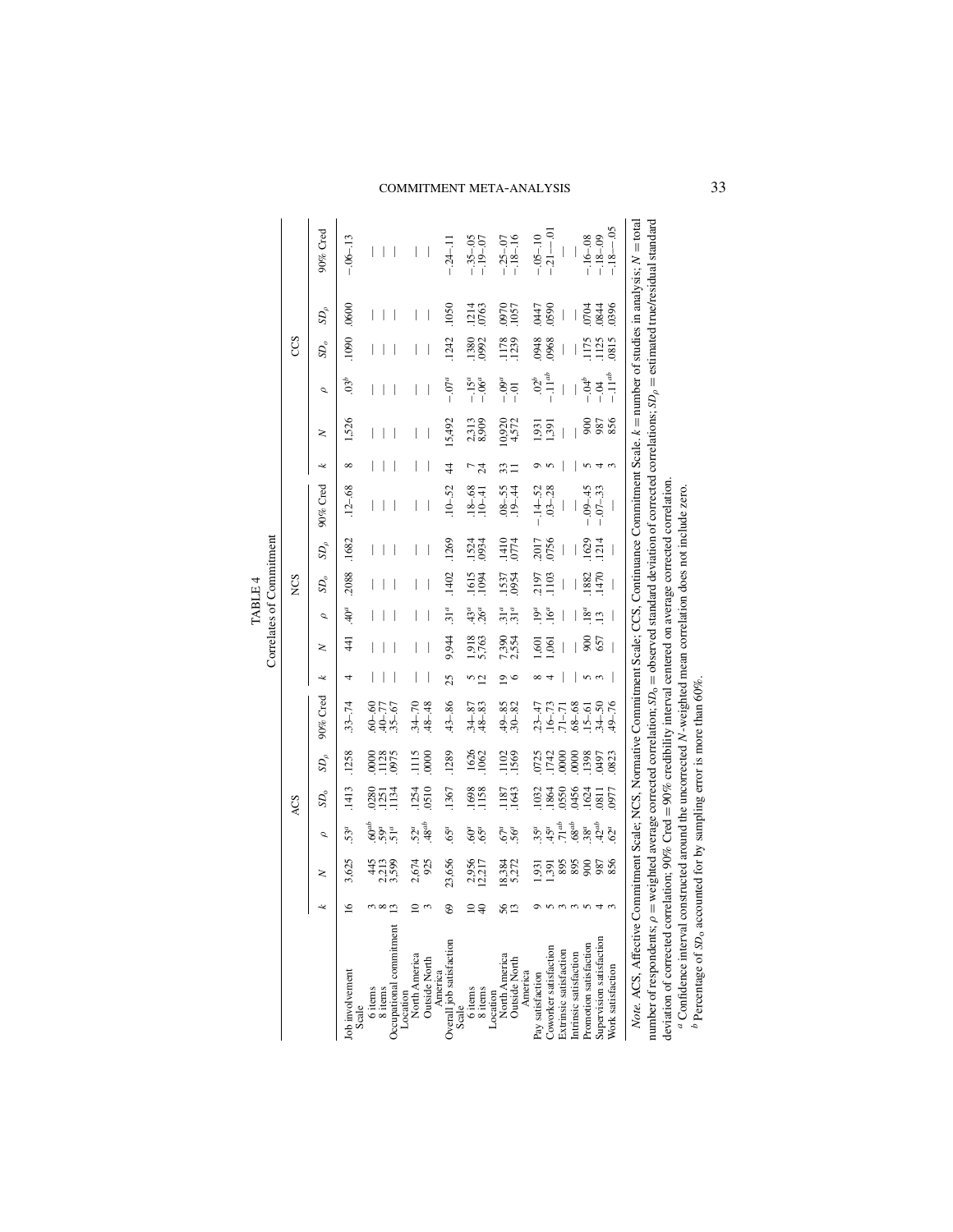|                                                                                                                                                                                                               |   |                      |                               | ACS                  |                      |                                                      |                                  |                        |                                     | <b>NCS</b>               |                    |                                        |               |                         |                                           | CCS                           |                      |                                         |
|---------------------------------------------------------------------------------------------------------------------------------------------------------------------------------------------------------------|---|----------------------|-------------------------------|----------------------|----------------------|------------------------------------------------------|----------------------------------|------------------------|-------------------------------------|--------------------------|--------------------|----------------------------------------|---------------|-------------------------|-------------------------------------------|-------------------------------|----------------------|-----------------------------------------|
|                                                                                                                                                                                                               |   |                      |                               |                      |                      |                                                      |                                  |                        |                                     |                          |                    |                                        |               |                         |                                           |                               |                      |                                         |
|                                                                                                                                                                                                               |   | 2                    | $\mathcal{L}$                 | $SD_0$               | $\mathrm{SD}_\rho$   | $90\%$ Cred                                          | ×                                | 2                      | ∘                                   | $\mathrm{SD}_\mathrm{o}$ | $\mathrm{SD}_\rho$ | 90% Cred                               |               | 2                       | ∘                                         | $\mathrm{SD}_\mathrm{o}$      | $\mathrm{SD}_\rho$   | 90% Cred                                |
| Turnover<br>Overall withdrawal cognition                                                                                                                                                                      | ∞ | 2,636<br>17,282      | - 17ª<br>- .56ª               | $\frac{1514}{2164}$  | 1395<br>2099         | $-40-06$ 4<br>- 90-06 - 21 25                        |                                  | 9,645<br>9,645         | $-16^{a}$<br>$-33^{a}$              | 1330<br>2580             | 1098<br>2505       | $-34 - 02$<br>$-74 - 08$               | $\frac{6}{3}$ | 1,933<br>13,590         | $-18^a$<br>$-10$                          | 1536                          | $\frac{1390}{1503}$  | $-33 - 13$<br>$-42 - 07$                |
| Scale<br>6 items<br>8 items<br>8 items<br>2 Doction<br>Doction America<br>Dutside North America<br>Fundarwal cognition<br>Pure turnover intention<br>Pure turnover intention                                  |   | PZT'E                | $-52^a$<br>- .60 <sup>a</sup> | 1886<br>1177         | 1799<br>1074         | $-81 - 22$<br>-78 - 42                               | $\frac{3}{2}$                    | 5880<br>5880           | $-28$<br>$-25$ <sup>a</sup>         | 2343<br>2743             | 2239               | $-0.65 - 0.09 - 0.19$                  |               | 780<br>087              | $-13$<br>$-13$ <sup>a</sup>               | 2434<br>1232                  | 2319<br>1086         | $-31 - 25$<br>$-31 - 05$                |
|                                                                                                                                                                                                               |   | $2,121$<br>$5,161$   | $-58^a$<br>$-49^a$            | 1588<br>3068         | 1498<br>3027         | $-83 - 33$<br>$-99 - 00$                             | $\frac{8}{18}$                   | 6,909<br>2,736         | $-26^a$<br>- 47 <sup>a</sup>        | 2743<br>1361             | 2665<br>1250       | $-70-17$<br>$-67-26$                   | $^{29}_{10}$  | $2,129$<br>$4,461$      | $-13^{a}$<br>$-28^{a}$                    | 1516<br>1462                  | 1343<br>1337         | $.35 - .09$<br>$50 - .06$               |
|                                                                                                                                                                                                               |   | 44<br>2714<br>985    | $-58^a$<br>$-51^a$<br>$-15^b$ | 0857<br>2488<br>1913 | 2427<br>1839<br>0359 | $-18$<br>$-18$<br>$-12$<br>$-12$<br>$-12$<br>$-0.09$ | $\overline{c}$<br>$\frac{8}{18}$ | 5,249<br>5,855<br>770  | $05^{ab}$<br>$-30^{a}$<br>$-39^{a}$ | 1778<br>1691<br>0175     | 165<br>166<br>198  | $-56 - 03$<br>$-66 - 13$<br>$05 - .05$ |               | 8,066<br>6,844<br>2,301 | $.06^{at}$<br>$-20^a$<br>-17 <sup>a</sup> | 1637<br>1847<br>1941          | 1487<br>1736<br>1811 | $-44 - 05$<br>$-45 - 12$<br>$.06 - .06$ |
|                                                                                                                                                                                                               |   | 298<br>832           | $-22^b$<br>-11 <sup>b</sup>   | 0745<br>0654         | 0000<br>0000         | $-22 - 22$<br>-11-11                                 | $\overline{\phantom{a}}$<br>I    | I<br>I                 | I<br>I                              | I                        | I<br>I             | $\overline{\phantom{a}}$               |               | I                       | I                                         | I<br>$\overline{\phantom{a}}$ | I                    | $\overline{\phantom{a}}$                |
| Overall absence<br>Source<br>Source<br>Self-eport<br>Self-eport<br>Measure<br>Involuntary<br>Overall job performance<br>Location<br>Ducation<br>Overall job performance<br>Clocation<br>Outside North America |   | 2138<br>2138<br>2138 | ತ್ತೆ ಸ್ವಿ<br>ಶ್ರಸ್ತಿ          | 0607<br>0775<br>1230 | 8<br>88<br>88        | $-0.09 - 0.09$<br>- $22 - 0.22$<br>- $0.00 - 0.32$   | $\circ$                          | $\frac{-}{2,686}$<br>I | 8<br>I<br>I                         | 0969<br>I                | 0618               | $-04 - 16$<br>I                        |               | \$8\$                   | इंहेंथु                                   | 0566<br>1027<br>1179          | 88<br>888<br>88      | $64.31 - 06$                            |
|                                                                                                                                                                                                               |   | 5839                 | $\frac{16^a}{14^a}$           | 1098<br>8801         | 0775<br>0878         | $-03 - 28$<br>$-01 - 28$                             |                                  | 1,134<br>1,552         | $\overline{a}$                      | $0392$<br>$1111$         | 0000               | $-01 - 01$<br>$-04 - 25$               |               | 2,488<br>1,552          | $-0.08$ <sup>a</sup>                      | 1277<br>0916                  | 0888<br>0594         | $-23-06$<br>$-14-05$                    |

TABLE 5<br>Consequences of Commitment Consequences of Commitment TABLE 5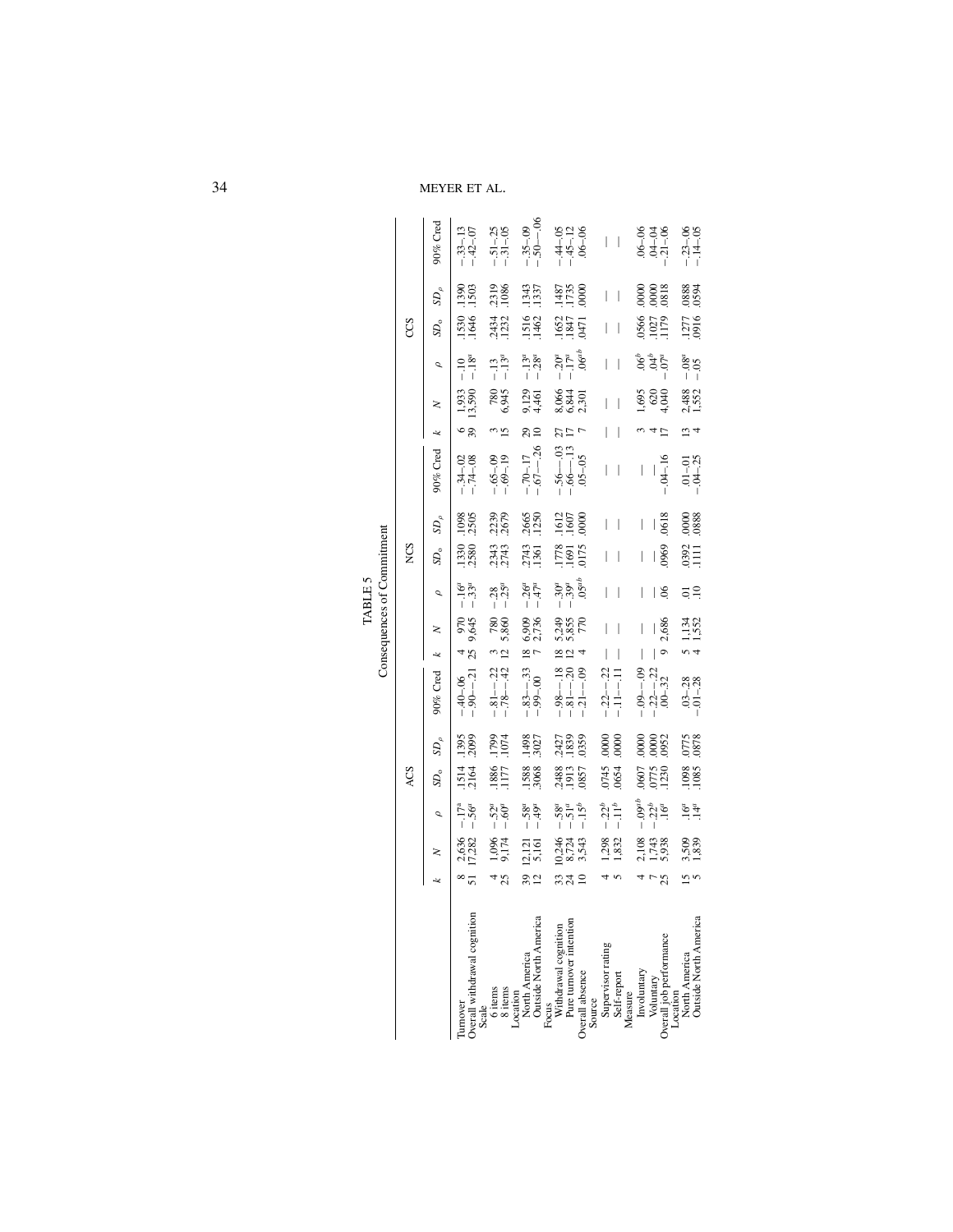| Self-rated job performance                                                                             |                                             |                               |                                                                  |                      |                     |                                                                  |                | 62,303                           | $\overline{c}$                |                     | 0745               |                                   |           |                                                |                  |                                                                                                              |                                              |
|--------------------------------------------------------------------------------------------------------|---------------------------------------------|-------------------------------|------------------------------------------------------------------|----------------------|---------------------|------------------------------------------------------------------|----------------|----------------------------------|-------------------------------|---------------------|--------------------|-----------------------------------|-----------|------------------------------------------------|------------------|--------------------------------------------------------------------------------------------------------------|----------------------------------------------|
|                                                                                                        | <u>១ ១</u> ខ                                |                               |                                                                  |                      | 883<br>8552<br>1352 | $-04 - 28$<br>$-08 - 27$<br>$-10 - 55$                           |                |                                  |                               | $-1907$<br>$-1907$  |                    | $-0.05-0.19$ 6<br>$-0.05-0.53$ 13 |           | 2,303<br>1,654<br>4,367                        | စ်<br>  83<br>   | 5<br>2001<br>1094<br>0778<br>07399<br>0712                                                                   |                                              |
| Supervisor-rated job performa<br>Organizational citizenship<br>Locath America<br>Outside North America |                                             | 3,460<br>2,027<br>5,277       | $\vec{J}^{\text{a}}_{\mathbf{J}}\vec{J}^{\text{a}}_{\mathbf{J}}$ | 1177<br>1980<br>1505 |                     |                                                                  | $\overline{z}$ | 3,840                            | $\frac{5}{4}$                 |                     | $\frac{1785}{ }$   |                                   |           |                                                |                  |                                                                                                              | $-11-01$<br>$-28-11$<br>$-19-17$             |
|                                                                                                        |                                             |                               |                                                                  |                      |                     |                                                                  |                |                                  |                               |                     |                    |                                   |           |                                                |                  | 1072<br>1033                                                                                                 | $-21 - 14$<br>-.15-.19                       |
|                                                                                                        | $\frac{8}{91}$                              | 4,216<br>2,061                | $\frac{26^a}{46^a}$                                              | 1394                 | .0815<br>.1273      | $.13 - .39$<br>$.25 - .67$                                       |                | 1,934<br>4 1,906                 | $\frac{10}{37}$ <sup>ab</sup> | 1765<br>0781        | 1580<br>0568       | $-16 - 36$<br>$-38 - 46$          | $\circ$ 4 | 2,461<br>1,906                                 | थ<br> <br>       | $.1312$<br>$.1198$                                                                                           |                                              |
|                                                                                                        |                                             |                               |                                                                  |                      |                     |                                                                  |                |                                  |                               |                     |                    |                                   |           |                                                |                  |                                                                                                              |                                              |
|                                                                                                        |                                             |                               |                                                                  |                      | $\frac{1240}{0701}$ | $.16 - 57$<br>$.16 - 39$                                         | $\infty$       |                                  |                               |                     |                    |                                   | $\infty$  |                                                | $\frac{5}{2}$    |                                                                                                              | $-10 - 12$<br>$-33 - 18$                     |
| Source<br>Self ratings<br>Supervisior ratings<br>Subscale<br>Altruism                                  |                                             | 4,214<br>1,815                | ى<br>ئارىق                                                       | $\frac{1365}{1010}$  |                     |                                                                  |                | 3,198<br>642                     | $\frac{24^a}{22^b}$           | 2056<br>0840        | 1958<br>8201.      | $-08 - 56$<br>$22 - 22$           |           | 3,198<br>1,169                                 |                  | 0672<br>1559<br>.0937<br>1752                                                                                |                                              |
|                                                                                                        |                                             |                               |                                                                  |                      |                     |                                                                  |                |                                  |                               |                     |                    |                                   |           |                                                |                  |                                                                                                              |                                              |
|                                                                                                        |                                             |                               |                                                                  |                      |                     |                                                                  |                |                                  |                               |                     |                    |                                   |           |                                                |                  |                                                                                                              |                                              |
| Conscientiousness                                                                                      |                                             |                               |                                                                  |                      |                     |                                                                  |                | $\frac{7}{7}$ 2,307<br>$-$ 2,382 | $\sum_{i=1}^{6}$              |                     | $\frac{1936}{204}$ |                                   |           |                                                |                  |                                                                                                              |                                              |
| Stress                                                                                                 | $\overline{a}\overline{a}$ n $\overline{a}$ |                               |                                                                  |                      |                     |                                                                  |                |                                  |                               | $\frac{2070}{2168}$ |                    |                                   |           |                                                |                  |                                                                                                              |                                              |
| Work-Family conflict                                                                                   |                                             | 55230<br>55230<br>5525        | ទឹង =<br>ស្តីភ្នំស្តី<br>                                        | 124<br>124<br>124    | 138533              | $-07-45$ 7 2;<br>$-01-49$ 7 2;<br>$-46-05$ 6 8<br>$-34-0.06$ 5 8 |                | 899                              | $\frac{1}{2}$                 | 0732                | .0000              | $-12-52$<br>$-10-58$<br>$-04-04$  |           | 8្គី<br>ខ្ពុំ ខ្ពុំ ខ្ពុំ<br>ខ្ពុំ ខ្ពុំ ខ្ពុំ | =<br>ಪ್ರಕ್ತೆ ಸ್ವ | 1128<br>1127<br>1128<br>11116<br>1115                                                                        | $-21-19$<br>$-14-23$<br>$-02-30$<br>$-17-31$ |
| Note. ACS, Affective 0                                                                                 |                                             | tment Scale: NCS. Normative ( |                                                                  |                      |                     |                                                                  |                |                                  |                               |                     |                    |                                   |           |                                                |                  | Commitment Scale: CCS, Continuance Commitment Scale. $k =$ number of studies in analysis; $N = \text{total}$ |                                              |

number of respondents;  $\rho =$  weighted average corrected correlation;  $SD_0 =$  observed standard deviation of corrected correlations;  $SD_\rho =$  estimated true/residual standard number of respondents; ρ = weighted average corrected correlation; *SD*o = observed standard deviation of corrected correlations; *SD*ρ = estimated true/residual standard deviation of corrected correlation; 90% Cred = 90% credibility interval centered on average corrected correlation. deviation of corrected correlation; 90% Cred = 90% credibility interval centered on average corrected correlation. <sup>*a*</sup> Confidence interval constructed around the uncorrected *N*-weighted mean correlation does not include zero. Confidence interval constructed around the uncorrected *N*-weighted mean correlation does not include zero.

 $^b$  Percentage of  $\mathit{SD}_0$  accounted for by sampling error is more than 60%.  $P$ ercentage of *SD*<sub>o</sub> accounted for by sampling error is more than 60%.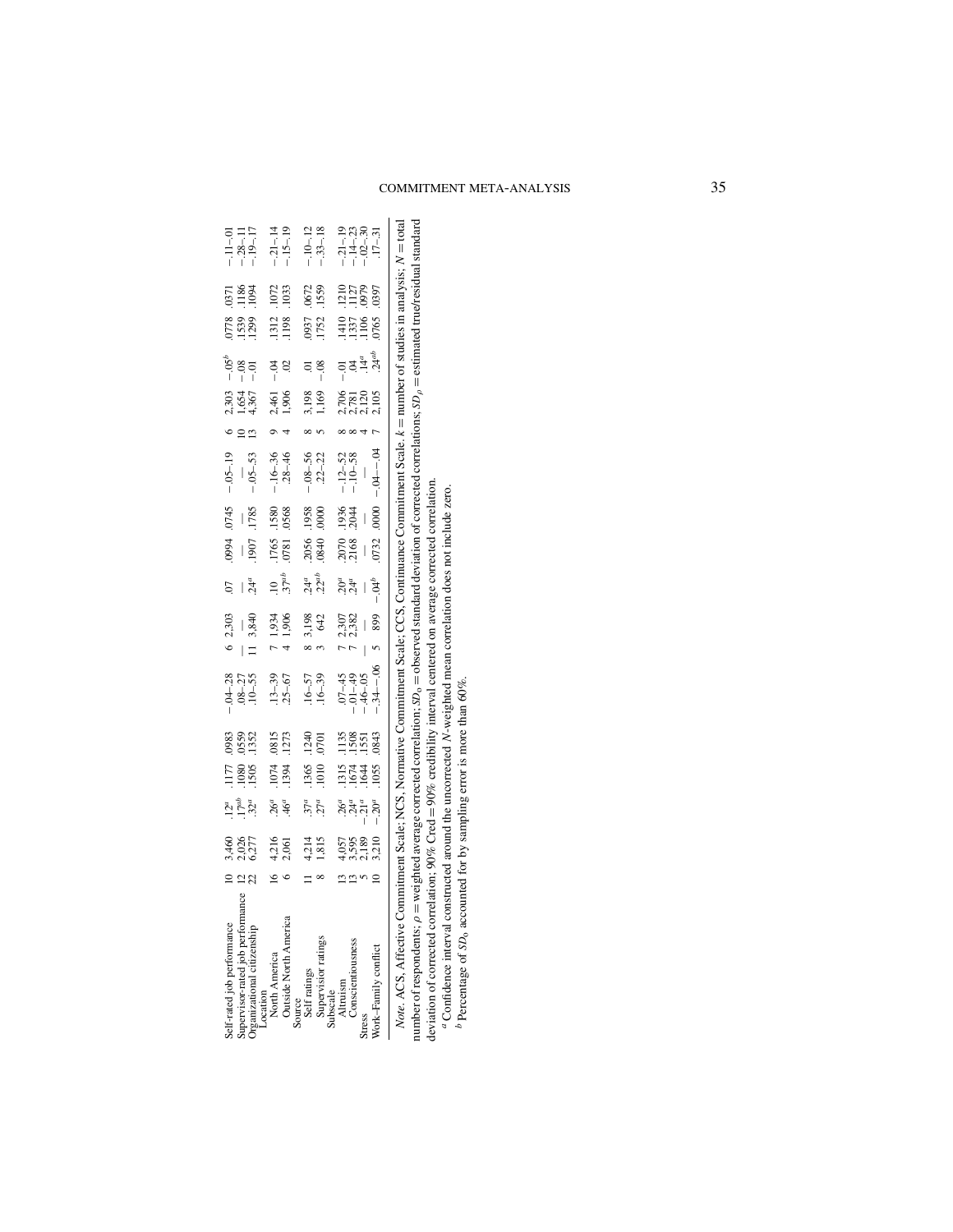The results of subgroup analyses conducted to identify potential moderators are reported in Table 4. The most notable differences were obtained for overall job satisfaction. Although correlations with affective commitment were strong both within and outside North America, the correlation was higher in North American studies ( $\rho$ 's = .67 vs .56). The correlation between job satisfaction and normative commitment was greater when normative commitment was measured using the 6-item scale rather than the 8-item scale ( $\rho$ 's = .43 vs .26).

#### *Consequence Variables*

Results of analyses involving organization-relevant and employee-relevant outcome variables, as well as moderator analyses, when appropriate, are reported in Table 5.

*Turnover and withdrawal cognition.* As expected, the correlations between the three commitment scales and turnover were all negative. Affective commitment correlated most strongly ( $\rho = -.17$ ), followed by normative ( $\rho = -.16$ ) and continuance ( $\rho = -.10$ ) commitment. Correlations with withdrawal cognitions were stronger than those with actual turnover. Again, the strongest correlations were obtained for affective commitment ( $\rho = -.56$ ), followed by normative ( $\rho = -.33$ ) and continuance ( $\rho = -.18$ ) commitment. Although not reported in Table 5, of the subcomponents of continuance commitment, personal sacrifice correlated more strongly with withdrawal cognition ( $k = 7$ ,  $N = 3164$ ,  $\rho = -.21$ ) than did lack of alternatives ( $k = 7$ ,  $N = 3164$ ,  $\rho = -.01$ ). Analyses conducted to compare correlations for general withdrawal cognition and pure turnover intention measures revealed minor differences, with withdrawal cognition generally correlating more strongly than pure turnover intention.

There were too few studies to conduct subgroup analyses for scale form and geographic location for analyses involving turnover. Subgroup analyses for withdrawal cognition, however, revealed a number of differences for geographic location. The negative correlation between affective commitment and withdrawal cognition was greater in studies conducted within ( $\rho = -.58$ ) than outside ( $\rho = -.49$ ) North America. The reverse was true for correlations involving continuance ( $\rho$ 's = −.13 vs −.28) and normative ( $\rho$ 's = −.26 vs −.47) commitment.

*Absenteeism.* Only affective commitment was found to correlate negatively with absenteeism ( $\rho = -.15$ ); normative and continuance commitment both correlated positively, albeit near zero. When correlations were computed separately for voluntary and involuntary absence, affective commitment correlated more strongly with the former than with the latter ( $\rho$ 's = −.22 vs −.09). Affective commitment also correlated more strongly with supervisor ratings ( $\rho = -22$ ) than with self-report measures ( $\rho = -.11$ ) of absence. There were not enough studies within subgroups to make these comparisons for continuance and normative commitment.

*Job performance.* As expected, affective ( $\rho = .16$ ) and normative ( $\rho = .06$ ) commitment correlated positively, and continuance commitment ( $\rho = -.07$ ) correlated negatively, with job performance. For the most part, correlations obtained in the planned subgroup analyses were very similar. Interestingly, affective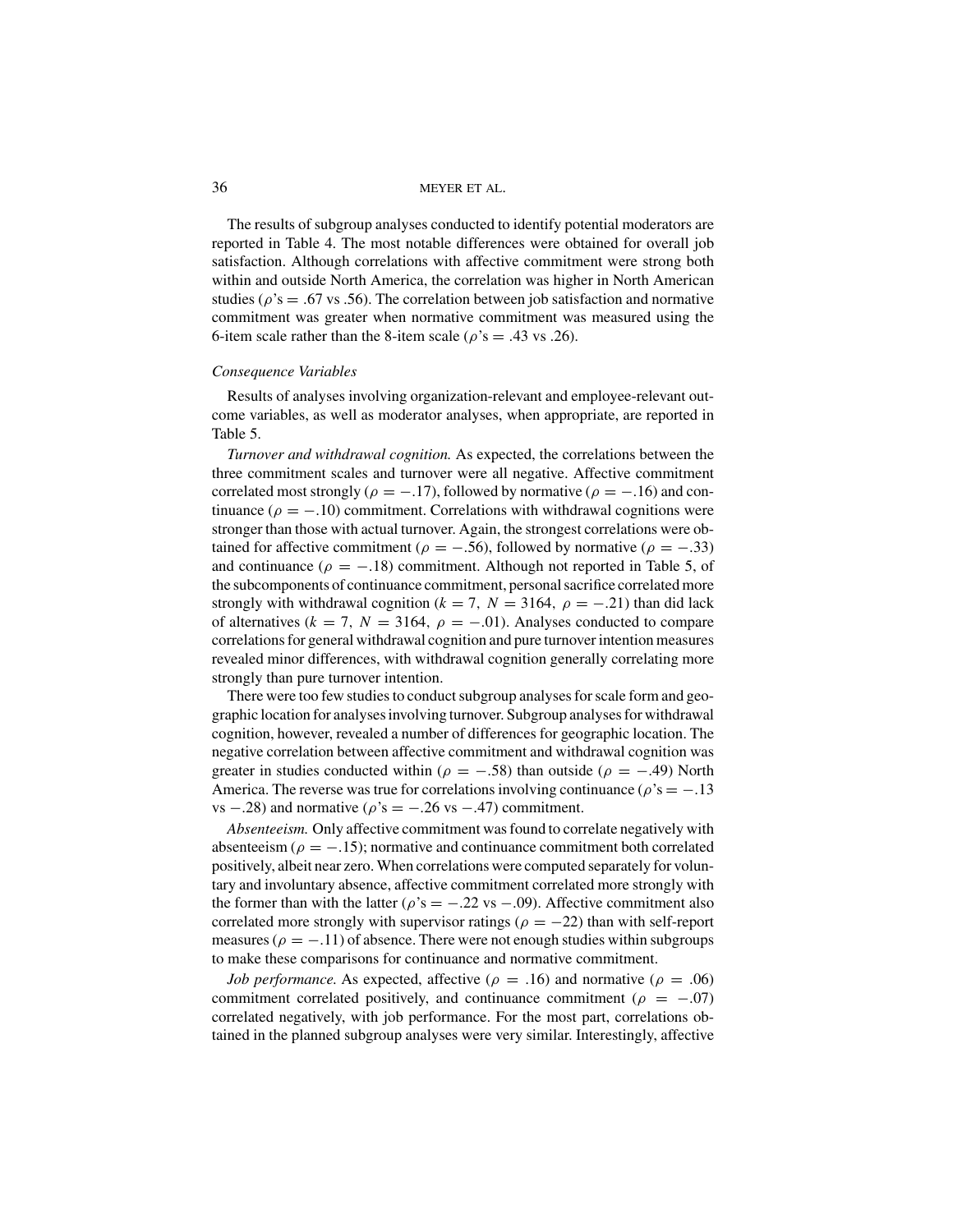commitment correlated more strongly with supervisor ratings ( $\rho = .17$ ) than with self-ratings of performance ( $\rho = .12$ ). Also noteworthy is the fact that the correlation between normative commitment and performance was slightly larger in studies conducted outside ( $\rho = .10$ ) than within ( $\rho = .01$ ) North America.

*Organizational citizenship behavior.* As expected, affective ( $\rho = .32$ ) and normative ( $\rho = .24$ ) commitment correlated positively with OCB, whereas the correlation with continuance commitment was near zero. When we conducted separate analyses for self and supervisor ratings, we found a difference in the correlations with affective commitment ( $\rho = 0.37$  for self ratings vs 0.27 for supervisor ratings). Of the various dimensions of OCB that have been examined, only altruism and compliance/conscientiousness were represented sufficiently to conduct separate analyses. The correlations were generally quite similar for the two OCB dimensions. A comparison of correlations across geographic location revealed that, like job performance, OCB correlated more strongly with normative commitment in studies conducted outside North America ( $\rho$ 's = .37 vs .10). In this case, the same pattern was observed for correlations involving affective commitment ( $\rho$ 's = .46 vs .27).

*Stress and work–family conflict.* Affective commitment correlated negatively with both self-reported stress ( $\rho = -.21$ ) and work–family conflict ( $\rho = -.20$ ). In contrast, continuance commitment correlated positively with both variables  $(\rho)$ 's = .14 and .24, respectively). There were too few studies to compute a correlation between normative commitment and stress, but the correlation between normative commitment and work–family conflict was near zero. There were not enough studies to conduct moderator analyses.

# **DISCUSSION**

The results of our meta-analyses provide estimates of the true relations between the components and subcomponents of commitment as well as between these components and variables identified as antecedents, consequences, and correlates in Meyer and Allen's (1991) Three-Component Model. As such, they allow us to evaluate what we know at this point about the nature, development, and consequences of organizational commitment and to what extent the evidence supports predictions made by the model. Moreover, our findings allow us to address previously unresolved issues concerning the model (see Allen & Meyer, 1996), to identify remaining gaps in research, and to suggest new directions and strategies for future research.

## *Taking Stock: What We Know about Organizational Commitment*

With due recognition to limitations in the research on which our analyses were based, the findings reported in the meta-analysis summary tables provide a fairly clear picture of what we know about the antecedents, correlates, and consequences of organizational commitment, at least as the construct is conceptualized in the Three-Component Model. We draw attention here to findings of particular relevance to theory and practice.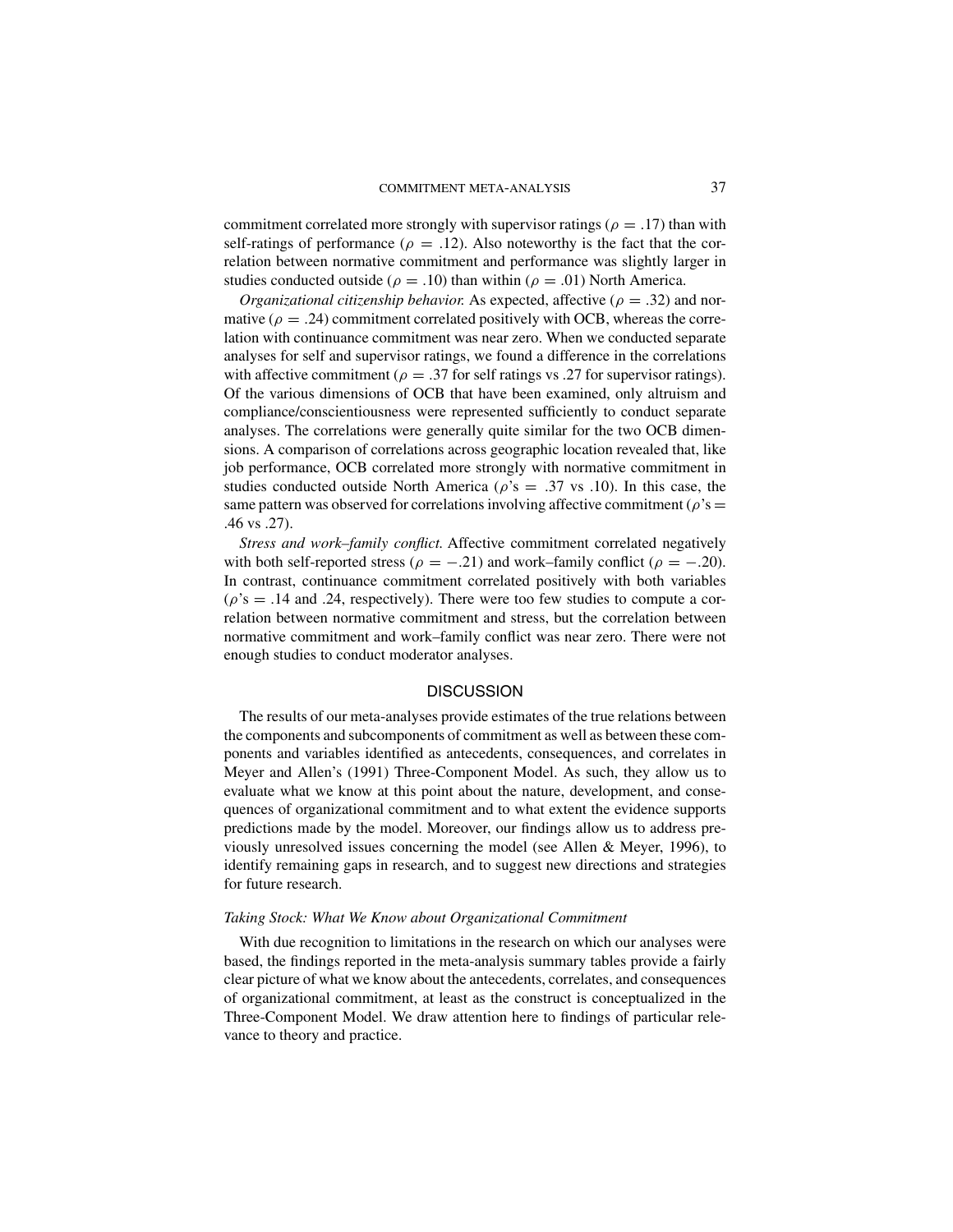First, consider the correlations between commitment, particularly affective commitment, and those variables we described as "correlates" (i.e., job satisfaction, job involvement, and occupational commitment). Although strong, the correlations are not of sufficient magnitude to suggest construct redundancy. The strongest correlation is between affective commitment and overall job satisfaction. This might be attributable to the fact that global satisfaction measures often include items pertaining to satisfaction with the organization itself or its management (Meyer, 1997). Interestingly, the correlations between affective commitment and satisfaction with specific facets of the job are considerably weaker. It is fair to conclude, therefore, that job satisfaction and affective organizational commitment should both be considered in efforts to understand and manage employee behavior (cf. Tett & Meyer, 1993).

The strong positive correlation between occupational commitment and affective commitment to the organization might have practical implications. Although this positive correlation does not preclude the possibility of conflict between the two commitments (cf. Wallace, 1993), it suggests that conflict might be the exception rather than the rule. Given that occupational commitment has been found to contribute beyond organizational commitment to organization-relevant outcome variables such as retention and OCB (Meyer et al., 1993), organizations might be able to benefit from efforts to foster occupational commitment without fear of undermining organizational commitment.

Turning to findings pertaining to antecedents, we extended Mathieu and Zajac's (1990) findings by demonstrating that demographic variables play a relatively minor role in the development of organizational commitment, regardless of its form. By contrast, work experiences were found to have much stronger relations, particularly with affective commitment. These findings support the argument that attempts to recruit or select employees who might be predisposed to being affectively committed will be less effective than will carefully managing their experiences following entry (Irving & Meyer, 1994; Meyer, Bobocel, & Allen, 1991).

Of the work experience variables included in our analysis, perceived organizational support has the strongest positive correlation with affective commitment. This finding is consistent with Eisenberger, Huntington, Hutchison, and Sowa's (1986) argument that organizations wanting affectively committed employees must demonstrate their own commitment by providing a supportive work environment. Among the things they can do to show support are to treat employees fairly and provide strong leadership. Consequently, it is not surprising that we also found that affective commitment correlates strongly with the various forms of organizational justice (i.e., distributive, procedural, and interactional) and with transformational leadership.

If organizational support is indeed a mechanism through which other variables influence affective commitment, it suggests that managers interested in fostering commitment among their employees might find guidance in the growing organizational support literature. That is, variables (e.g., human resource management policies and practices) that contribute to perceptions of support might indirectly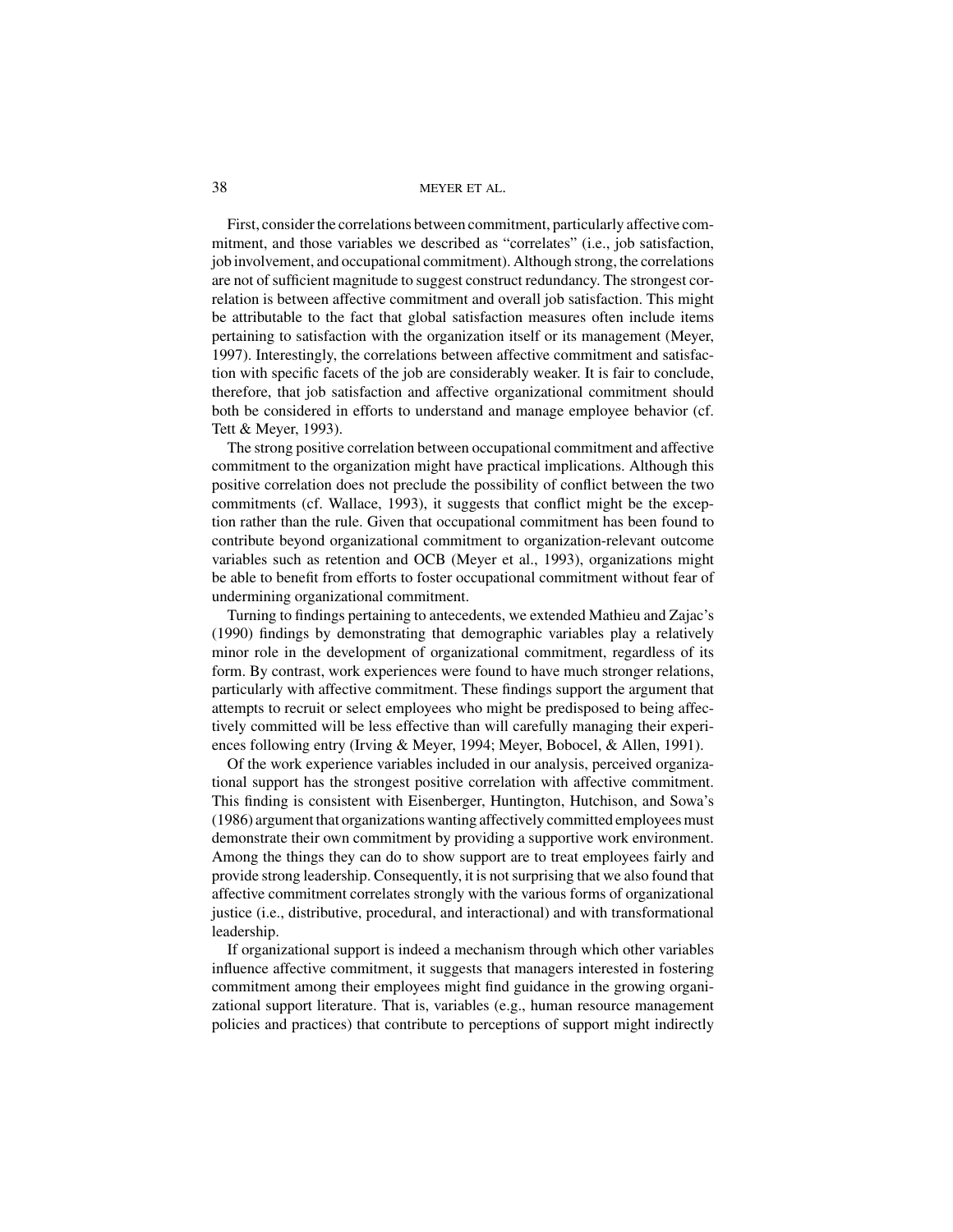contribute to the development of affective commitment (see Hutchison, 1997; Meyer & Smith, 2001; Naumann, Bennett, Bies, & Martin, 1999). From a theoretical perspective, the advantage of identifying such mediating mechanisms is that they can provide order to what has, to date, been largely unsystematic attempts to investigate the "antecedents" of commitment (cf. Meyer & Allen, 1997; Reichers, 1985). If we know what the mediating mechanisms are, then we will be in a better position to explain *why* known relations exist (e.g., the relation between role conflict and affective commitment) and to search more systematically for influencing factors in future research (for a discussion of other potential mechanisms, see Meyer & Herscovitch, 2001).

With regard to the consequences of commitment, as expected, we demonstrated that all three forms of organizational commitment correlate negatively with withdrawal cognition, turnover intention, and turnover but that they correlate somewhat differently with other work behaviors (i.e., attendance, job performance, and OCB). Affective commitment has the strongest positive correlation with these desirable work behaviors, followed by normative commitment; continuance commitment is unrelated or negatively related to these behaviors.

Although generally consistent with prediction, the magnitude of the correlations between commitment and behavior are modest. These correlations, however, arguably underestimate the true impact that each component of commitment can have on behavior. Because commitment is a multidimensional construct, if each component exerts an independent influence on a specific behavioral tendency, then the correlation between any single component of commitment and a measure of that behavior will be moderated by the other components. For example, consider the relation between continuance commitment and turnover intention. Employees with high continuance commitment should intend to remain with their employer to avoid costs associated with leaving, regardless of their level of affective or normative commitment (i.e., any form of commitment should be *sufficient* to produce an intention to remain). The reverse, however, is not necessarily true. Low levels of continuance commitment should not lead to an intention to leave unless affective and normative commitment are also low. Therefore, the correlation between continuance commitment and turnover intention will be attenuated when the sample includes employees who are low in continuance commitment and high in affective or normative commitment. The same case can be made for the other two components of commitment. To get a better estimate of the effect of organizational commitment on behavior, it will be important in future research to examine the additive and interactive effects of the three components.

Finally, we noted in our introduction that researchers have only recently begun to examine the implications of commitment for employee-relevant outcomes such as stress, health and well-being, and work–nonwork conflict. Our results suggest that affective commitment might have benefits for employees as well as for organizations. Indeed, affective commitment is correlated negatively with both stress and work–family conflict. In contrast, continuance commitment correlates positively with stress and work–family conflict. Although we cannot make inferences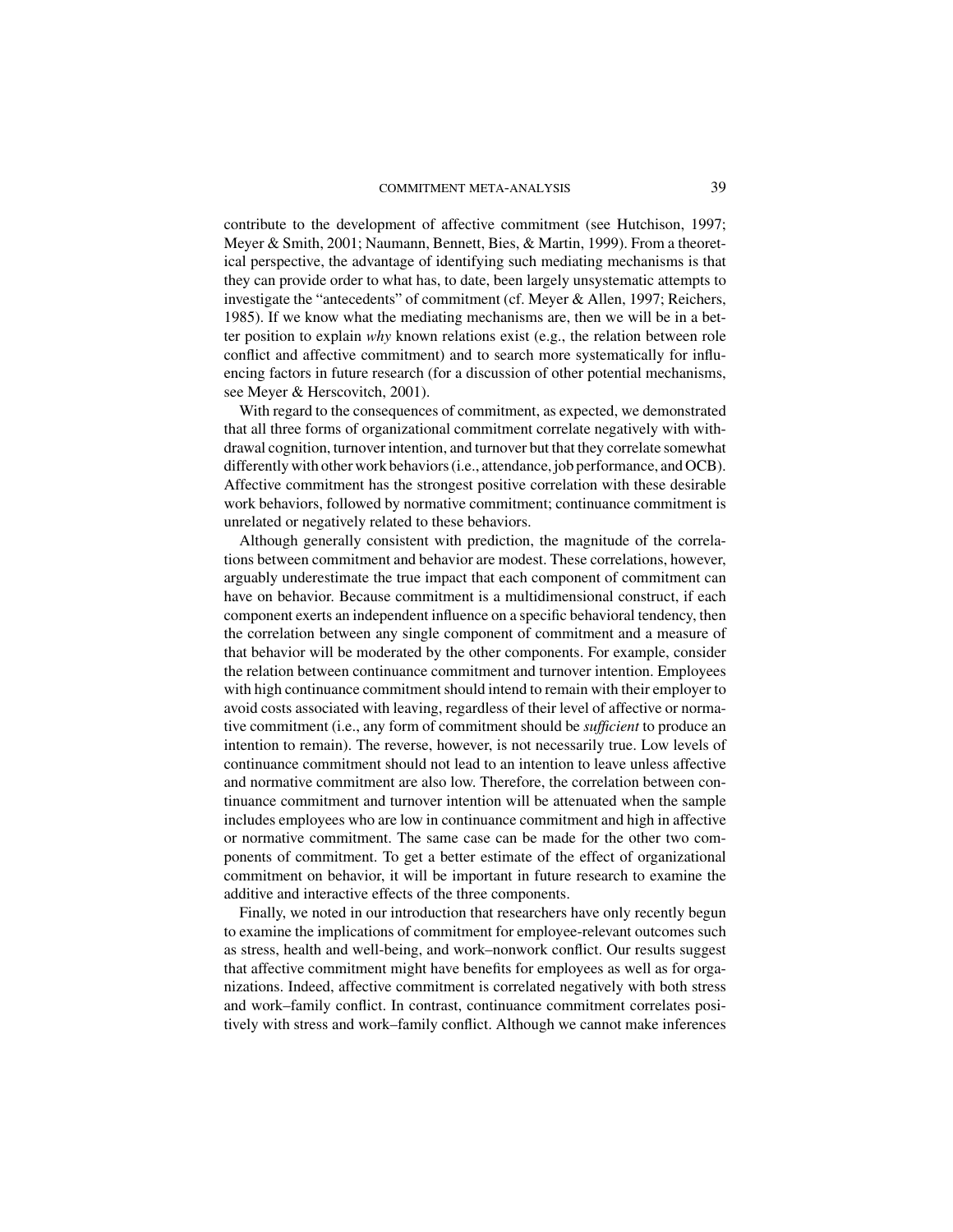about causality from our data, it is possible that having a sense of being "trapped" in an organization is both stressful for employees and a source of conflict in the home.

# *Dimensionality of Commitment*

Two of the unresolved issues identified by Allen and Meyer (1996) pertained to the dimensionality of commitment. The first was concerned with whether affective and normative commitment are distinguishable constructs, and the second was concerned with whether continuance commitment is unidimensional. With regard to the first issue, we found that affective and normative commitment are indeed highly correlated. The correlation between the constructs, however, is not unity. Moreover, although affective and normative commitment show similar patterns of correlations with antecedent, correlate, and consequence variables, the magnitude of the correlations is often quite different. There are also notable differences in the moderating effects of geographic location on correlations involving affective and normative commitment.

Interestingly, the strength of the correlation between affective and normative commitment differed depending on whether they were measured using the original 8-item (Allen & Meyer, 1990) or the revised 6-item (Meyer et al., 1993) version of the scale. This difference might help to explain the relation between affective and normative commitment. Recall that the 8-item version of the NCS was based on Wiener's (1982) conceptualization of normative commitment and emphasizes the internalization of social values (e.g., "I was taught to believe in the value of remaining loyal to one organization"). The 6-item version, in contrast, focuses more directly on the sense of obligation to remain in the organization regardless of the origin of this obligation (e.g., "Even if it were to my advantage, I do not feel it would be right to leave my organization now"). That is, it allows for the possibility that employees can develop a sense of obligation to their organization for reasons other than socialization, including the receipt of benefits that invoke a need for reciprocity (cf. Meyer & Allen, 1991; Scholl, 1981). Perhaps positive experiences that contribute to strong affective commitment also contribute to a feeling of obligation to reciprocate. If so, this might also help to explain why most of the work experience variables that correlate with affective commitment also correlate positively, albeit less strongly, with normative commitment.

Even if there is a strong natural link between affective and normative commitment, it does not rule out the possibility that employees can experience an obligation to pursue a course of action in the absence of a desire to do so. It does suggest, however, that to detect the unique impact of obligation on behavior, it is necessary to control for the influence of desire. Studies that have used regression analyses to assess the independent contributions of affective and normative commitment in the prediction of organizational behavior have yielded mixed results; some studies demonstrated significant increments in predictions for normative commitment (e.g., Lee, Allen, Meyer, & Rhee, 2001; Meyer et al., 1993), and others did not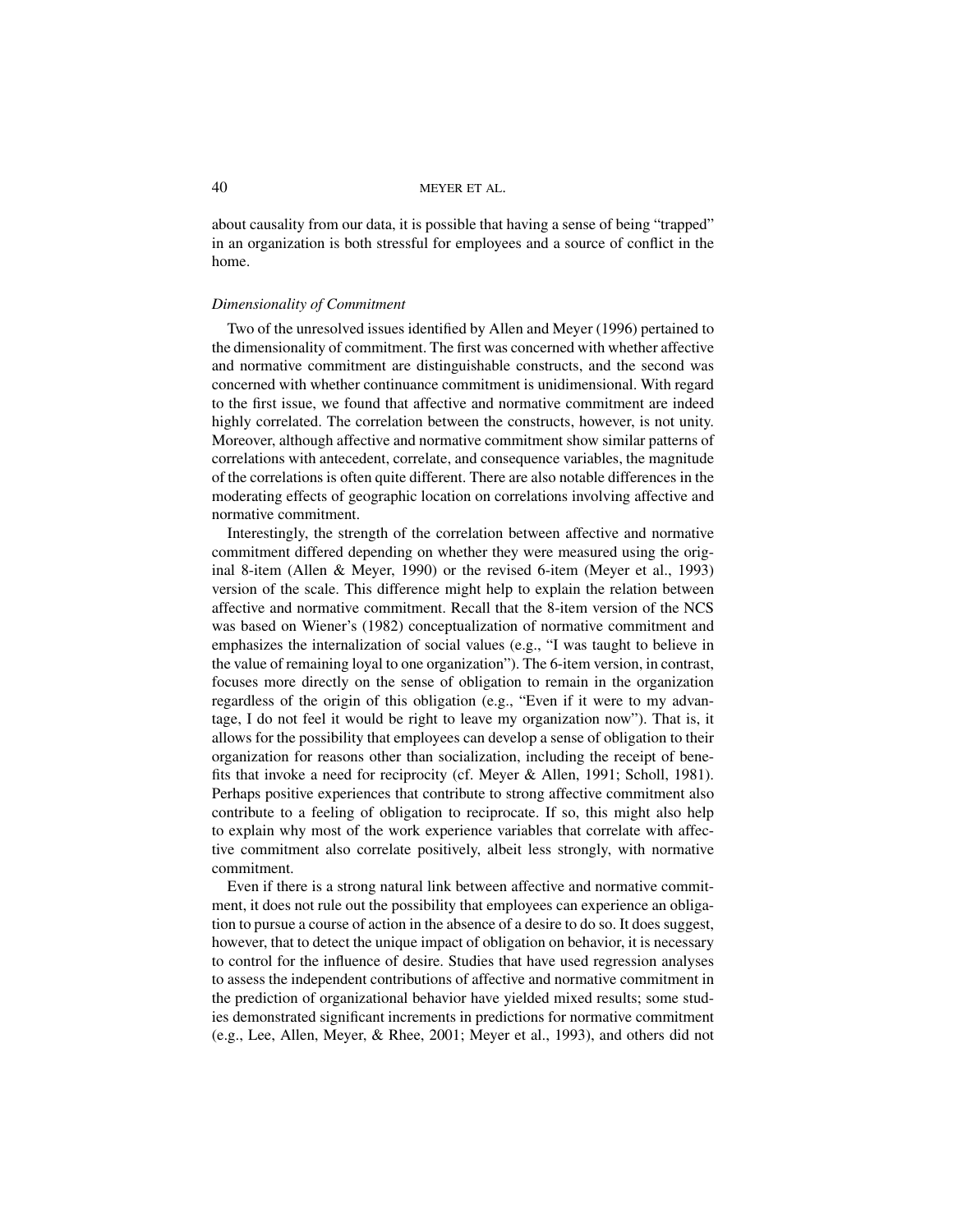(e.g., Jaros, 1997; Ko et al., 1997). Taken together, these findings suggest that affective and normative commitment are not identical constructs, but more work is needed to understand what normative commitment is, how it develops, and whether it contributes uniquely to the prediction of behavior.

With regard to the dimensionality of continuance commitment, we found that the two subcomponents, perceived sacrifice and lack of alternatives, are more highly correlated than initially reported by McGee and Ford (1987) and that their correlations with both affective and normative commitment are indeed opposite in sign. Even more important, perhaps, is the fact that the sacrifice subcomponent has a stronger negative correlation with withdrawal cognition and turnover intention than does the alternatives subcomponent. In light of these findings, it appears that the CC:HiSac subscale is a better operational definition of Becker's (1960) "side bet" view of commitment than is the CC:LoAlt subscale. Thus, it might be advisable to refine the CCS for future research, perhaps by including more items to reflect perceived sacrifice.

# *Generalizabilility of the Model Outside North America*

The third issue identified by Allen and Meyer (1996) concerned the generalizability of the model outside North America. Although there are still not enough studies to do a systematic cross-cultural comparison, our findings do help to address the generalizability issue and, when considered in conjunction with other recent research, also give some direction to future research. Interestingly, although we found some differences, for the most part, the results were very similar for studies conducted within and outside North America. The similarities are important because (a) they suggest that the Three-Component Model might indeed be generalizable and (b) they increase our confidence that any differences observed are meaningful (i.e., they reflect true cultural differences rather than artifact [cf. Campbell, 1964]).

Among the more notable differences were the correlations among the commitment components, particularly between affective and normative commitment. The correlation between these two forms of commitment is greater in studies conducted outside North America. This might suggest that the constructs themselves are more closely related in other cultures (i.e., the difference between desire and obligation is less distinct). It is also possible, however, that the greater overlap results from difficulties in translation. For example, Lee et al. (2001) found that when the scales were translated into Korean using standard back-translation procedures, it was not possible to reproduce the three-factor structure typically reported in North American studies (cf. Ko et al., 1997). This problem was addressed by using the construct definitions to write items specifically tailored to the Korean culture. Wasti (1999) also found that the constructs could be distinguished in a Turkish sample when she used culture-specific items. Thus, in future research, it will be important to distinguish clearly between translation-based and culturebased differences in cross-cultural comparisons (for a more detailed discussion, see Allen & Meyer, 2000).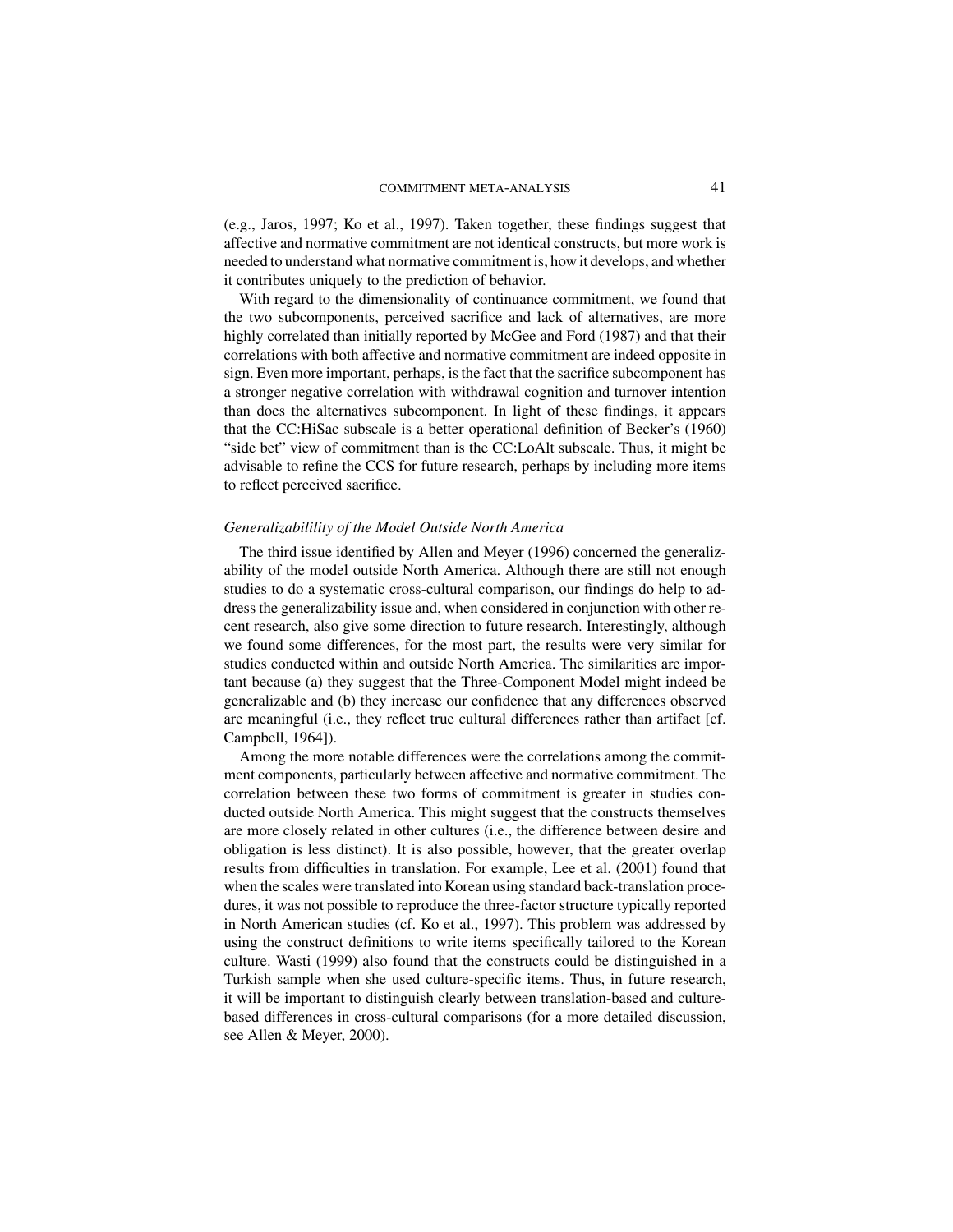#### *Gaps in Existing Research*

Perhaps the most obvious gap in research pertaining to the Three-Component Model concerns the development of continuance and normative commitment. Continuance commitment presumably develops as individuals make "side bets" (Becker, 1960) or investments that would be lost by discontinuing a course of action. We found relatively few studies that measured investments directly. Our analysis of these studies revealed a relatively weak correlation with continuance commitment. The fact that investments can be very idiosyncratic might explain both the paucity of studies and the weak correlations. Interestingly, we did find that continuance commitment correlated negatively with perceived transferability of skills and education. That is, those employees who believed their skills and education would not transfer easily to another organization had higher continuance commitment. The time and energy put into acquiring organization-specific knowledge and skills might be one form of investment that is fairly widespread.

Given the difficulties associated with direct measures of investments, it has long been assumed that age and tenure might be good proxy measures for the accumulation of investments. Our findings suggest that this is not the case (cf. Cohen & Lowenberg, 1990; Meyer & Allen, 1984). The correlations between continuance commitment and age and tenure, although positive, were weak and similar in magnitude to those for affective and normative commitment. A better index of the costs associated with leaving might be employees' perceptions of comparable alternative employment opportunities. In thinking about alternatives, employees might consider what they would have to give up if they were to switch employers. Accordingly, we found that perceived alternatives correlated negatively with continuance commitment and that the magnitude of the correlation was greater than for affective and normative commitment.

Despite the difficulties associated with the measurement of its antecedents, it is important to continue to investigate how continuance commitment develops. Because continuance commitment is unrelated, or even negatively related, to desirable on-the-job behavior, interest in its development might be stimulated more by a desire to *avoid* creating continuance commitment in attempts to foster affective commitment. To illustrate, consider how the increasingly widespread use of retention bonuses might influence employee commitment. Paying employees to stay in an organization could lead to higher affective commitment if it contributes to perceptions of personal competence (Mathieu & Zajac, 1990). However, it could lead to continuance commitment if it merely makes salient what employees have to lose if they leave. Therefore, among other things, we need to know more about how interventions designed to increase retention will be perceived by employees.

There has been even less attention given to the development of normative commitment. None of the antecedents of normative commitment identified in Fig. 1 received sufficient investigation to warrant inclusion in our meta-analyses. One reason for this might be that the hypothesized antecedents of normative commitment (i.e., socialization and organizational investments) are difficult to measure. Both socialization experiences and organizational investments are likely to be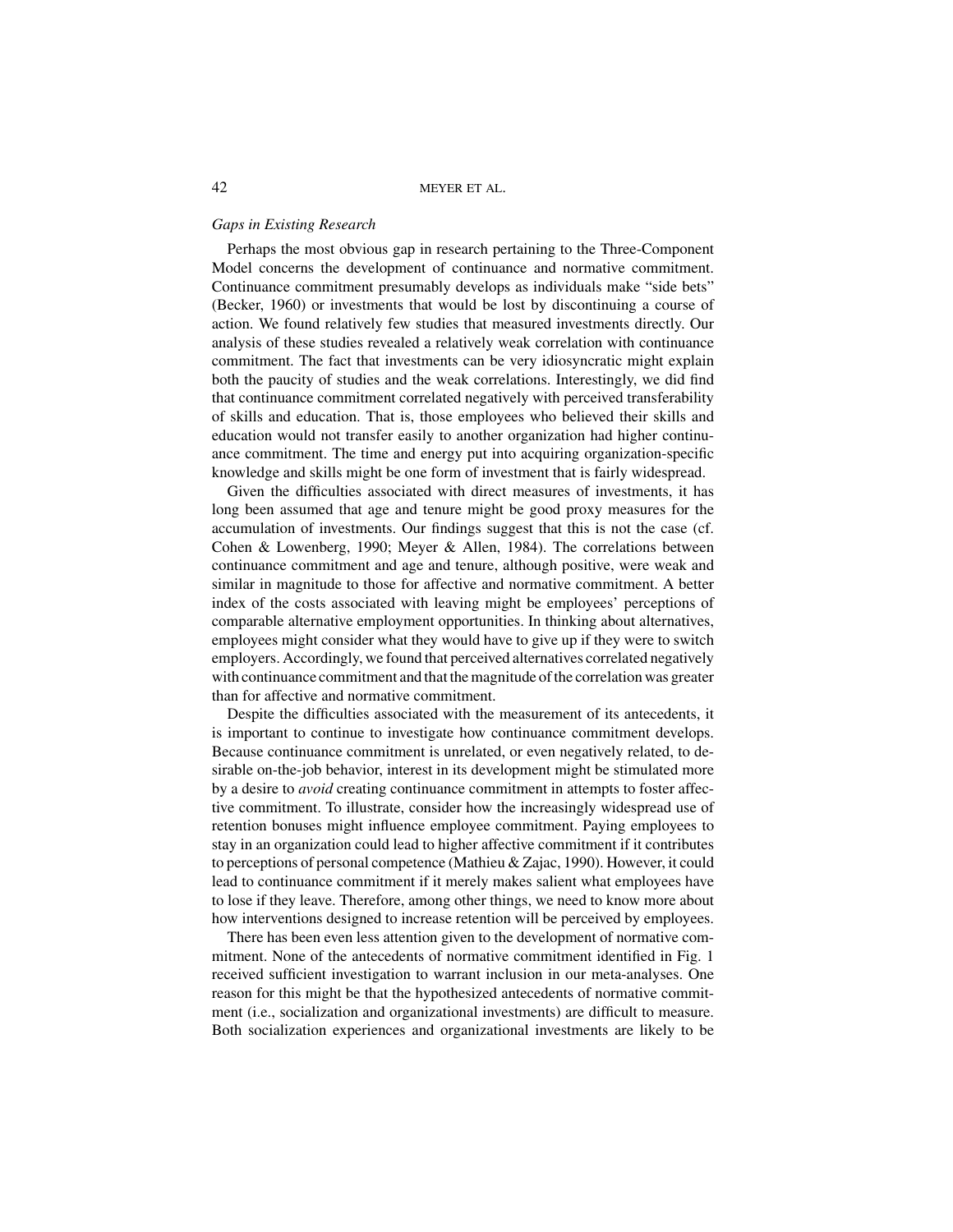idiosyncratic and difficult to capture using standard research instruments. Given that socialization experiences might vary considerably across cultures, it is possible that cross-cultural research will provide greater insight into the development of normative commitment in the future.

Another potentially fruitful avenue for research on the development of normative commitment might be to consider individual differences, such as personal values and dispositions, that reflect cultural socialization. For example, two recent studies (Clugston, Howell, & Dorfman, 2000; Wasti, 1999) found that individual differences in cultural values (e.g., collectivism and power distance [Hofstede, 1980]) correlated positively with normative commitment to the organization. Given that normative commitment correlates positively with desired outcome variables (e.g., performance, OCB), there might be value in continuing this line of research.

## *Future Directions: A Call for New Strategies*

This meta-analytic review has allowed us to take stock of what we know and do not know about the meaning, development, and consequences of organizational commitment. We conclude by illustrating how what we have learned about the commitment process is limited by the way in which it has been studied and by suggesting new strategies for future research. We focus specifically on three issues: assessment of causality, interactions among the components of commitment, and cross-cultural comparisons.

To date, most research conducted to investigate the development and consequences of commitment has been cross-sectional and correlational. Although our meta-analyses suggest that the pattern of correlations is generally as predicted, the fact that we are dealing with correlations makes it impossible to verify the direction of causality. We need more research using experimental, quasi-experimental, or longitudinal designs that are better suited to detecting causal effects. The prevalence of organizational change might provide an excellent opportunity for researchers to examine the impact of changing conditions as they unfold or to experiment with alternate strategies for introducing change (e.g., see Schweiger & DeNisi, 1991).

The fact that the components of commitment correlate as predicted with the outcome variables is encouraging, but it does not address Meyer and Allen's (1991, 1997) contention that commitment-relevant behavior can best be understood by examining employees' commitment profile (i.e., the interactions among the commitment components). Earlier, we noted that failure to consider interactions among the components of commitment might help to explain why the correlations with behavior are modest. Only a few studies to date have tested for interactions among the components (e.g., Jaros, 1997; Randall, Fedor, & Longenecker, 1990; Somers, 1995). This is an important direction for future research.

Finally, as we noted earlier, research based on the Three-Component Model is increasingly being conducted outside North America. Our findings suggest that the model might indeed be applicable in other countries and cultures. We found sufficient differences across geographic location, however, to suggest that care should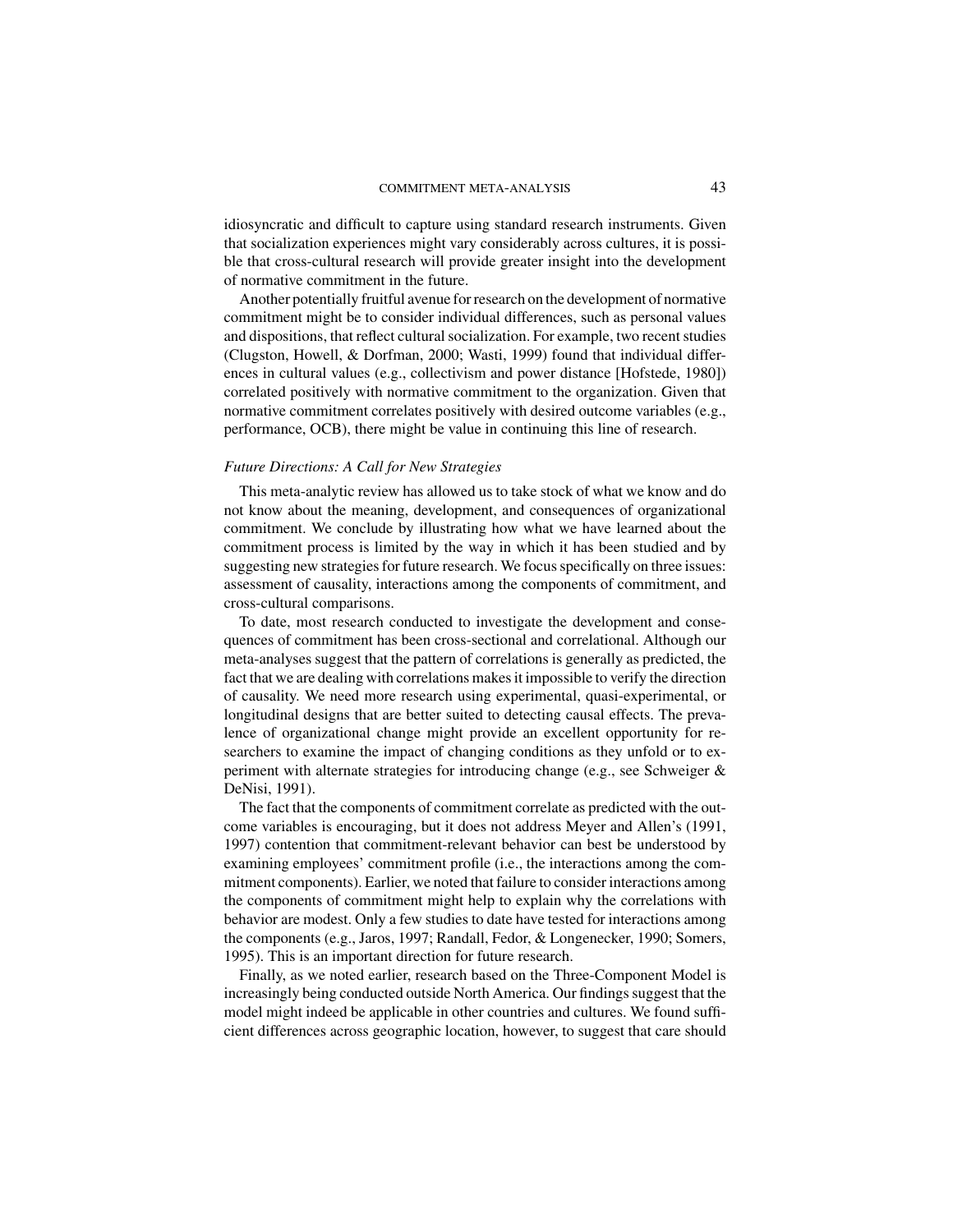be taken in attempting to apply the model and measures outside North America. Important lessons can be learned from studies that have experimented with issues of translation and item generation within non-North American cultures (e.g., Lee et al., 2001; Wasti, 1999), but what is needed is more systematic cross-cultural research in which relations among the constructs are examined in the context of existing theories of cultural differences (e.g., Hofstede, 1980, 1991). Such research would make a particularly valuable contribution to our understanding of commitment in the global economy.

# **REFERENCES**

- \*Abdulla, M. H. A., & Shaw, J. D. (1999). Personal factors and organizational commitment: Main and interactive effects in the United Arab Emirates. *Journal of Managerial Issues,* **11,** 77–93.
- \*Allen, N. J., & Meyer, J. P. (1990). The measurement and antecedents of affective, continuance, and normative commitment to the organization. *Journal of Occupational Psychology,* **63,** 1–18.
- Allen, N. J., & Meyer, J. P. (1996). Affective, continuance, and normative commitment to the organization: An examination of construct validity. *Journal of Vocational Behavior,* **49,** 252–276.
- Allen, N. J., & Meyer, J. P. (2000). Construct validation in organizational behavior research: The case of organizational commitment. In R. D. Goffin & E. Helmes (Eds.), *Problems and solutions in human assessment: Honouring Douglas N. Jackson at seventy* (pp. 285–314). Norwell, MA: Kluwer.
- \*Allen, N. J., & Smith, J. (1987, June). *An investigation of "extra-role" behaviours within organizations.* Paper presented at the annual meeting of the Canadian Psychological Association, Vancouver, British Columbia.
- \*Anderson, D. W. (1994). *Organizational culture preference and personality in senior retail managers.* Unpublished master's thesis, University of Western Ontario.
- \*Angle, H. L., & Lawson, M. B. (1993). Changes in affective and continuance commitment in times of relocation. *Journal of Business Research,* **26,** 3–15.
- \*Angle, H. L., & Lawson, M. B. (1994). Organizational commitment and employees' performance ratings: Both type of commitment and type of performance count. *Psychological Reports,* **75,** 1539–1551.
- \*Ashforth, B. E., & Saks, A. M. (1996). Socialization tactics: Longitudinal effects on newcomer adjustment. *Academy of Management Journal,* **39,** 149–178.
- \*Ashforth, B. E., Saks, A. M., & Lee, R. T. (1998). Socialization and newcomer adjustment: The role of organizational context. *Human Relations,* **51,** 897–926.
- \*Aven, F. F., Jr. (1988). *A methodological examination of the attitudinal and behavioral components of organizational commitment.* Unpublished doctoral dissertation, University of Colorado, Boulder.
- \*Bauer, T. N., & Green, S. G. (1994). Effect of newcomer involvement in work-related activities: A longitudinal study of socialization. *Journal of Applied Psychology,* **79,** 211–223.
- Becker, H. S. (1960). Notes on the concept of commitment. *American Journal of Sociology,* **66,** 32–42.
- Begley, T. M., & Czajka, J. M. (1993). Panel analysis of the moderating effects of commitment on job satisfaction, intent to quit, and health following organizational change. *Journal of Applied Psychology,* **78,** 552–556.
- \*Blau, G. (1994). Developing and testing a taxonomy of lateness behavior. *Journal of Applied Psychology,* **79,** 959–970.
- \*Blau, G., Paul, A., & St. John, N. (1993). On developing a general index of work commitment. *Journal of Vocational Behavior,* **42,** 298–314.
- \*Bolon, D. S. (1993). *Beyond job satisfaction: A multidimensional investigation of the relationship between organizational commitment and organizational citizenship behaviors.* Unpublished doctoral dissertation, Virginia Polytechnic Institute.
- \*Brady, D. (1997). *Organizational commitment of professional staff in health and social service agencies.* Unpublished doctoral dissertation, Barry University.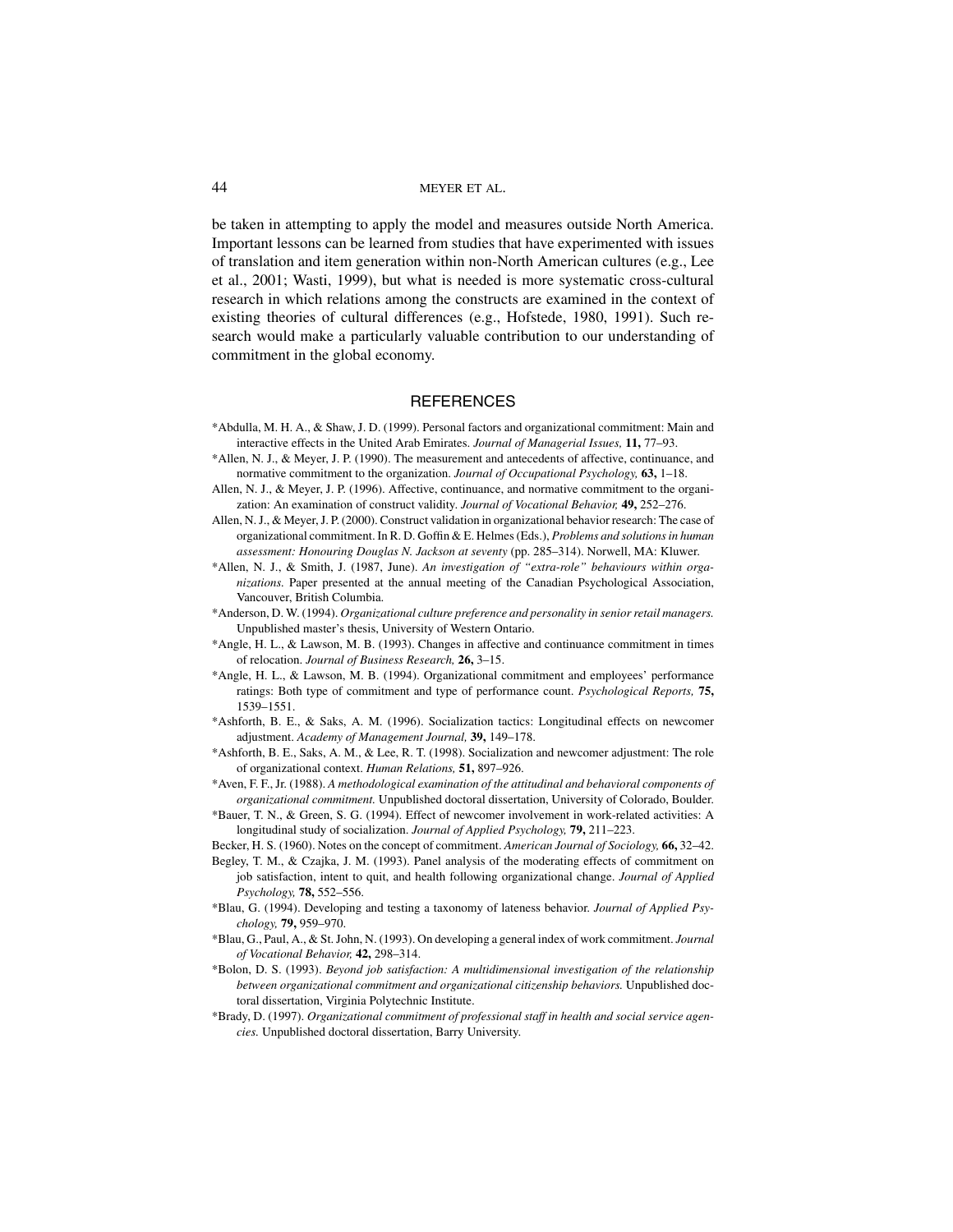- \*Brennan, A., & Skarlicki, D. (2000, April).*Personality and perceived justice as predictors of survivors' reactions following downsizing.* Paper presented at the annual meeting of the Society for Industrial and Organizational Psychology, New Orleans, LA.
- Campbell, D. T. (1964). Distinguishing differences of perception from failures of communication in cross-cultural studies. In F. S. C. Northrop & H. H. Livingston (Eds.), *Cross-cultural understanding: Epistomology in anthropology* (pp. 308–336). New York: Harper & Row.
- \*Carson, K. D., Carson, P. P., & Bedeian, A G. (1995). Development and construct validation of a career entrenchment measure. *Journal of Occupational and Organizational Psychology,* **68,** 301–320.
- \*Casper, W. J., Martin, J. A., Buffardi, L. C., & Erdwins, C. J. (2000, April). *Work–family conflict, perceived organizational support, and organizational commitment.* Paper presented at the annual meeting of the Society for Industrial and Organizational Psychology, New Orleans, LA.
- \*Chang, E. (1997). Career commitment as a complex moderator of organizational commitment and turnover intention. *Korean Journal of Management,* **5,** 217–253.
- \*Chiu, W. C. K., & Ng, C. W. (1999). Women-friendly HRM and organizational commitment: A study among women and men of organizations in Hong Kong. *Journal of Occupational and Organizational Psychology,* **72,** 485–502.
- Clugston, M., Howell, J. P., & Dorfman, P. M. (2000). Does cultural socialization predict multiple bases and foci of commitment? *Journal of Management,* **26,** 5–30.
- \*Cohen, A. (1993). *On the discriminant validity of the Meyer and Allen measure of organizational commitment: How does it fit with the work commitment construct?* Paper presented at the annual meeting of the Administrative Sciences Association of Canada, Lake Louise, Canada.
- \*Cohen, A. (1996). On the discriminant validity of the Meyer and Allen measure of organizational commitment: How does it fit with the work commitment construct?*Educational and Psychological Measurement,* **56,** 494–503.
- \*Cohen, A. (1999). Relationships among five forms of commitment: An empirical assessment. *Journal of Organizational Behavior,* **20,** 285–308.
- \*Cohen, A., & Kirchmeyer, K. (1995). A multidimensional approach to the relation between organizational commitment and nonwork participation. *Journal of Vocational Behavior,* **46,** 189–202.
- Cohen, A., & Lowenberg, G. (1990). A re-examination of the side-bet theory as applied to organizational commitment: A meta-analysis. *Human Relations,* **43,** 1015–1050.
- \*Coleman, D. F., Irving, P. G., & Cooper, C. L. (1997). *Work locus of control and the Three-Component Model of organizational commitment.* Paper presented at the annual meeting of the Administrative Sciences Association of Canada, St. John's, Newfoundland.
- \*Cropanzano, R., Howes, J. C., Grandey, A. A., & Toth, P. (1997). The relationship of organizational politics and support to work behaviors, attitudes, and stress. *Journal of Organizational Behavior,* **18,** 159–180.
- \*Cropanzano, R., James, K., & Konovsky, M. A. (1993). Dispositional affectivity as a predictor of work attitudes and job performance. *Journal of Organizational Behavior,* **14,** 595–606.
- \*Davis, E. (1992). *The effect of managed health care systems on employee benefit satisfaction, affective, and behavioral outcomes.* Unpublished doctoral dissertation, University of Nebraska, Lincoln.
- \*Davis, E., & Ward, E. (1995). Health benefit satisfaction in the public and private sectors: The role of distributive and procedural justice. *Public Personnel Management,* **24,** 255–270.
- \*Day, N. E., & Schoenrade, P. (1997). Staying in the closet versus coming out: Relationships between communication about sexual orientation and work attitudes. *Personnel Psychology,* **50,** 147–163.
- \*Delobbe, N., & Vandenberghe, C. (2000). A four-dimensional model of organizational commitment among Belgian employees. *European Journal of Psychological Assessment,* **16,** 125–138.
- \*Den Hartog, D. N. (1997). *Inspirational leadership.* Unpublished doctoral dissertation, Free University, Amsterdam, Netherlands.
- \*Diddams, M. (1995, May). *The influence of process-oriented self-concept goals on organizational attitudes and intentions.* Paper presented at the annual meeting of the Society for Industrial and Organizational Psychology, Orlando, FL.
- Dunham, R. B., Grube, J. A., & Castenada, M. B. (1994). Organizational commitment: The utility of an integrative definition. *Journal of Applied Psychology,* **79,** 370–380.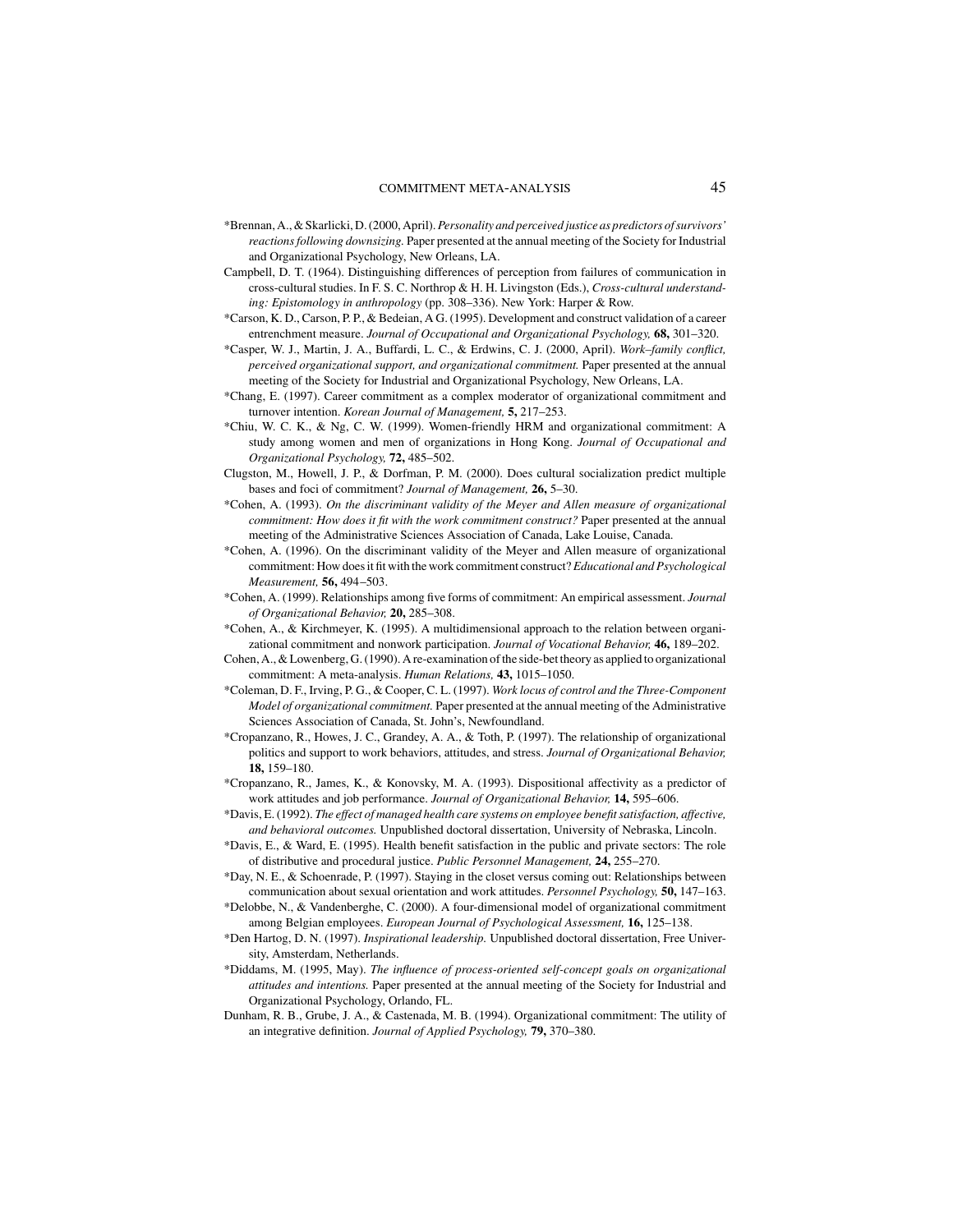- Eisenberger, R., Huntington, R., Hutchison, S., & Sowa, D. (1986). Perceived organizational support. *Journal of Applied Psychology,* **71,** 500–507.
- \*Ellemers, N., deGilder, D., & van den Heuvel, H. (1998). Career-oriented versus team-oriented commitment and behavior at work. *Journal of Applied Psychology,* **83,** 717–730.
- \*Feeley, T., & Wolfe, R. (1997). *Reappraisal of Allen and Meyer's organizational commitment scale.* Unpublished manuscript.
- \*Finegan, J. (1995). *The impact of person and organizational values on organizational commitment.* Paper presented at the annual meeting of the Administrative Sciences Association of Canada, Windsor, Ontario.
- \*Finegan, J., & Reimer, J. (1997). *The role of optimism in the prediction of employee attitudes from person and organization values.* Paper presented at the annual meeting of the Administrative Sciences Association of Canada, St. John's, Newfoundland.
- \*Freund, C. G. (1995). *The dual impact of leadership behavior and leader–follower tolerance of ambiguity congruence of organizational commitment.* Unpublished doctoral dissertation, United States International University.
- \*Garr, M. C. (1998). Organizational culture as a predictor of organizational commitment. *Dissertation Abstracts International,* **58**(8-B), 4500.
- \*Gellatly, I. (1995). Individual and group determinants of employee absenteeism: Test of a causal model. *Journal of Organizational Behavior,* **16,** 469–485.
- \*Gellatly, I. R., & Goffin, R. D. (1998, April). *Self, supervisor, and peer measures of organizational commitment: Internal and external relations.* Paper presented at the annual meeting of the Society for Industrial and Organizational Psychology, Dallas, TX.
- \*Gonzales, L., & Anton, C. (1995). Dimensiones del compromiso organizacional. In L. Gonzalez, A. De La Torre, & J. De Elena (Eds.), *Psychologia del Trabajo y de leas Organizaciones, Gestion de Recursos Humanos y Nuevas Tecnologias.* Salamanca, Spain: Eudema.
- \*Greenberg, J. (1994). Using socially fair treatment to promote acceptance of a work site smoking ban. *Journal of Applied Psychology,* **79,** 288–297.
- \*Griffin, F. (1999). *Work locus of control as a predictor of affective, continuance, and normative commitment.* Unpublished doctoral dissertation, University of Surrey, Guildford, UK.
- \*Griffin, M. A. (1996, April). *Organizational commitment and extra-role behavior.* Paper presented at the annual meeting of the Society for Industrial and Organizational Psychology, San Diego, CA.
- \*Gudanowski, D. M. (1995). *Sources of work–family conflict and a three-component conceptualization of organizational commitment: A test of perceived support as a moderator.* Unpublished doctoral dissertation, Central Michigan University.
- \*Hackett, R. D., Bycio, P., & Hausdorf, P. A. (1994). Further assessments of Meyer and Allen's (1991) 3-component model of organizational commitment. *Journal of Applied Psychology,* **79,** 15–23.
- \*Hahn, J., Hwang, W., & Pak, S. (1997). The impact of the characteristics of organizational culture on the bases for organizational commitment. *Korean Journal of Management,* **5,** 95–134.
- \*Heffner, T. S., & Rentsch, J. R. (2000, April). *The role of social interaction in a multiple constituencies approach to organizational commitment.* Paper presented at the annual meeting of the Society for Industrial and Organizational Psychology, New Orleans, LA.
- \*Helleman, C. M., & McMillin, W. L. (1994). Newcomer socialization and affective commitment. *Journal of Social Psychology,* **134,** 261–262.
- \*Hirschfield, R. R., Field, H. S., & Bedeian, A. G. (n.d.). *Work alienation as an individual difference construct for predicting workplace adjustment: A test in two samples.* Unpublished manuscript, Georgia Southern University.
- \*Hoff Macan, T., Trusty, M. L., & Trimble, S. K. (1996). Spector's work locus of control scale: Dimensionality and validity evidence. *Educational and Psychological Measurement,* **56,** 349–357.
- Hofstede, G. (1980). *Culture's consequences: International differences in work-related values.* Beverly Hills, CA: Sage.
- Hofstede, G. (1991). *Cultures and organizations: Software of the mind.* New York: McGraw–Hill.
- Hrebiniak, L. G., & Alutto, J. A. (1972). Personal and role-related factors in the development of organizational commitment. *Administrative Science Quarterly,* **17,** 555–573.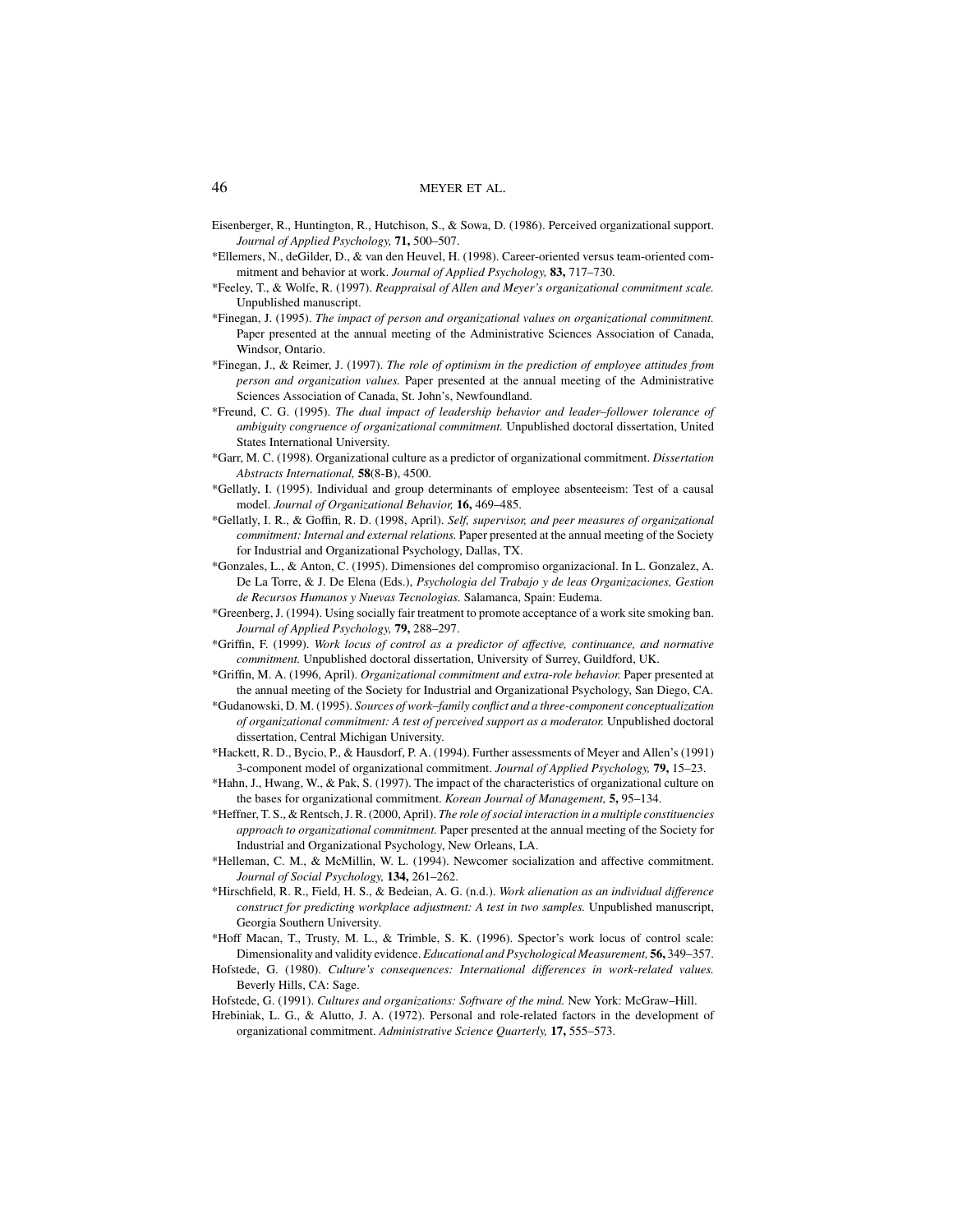- Hunter, J. E., & Schmidt, F. L. (1990). *Methods of meta-analysis: Correcting for error and bias in research findings.* Newbury Park, CA: Sage.
- Hutchison, S. (1997). A path model of perceived organizational support. *Journal of Social Behavior and Personality,* **12,** 159–174.
- \*Irving, G. P., & Coleman, D. F. (1998, April). *The moderating effect of different forms of organizational commitment in role ambiguity–job tension relations.* Paper presented at the annual meeting of the Society for Industrial and Organizational Psychology, Dallas, TX.
- \*Irving, G. P., Coleman, D. F., & Cooper, C. L. (1997). Further assessments of a three-component model of organizational commitment: Generalizability and differences across occupations. *Journal of Applied Psychology,* **82,** 444–452.
- Irving, G. P., & Meyer, J. P. (1994). Reexamination of the met-expectations hypothesis: A longitudinal analysis. *Journal of Applied Psychology,* **79,** 937–949.
- \*Jaros, S. J. (1997). An assessment of Meyer and Allen's (1991) Three-Component Model of organizational commitment and turnover intentions. *Journal of Vocational Behavior,* **51,** 319–337.
- Jaros, S. T., Jermier, J. M., Koehler, J. W., & Sincich, T. (1993). Effects of continuance, affective, and moral commitment on the withdrawal process: An evaluation of eight structural equation models. *Academy of Management Journal,* **36,** 951–995.
- \*Jayne, M. E. A., & Konovsky, M. A. (1995, May). *Family role identification, gender, and organizational commitment.* Paper presented at the annual meeting of the Society for Industrial and Organizational Psychology, Orlando, FL.
- \*Jenkins, J. M. (1993). Self-monitoring and turnover: The impact of personality on intent to leave. *Journal of Organizational Behavior,* **14,** 83–91.
- \*Kelloway, K., & Barling, J. (1992). *Perceived justice, job insecurity, and organizational commitment: The case of layoff survivors.* Paper presented at the annual meeting of the Canadian Psychological Association, Quebec City, Quebec.
- \*Ketchand, A. A., & Strawser, J. R. (1998). The existence of multiple measures of organizational commitment and experience-related differences in a public accounting setting. *Behavioral Research in Accounting,* **10,** 109–137.
- \*Kidwell, R. E., Jr., Mossholder, K. W., & Bennett, N. (1997). Cohesiveness and organizational citizenship behavior: A multilevel analysis using work groups and individuals. *Journal of Management,* **26,** 775–793.
- \*King, R. C., & Sethi, V. (1997). The moderating effect of organizational commitment on burnout in information systems professionals. *European Journal of Information Systems,* **6,** 86–96.
- \*Klein, H. J., & Weaver, N. A. (2000). The effectiveness of an organizational-level orientation training program in the socialization of new hires. *Personnel Psychology,* **53,** 47–66.
- \*Ko, J-W., Price, J. L., & Mueller, C. W. (1997). Assessment of Meyer and Allen's Three-Component Model of organizational commitment in South Korea. *Journal of Applied Psychology,* **82,** 961–973.
- \*Konovsky, M. A., & Cropanzano, R. (1991). Perceived fairness of employee drug testing as a predictor of employee attitudes and job performance. *Journal of Applied Psychology,* **6,** 698–707.
- \*Lasson, E. D., & Tetrick, L. E. (n.d.). *Affective and continuance organizational commitment: Differences between volunteers and employees in a single organization.* Unpublished manuscript, Wayne State University.
- \*Lee, K. (1992). *A study of affective, continuance, and normative commitment to the organization.* Unpublished master's thesis, Sungkyunkwan University, Seoul, Korea.
- \*Lee, K., Allen, N. J., Meyer, J. P., & Rhee, K-Y. (2001). Cross-cultural generalizability of the Three-Component Model of organizational commitment: An application to South Korea. *Applied Psychology: An International Review,* **50,** 596–614.
- \*Levy, P. E., & Williams, J. R. (1998). The role of perceived system knowledge in predicting appraisal reactions, job satisfaction, and organizational commitment. *Journal of Organizational Behavior,* **19,** 53–65.
- \*Liou, K-T., & Nyhan, R. C. (1994). Dimensions of organizational commitment in the public sector: An empirical assessment. *Public Administration Quarterly,* **18,** 99–118.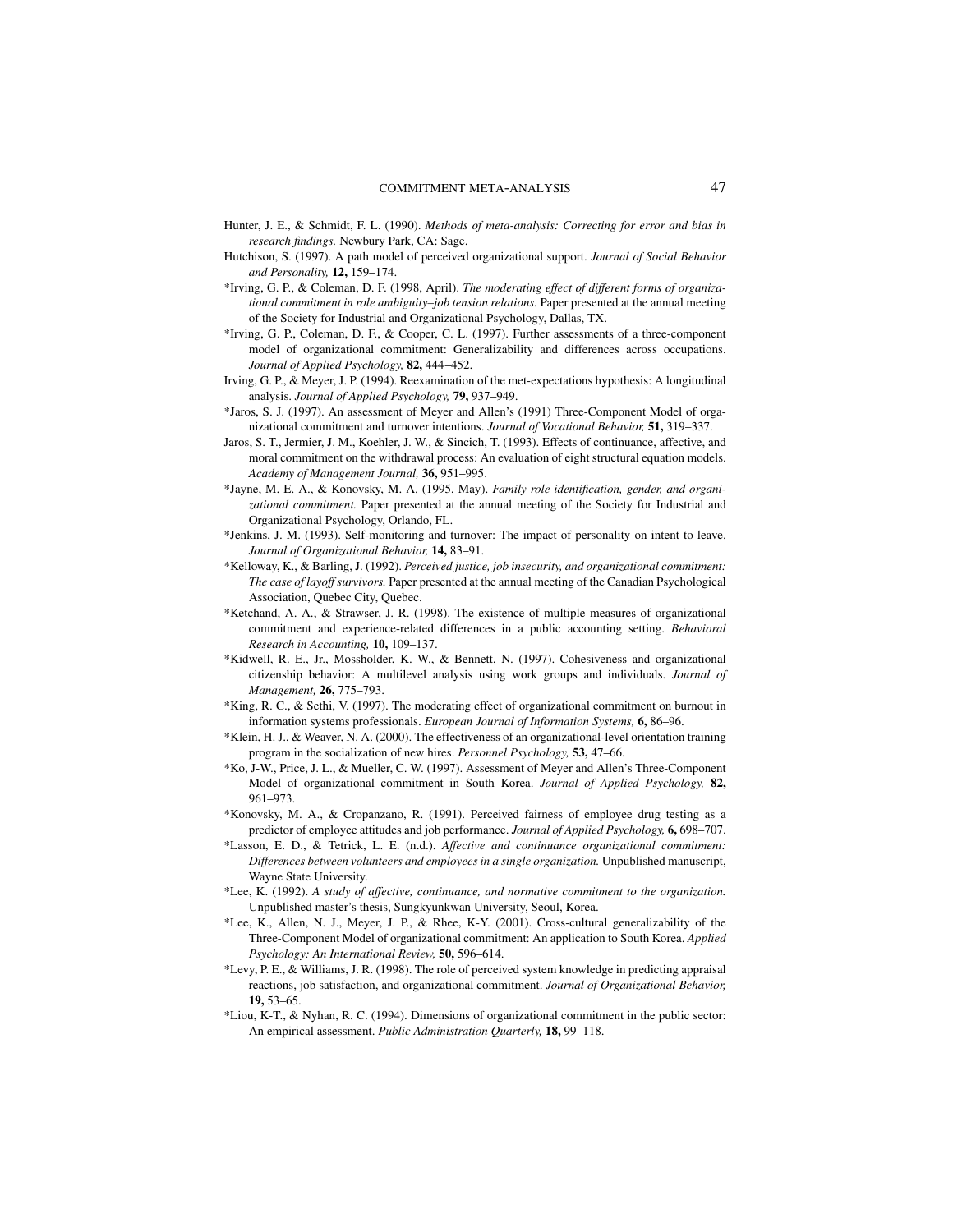- \*Lubich, R. D. (1997). Organizational commitment: An examination of its linkages to turnover intention. *Dissertation Abstracts International,* **58**(5-A), 1811.
- \*Luthans, F., Wahl, L. K., & Steinhaus, C. S. (1992). The importance of social support for employee commitment: A quantitative and qualitative analysis in bank tellers. *Organizational Development Journal,* **10,** 1–10.
- \*Lyness, K. S., & Thompson, D. E. (1997). Above the glass ceiling? A comparison of matched samples of female and male executives. *Journal of Applied Psychology,* **82,** 359–375.
- \*Lynn, D. G. (1992). *Incorporating the procedural–distributive dichotomy into the measurement of pay satisfaction: A study of recently graduated engineers and full-time faculty members of Ontario universities.* Unpublished doctoral dissertation, University of Waterloo, Waterloo, Ontario.
- \*MacDonald, P. R. (1993). *Individual–organizational value congruence: Operationalization and consequents.* Unpublished doctoral dissertation, University of Western Ontario, London, Ontario.
- \*Mansour-Cole, D. M., & Scott, S. G. (1998). Hearing it through the grapevine: The influence of source, leader-relations, and legitimacy on survivors' fairness perceptions. *Personnel Psychology,* **51,** 25–54.
- \*Maslyn, J. M., & Fedor, D. B. (1998). Perceptions of politics: Does measuring different foci matter? *Journal of Applied Psychology,* **84,** 645–653.
- \*Mastrangelo, P. M., & Popovich, P. M. (2000). Employees' attitudes toward drug testing, perceptions of organizational climate, and withdrawal from the employer. *Journal of Business Psychology,* **15,** 3–18.
- Mathieu, J. E., & Zajac, D. (1990). A review and meta-analysis of the antecedents, correlates, and consequences of organizational commitment. *Psychological Bulletin,* **108,** 171–194.
- Mayer, R. C., & Schoorman, F. D. (1992). Predicting participation and production outcomes through a two-dimensional model of organizational commitment. *Academy of Management Journal,* **35,** 671–684.
- \*Mayo, C. M. (1993). *Communication facets, communication outcomes, and commitment in a franchise relationship: An empirical investigation.* Unpublished doctoral dissertation, University of Alabama, Tuscaloosa.
- \*McGee, G. W., & Ford, R. C. (1987). Two (or more?) dimensions of organizational commitment: Reexamination of the affective and continuance commitment scales. *Journal of Applied Psychology,* **72,** 638–642.
- Meyer, J. P. (1997). Organizational commitment. In C. L. Cooper, & I. T. Robertson (Eds.),*International review of industrial and organizational psychology* (Vol. 12, pp. 175–228). Chichester, UK: Wiley.
- \*Meyer, J. P., & Allen, N. J. (1984). Testing the "side-bet theory" of organizational commitment: Some methodological considerations. *Journal of Applied Psychology,* **69,** 372–378.
- \*Meyer, J. P., & Allen, N. J. (1986, June). *Development and consequences of three components of organizational commitment.* Paper presented at the annual meeting of the Administrative Sciences Association of Canada, Whistler, Canada.
- Meyer, J. P., & Allen, N. J. (1991). A three-component conceptualization of organizational commitment. *Human Resource Management Review,* **1,** 61–89.
- Meyer, J. P., & Allen, N. J. (1997). *Commitment in the workplace: Theory, research, and application.* Thousand Oaks, CA: Sage.
- Meyer, J. P., Allen, N. J., & Gellatly, I. R. (1990). Affective and continuance commitment to the organization: Evaluation of measures and analysis of concurrent and time-lagged relations. *Journal of Applied Psychology,* **75,** 710–720.
- \*Meyer, J. P., Allen, N. J., & Smith, C. A. (1993). Commitment to organizations and occupations: Extension and test of a three-component conceptualization. *Journal of Applied Psychology,* **78,** 538–551.
- \*Meyer, J. P., Bobocel, D. R., & Allen, N. J. (1991). Development of organizational commitment during the first year of employment: A longitudinal study of pre- and post-entry influences. *Journal of Management,* **17,** 717–733.
- Meyer, J. P., & Herscovitch, L. (2001). Commitment in the workplace: Toward a general model. *Human Resource Management Review,* **11,** 299–326.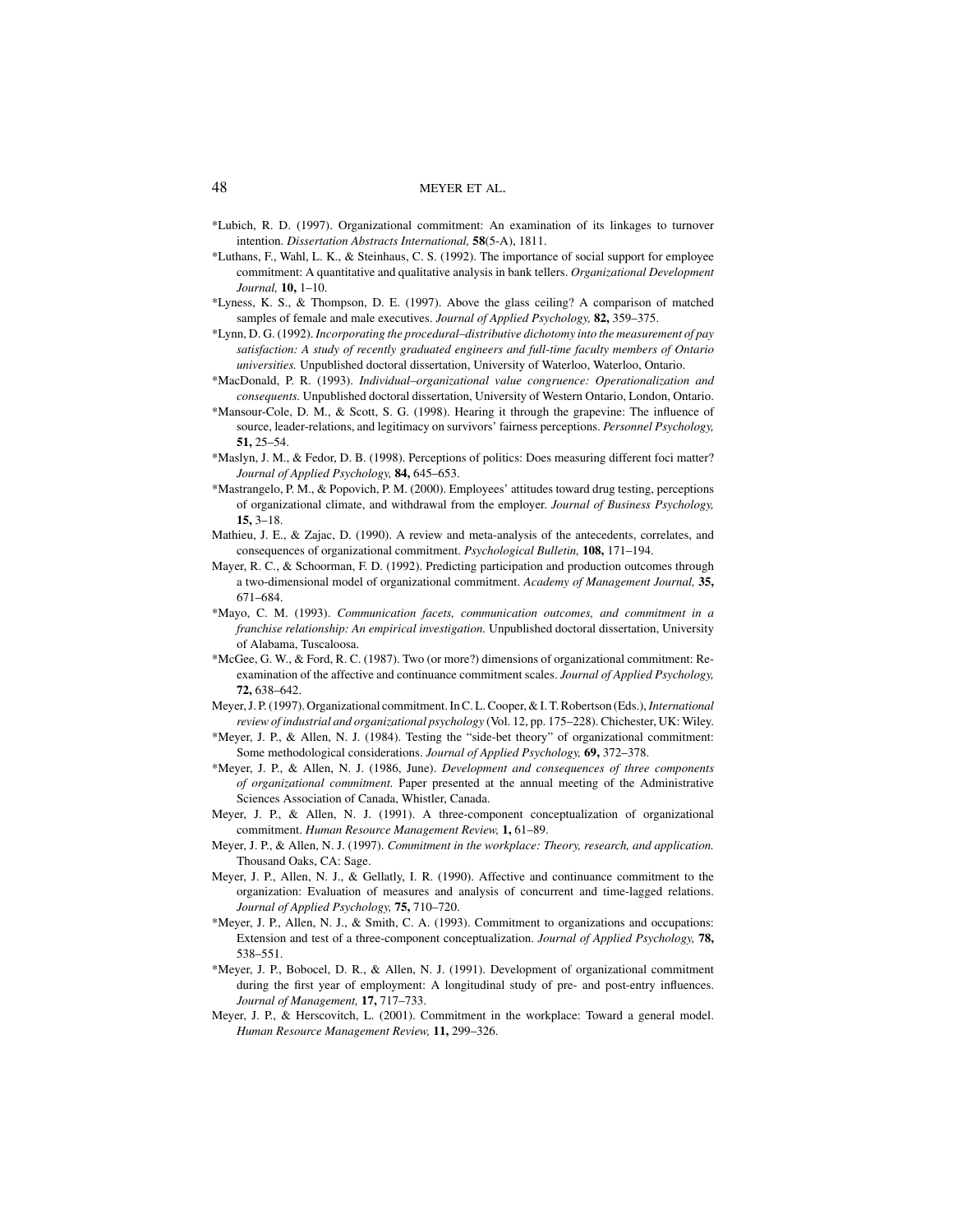- \*Meyer, J. P., Irving, G. P., & Allen, N. J. (1998). Examination of the combined effects of work values and early work experiences on organizational commitment. *Journal of Organizational Behavior,* **19,** 29–52.
- \*Meyer, J. P., Paunonen, S. V., Gellatly, I. R., Goffin, R. D., & Jackson, D. N. (1989). Organizational commitment and job performance: It's the nature of the commitment that counts. *Journal of Applied Psychology,* **74,** 152–156.
- Meyer, J. P., & Smith, C. A. (2001). HRM practices and organizational commitment: Test of a mediation model. *Canadian Journal of Administrative Sciences,* **17,** 319–331.
- \*Mone, M. A. (1994). Relationships between self-concepts, aspirations, emotional responses, and intent to leave a downsizing organization. *Human Resource Management,* **33,** 281–298.
- \*Moorman, R. H., Neihoff, B. P., & Organ, D. W. (1993). Treating employees fairly and organizational citizenship behavior: Sorting the effects of job satisfaction, organizational commitment, and procedural justice. *Employee Responsibilities and Rights Journal,* **6,** 209–225.
- \*Morrison, E. W. (1994). Role definitions and organizational citizenship behavior: The importance of the employee's perspective. *Academy of Management Journal,* **37,** 1543–1567.
- \*Morrison, K. A. (1997). How franchise job satisfaction and personality affects performance, organizational commitment, franchisor relations, and intention to remain. *Journal of Small Business Management,* **35**(3), 39–67.
- Mowday, R. T., Steers, R. M., & Porter, L. W. (1979). The measurement of organizational commitment. *Journal of Vocational Behavior,* **14,** 224–247.
- \*Moynihan, L. M., Boswell, W. R., & Boudreau, J. W. (2000, April). *The influence of job satisfaction and organizational commitment on turnover intentions of employed managers.* Paper presented at the annual meeting of the Society for Industrial and Organizational Psychology, New Orleans, LA.
- Naumann, S. E., Bennett, N., Bies, R. J., & Martin, C. L. (1999). Laid off, but still loyal: The influence of perceived justice and organizational support. *International Journal of Conflict Management,* **9,** 356–368.
- \*Nyhan, R. C. (2000). Changing the paradigm: Trust and its role in public sector organizations. *American Review of Public Administration,* **30,** 87–109.
- \*O'Driscoll, M. P., & Randall, D. M. (1999). Perceived organisational support, satisfaction with rewards, and employee job involvement and organisational commitment. *Applied Psychology: An International Review,* **48,** 197–209.
- \*O'Neill, B. S., & Mone, M. A. (1998). Investigating equity sensitivity as a moderator of relations between self-efficacy and workplace attitudes. *Journal of Applied Psychology,* **83,** 805–816.
- \*Pond, S. B., Nacoste, R. W., Mohr, M. F., & Rodriguez, C. M. (1997). The measurement of organizational citizenship behavior: Are we assuming too much? *Journal of Applied Social Psychology,* **27,** 1527–1544.
- \*Randall, D. M., Fedor, D. B., & Longenecker, C. O. (1990). The behavioral expression of organizational commitment. *Journal of Vocational Behavior,* **36,** 210–224.
- \*Randall, D. M., & O'Driscoll, M. P. (1997). Affective versus calculative commitment: Human resource implications. *Journal of Social Psychology,* **137,** 606–617.
- \*Randall, M. L., Cropanzano, R., Bormann, C. A., & Birjulin, A. (1999). Organizational politics and organizational support as predictors of work attitudes, job performance, and organizational citizenship behavior. *Journal of Organizational Behavior,* **20,** 159–174.
- Reichers, A. E. (1985). A review and reconceptualization of organizational commitment. *Academy of Management Review,* **10,** 465–476.
- Reilly, N. P. (1994). Exploring the paradox: Commitment as a moderator of the stressor–burnout relationship. *Journal of Applied Social Psychology,* **24,** 397–414.
- \*Reilly, N. P., & Orsak, C. L. (1991). A career stage analysis of career and organizational commitment in nursing. *Journal of Vocational Behavior,* **39,** 311–330.
- Ritzer, G., & Trice, H. M. (1969). An empirical study of Howard Becker's side-bet theory. *Social Forces,* **47,** 475–479.
- \*Roth, L. P. (1992). Organizational commitment: A construct validation of two measures and an examination of antecedents and consequences. *Dissertation Abstracts International,* **53**(4-B), 2093.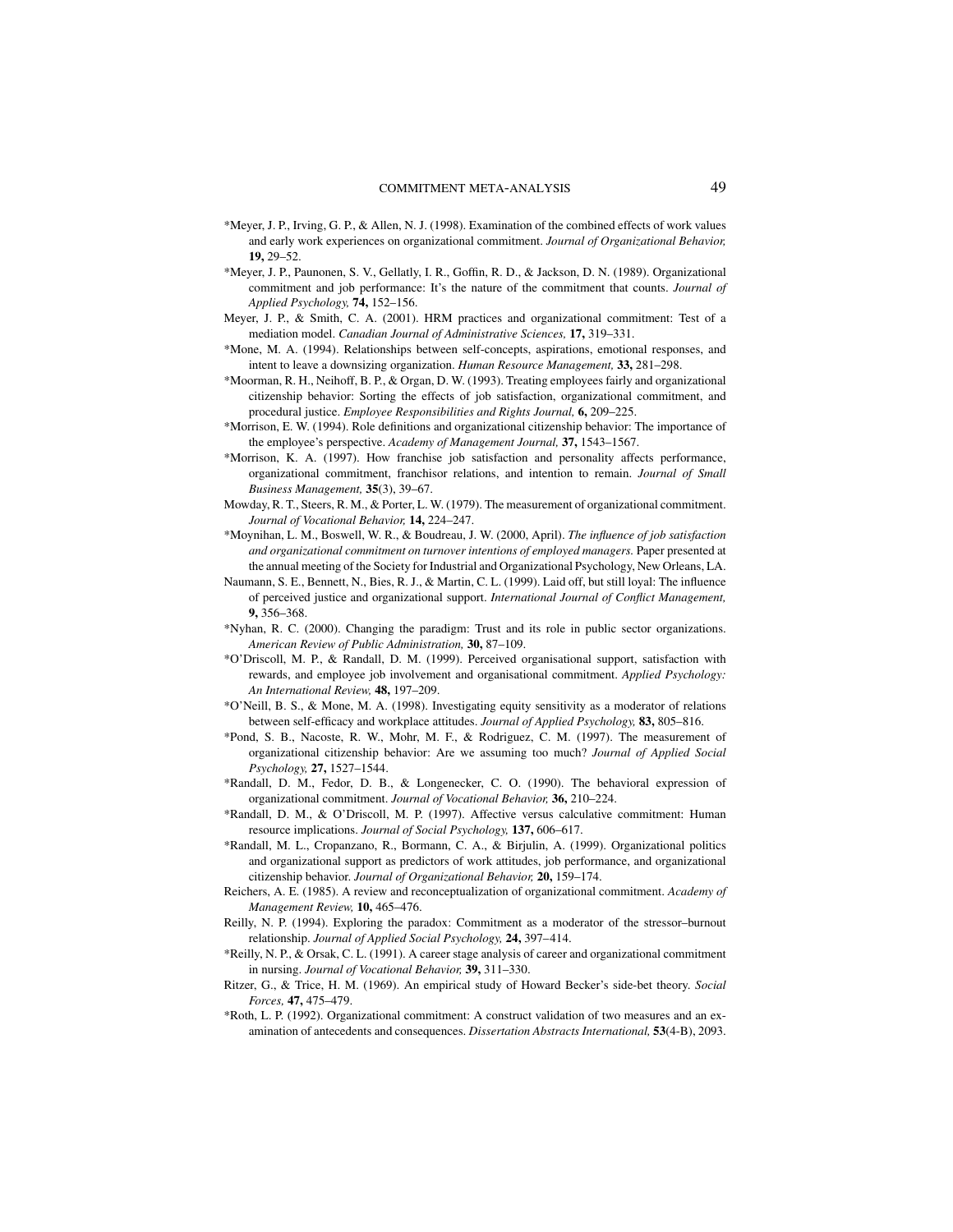- \*Saks, A. M., & Ashforth, B. E. (1997). A longitudinal investigation of the relationships between job information sources, applicant perceptions of fit, and work outcomes. *Personnel Psychology,* **50,** 395–426.
- \*Satcher, J., & McGhee, M. (1996). Organizational commitment among public agency rehabilitation counselors. *Journal of Rehabilitation Administration,* **20,** 213–224.
- \*Schaninger, W. S., Jr., & Self, D. R. (1999, August). *An exploration of leader-member exchange and perceived organizational support as predictors of organizational commitment: A field study.* Paper presented at the annual meeting of the Academy of Management, Chicago.
- \*Schappe, S. P., & Doran, A. C. (1997). How does fair treatment affect employee commitment to an organization? A field study of financial holding company employees. *Mid-Atlantic Journal of Business,* **33,** 191–201.
- Schmidt, F. L. (1992). What do data really mean? Research findings, meta-analysis, and cumulative knowledge in psychology. *American Psychologist,* **47,** 1173–1181.
- Scholl, R. W. (1981). Differentiating commitment from expectancy as a motivating force. *Academy of Management Review,* **6,** 589–599.
- Schweiger, D. M., & DeNisi, A. S. (1991). Communication with employees following a merger: A longitudinal field experiment. *Academy of Management Journal,* **34,** 110–135.
- \*Shaffer, M. A., & Harrison, D. A. (1998). Expatriates' psychological withdrawal from international assignments: Work, nonwork, and family influences. *Personnel Psychology,* **51,** 87–118.
- \*Shim, W., & Steers, R. M. (1994). *Mediating influences on the employee commitment–job performance relationship.* Unpublished manuscript, Boise State University.
- \*Shore, L. M., & Barksdale, K. (1998). Examining degree of balance and level of obligation in the employment relationship: A social exchange approach. *Journal of Organizational Behavior,* **19,** 731–744.
- Shore, L. M., & Tetrick, L. E. (1991). A construct validity study of the Survey of Perceived Organizational Support. *Journal of Applied Psychology,* **76,** 637–643.
- \*Shore, L. M., & Wayne, S. J. (1993). Commitment and employee behavior: Comparison of affective commitment and continuance commitment with perceived organizational support. *Journal of Applied Psychology,* **78,** 774–780.
- \*Simon, L. S. (1994). *Trust in leadership: Its dimensions and mediating role.* Unpublished doctoral dissertation, Kansas State University.
- \*Sims, R. L., & Kroeck, K. G. (1994). The influence of ethical fit on employee satisfaction, commitment, and turnover. *Journal of Business Ethics,* **13,** 939–947.
- \*Smith, C. A. (1995). *Human resource practices and policies as antecedents of organizational commitment.* Unpublished doctoral dissertation, University of Western Ontario, London, Ontario.
- Somers, M. J. (1993). A test of the relationship between affective and continuance commitment using non-recursive models. *Journal of Occupational and Organizational Psychology,* **66,** 185–192.
- \*Somers, M. J. (1995). Organizational commitment, turnover, and absenteeism: An examination of direct and interaction effects. *Journal of Organizational Behavior,* **16,** 49–58.
- \*Somers, M. J. (1999). Application of two neural network paradigms to the study of voluntary employee turnover. *Journal of Applied Psychology,* **84,** 177–185.
- \*Somers, M. J., & Birnbaum, D. (1998). Work-related commitment and job performance: It's also the nature of the performance that counts. *Journal of Organizational Behavior,* **19,** 621–634.
- Stanley, D. J. (2000). *The Meta-analyzer* (Version 1.0) [computer software]. London, Ontario: Author.
- \*Steinhaus, C. S. (1992). *An investigation of organizational commitment in the nursing profession.* Unpublished doctoral dissertation, University of Nebraska, Lincoln.
- \*Sujak, D. A. (1998). *Organizational justice and drug testing: The relationships of three types of justice perceptions to employee work responses.* Unpublished doctoral dissertation, Northern Illinois University.
- \*Sverke, M., & Sjoberg, A. (1994). Dual commitment to company and union in Sweden: An examination of predictors and taxonomic split methods. *Economic and Industrial Democracy,* **15,** 531–564.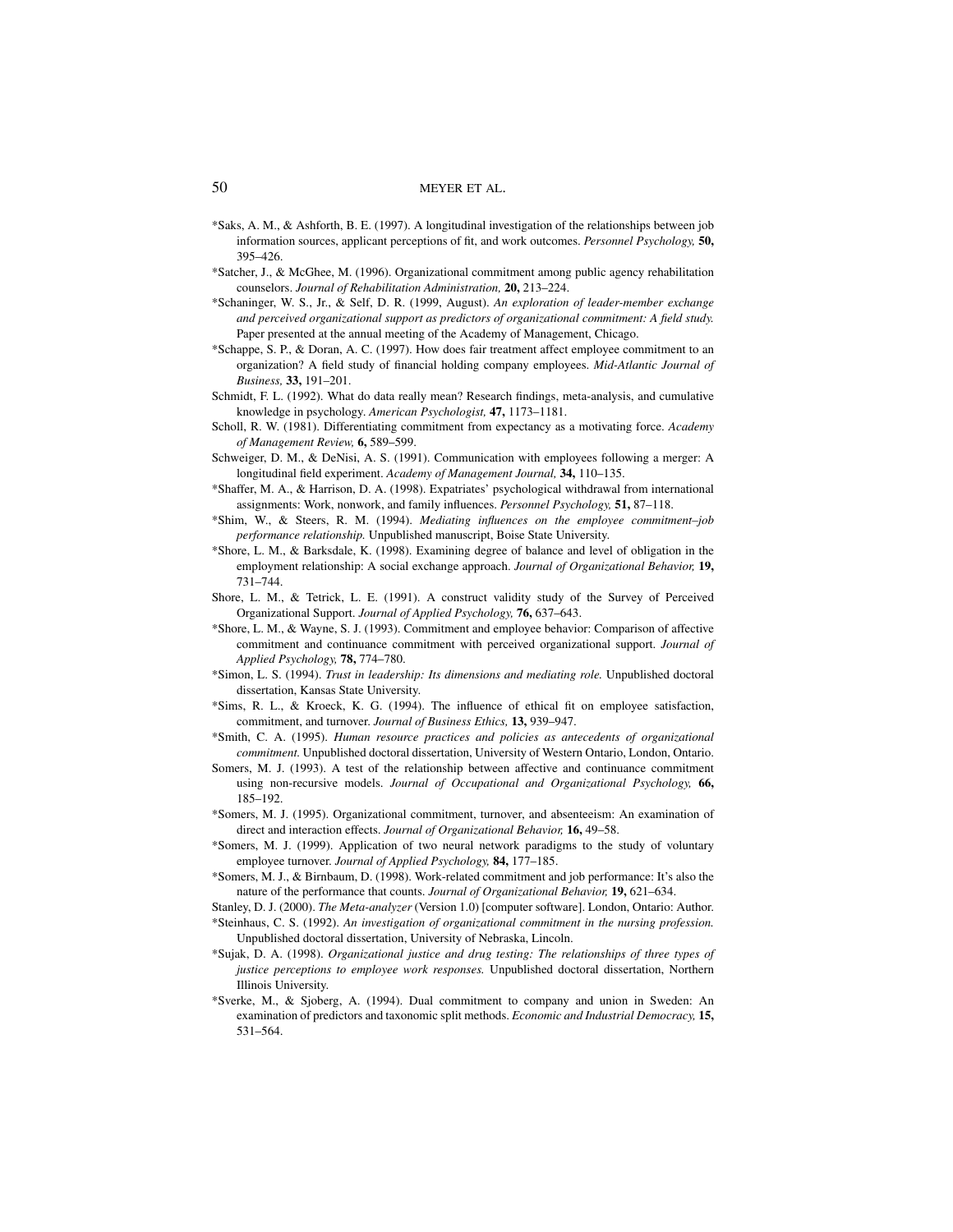- \*Takahashi, K., Noguchi, H., & Watanabe, N. (1998). *Development of Allen and Meyer commitment scale Japanese version: Based on item response theory.* Paper presented at the annual meeting of the Japanese Association of Administrative Science, Nagoya, Japan.
- \*Takao, S. (1995). *The multidimensionality of organizational commitment: An analysis of its antecedents and consequences among Japanese systems engineers.* Unpublished doctoral dissertation, Cornell University.
- \*Tan, D. S. K., & Akhtar, S. (1998). Organizational commitment and experienced burnout: An exploratory study from a Chinese cultural perspective. *International Journal of Organizational Analysis,* **6,** 310–333.
- \*Tang, T. L., Baldwin, L. J., & Frost, A. G. (1997). Locus of control as a moderator of the self-reported performance feedback–personal sacrifice relationship. *Personality and Individual Differences,* **22,** 201–211.
- \*Tepper, B. J. (2000). Consequences of abusive supervision. *Academy of Management Journal,* **43,** 178–190.
- \*Tesluk, P. E., Farr, J. L., Mathieu, J. E., & Vance, R. J. (1995). Generalization of employee involvement training to the job setting: Individual and situational effects. *Personnel Psychology,* **48,** 607–632.
- \*Tesluk, P. E., Vance, R. J., Mathieu, J. E. (1999). Examining employee involvement in the context of participative work environments. *Group and Organization Management,* **24,** 271–299.
- \*Tetrick, L. E., & Gakovic, A. (2000, April). *Positive and negative affectivity/affect relations to stressors, strain, and outcomes.* Paper presented at the annual meeting of the Society for Industrial and Organizational Psychology, New Orleans, LA.
- Tett, R. P., & Meyer, J. P. (1993). Job satisfaction, organizational commitment, turnover intention, and turnover: Path analyses based on meta-analytic findings. *Personnel Psychology,* **46,** 259–293.
- \*Thompson, C. A., Beauvais, L. L., & Lyness, K. S. (1998). When work–family benefits are not enough: The influence of work–family culture on benefit utilization, organizational attachment, and work–family conflict. *Journal of Vocational Behavior,* **54,** 392–415.
- \*Travaglione, A. (1998). *The determinants and outcomes of organizational commitment.* Unpublished doctoral dissertation, University of Western Australia, Perth.
- \*Tremble, T. R., Jr., Payne, S. C., & Bullis, R. C. (1998, August). *Opening organizational archives to research: Analog measures of organizational commitment.* Paper presented at the annual convention of the American Psychological Association, San Francisco.
- \*Unckless, A. L. (2000, April). *Survivor reactions to organizational downsizing: An application of threat rigidity.* Paper presented at the annual meeting of the Society for Industrial and Organizational Psychology, New Orleans, LA.
- \*Van Dyne, L., & Ang, S. (1998). Organizational citizenship behavior of contingent workers in Singapore. *Academy of Management Journal,* **41,** 692–703.
- \*Vance, R. J., Brooks, S. M., & Tesluk, P. E. (n.d.). *Organizational cynicism, cynical cultures, and organizational change.* Unpublished manuscript, Pennsylvania State University.
- \*Vandenberg, R. J., & Self, R. M. (1993). Assessing newcomers' changing commitments to the organization during the first 6 months of work. *Journal of Applied Psychology,* **78,** 557–568.
- \*Vandenberghe, C. (1998). *An examination of the attitudinal consequences of person–culture fit in the health care industry.* Unpublished manuscript, Université Catholique de Louvain, Louvain-la-Neuve, Belgium.
- \*Vandenberghe, C., Bonami, M., & Jacquemyns, B. (1998). *Perceived support, organizational commitment, and job satisfaction as correlates of citizenship behaviors: A test in retail stores.* Unpublished manuscript, Universite Catholique de Louvain, Louvain-la-Neuve, Belgium. ´
- \*Vandenberghe, C., & Peiro, J. M. (1999). Organizational and individual values: Their main and combined effects on work attitudes and perceptions. *European Journal of Work and Organizational Psychology,* **8,** 569–581.
- \*Vandewalle, D., VanDyne, L., & Kostova, T. (1995). Psychological ownership: An empirical examination of its consequences. *Group and Organization Management,* **20,** 210–226.
- \*Wahn, J. (1993). Organizational dependence and the likelihood of complying with organizational pressures to behave unethically. *Journal of Business Ethics,* **12,** 245–251.